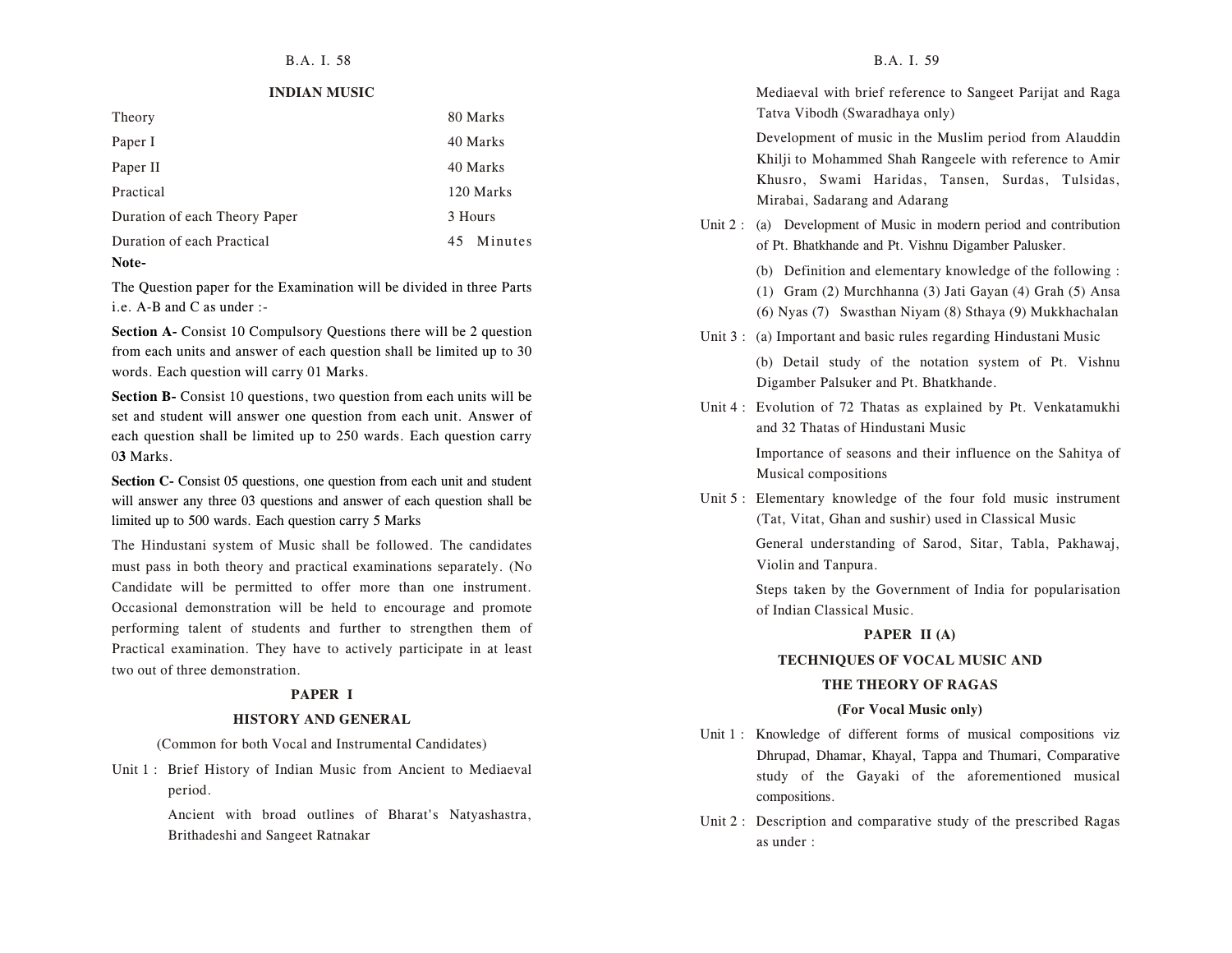- 1. Kalyan Thata : Yaman, Bhoopali
- 2. Bilawal Thata : Alhaiya Bilawal
- 3. Khamaj Thata : Desa
- 4. Bhairava Thata : Bhairava, Ramkali
- 5. Kaphi Thata : Bhimpalasi, Bageshree, Brindavani Sarang
- 6. Bhairavi Thata : Malkauns
- Unit 3 : Ability to write in notation Alaps and Tans in the prescribed Ragas
- Unit 4 : Ability to write in notation composition in the following Ragas :
	- (i) Vilambit Khayals : Yaman, Bhoopali, Alhaiya Bilawal and Ramkali
	- (ii) Drut Khayals : One in each prescibed Ragas
	- (iii) One Dhrupad in Rag Bhairava with Dugun and Chaugun
	- (iv) One Dhamar in Rag Bageshwari with Dugun.
- Unit 5 : Ability to write the following talas in Thaya with Dugun, Tigun, Chaugun and Chagun :
	- (1) Tilwara (2) Dharmar (3) Jhumara (4) Jhaptal (5) Ektal
	- (6) Chautal (7) Rupak (8) Trital

#### **PAPER II (B)**

#### **TECHNIQUES OF THE INSTRUMENT OFFERED**

#### **AND THE THEORY OF RAGAS**

#### **(For Instrumental Music only)**

Unit 1 : Composition of Todas independed of the prescribed ones; Different strokes of the Mizarb, their working and rhythemic patterns produced by the Mizarb.

> Different styles of gats played on the instrument and the difference between them.

> How to acquire speed and accuracy of intonations on the instrument offered.

- Unit 2 : Description and comparative study of the following Ragas :
	- 1. Kalyan Thata : Yaman, Bhoopali
	- 2. Bilawal Thata : Alhaiya Bilawal
	- 3. Khamaj Thata : Desa
	- 4. Bhairava Thata : Bhairava, Ramkali
	- 5. Bhairava Thata : Malkauns
	- 6. Kaphi Thata : Bhimpalasi, Bageshree, Brindavani Sarang
- Unit 3 : Ability to write in notation Maseethani and Razakhani Gats,Todas in Dugun and Chaugun and Jhala in the following Ragas :

Yaman, Bhoopali, Bageshree, Malkauns

- Unit 4 : Ability to write in notation Gats of the Ragas with Todas and Jahalas in prescribed Talas as mentioned below :
	- 1. Bhimpalasi : Tal Jhaptal
	- 2. Brindavani Sarang : Tal Roopak
- Unit 5 : Ability to write the following Talas in Thaya, Dugun, Tigun, Chaugun and Chagun :

1. Tilwara 2. Dhamar 3. Jhumara 4. Jhaptal 5. Roopak

6. Ektal 7. Chautal 8. Trital

#### **PRACTICAL**

#### **VOCAL MUSIC**

- 1. Sight Singing.
- 2. To recognise the Ragas and Swaras while being sung
- 3. To show the difference of Ragas by means of characteries Swara Vistar
- 4. To recite the following Tals with Matras and Bols in Thaya with Dugun

(1) Tilwara (2) Dhamar (3) Jhumara (4) Jhaptal (5) Ektal (6) Chautal (7) Roopak (8) Trital

5. To Sing Arohi, Avarohi, Pakad and Swar Vistars of the following prescribed Ragas :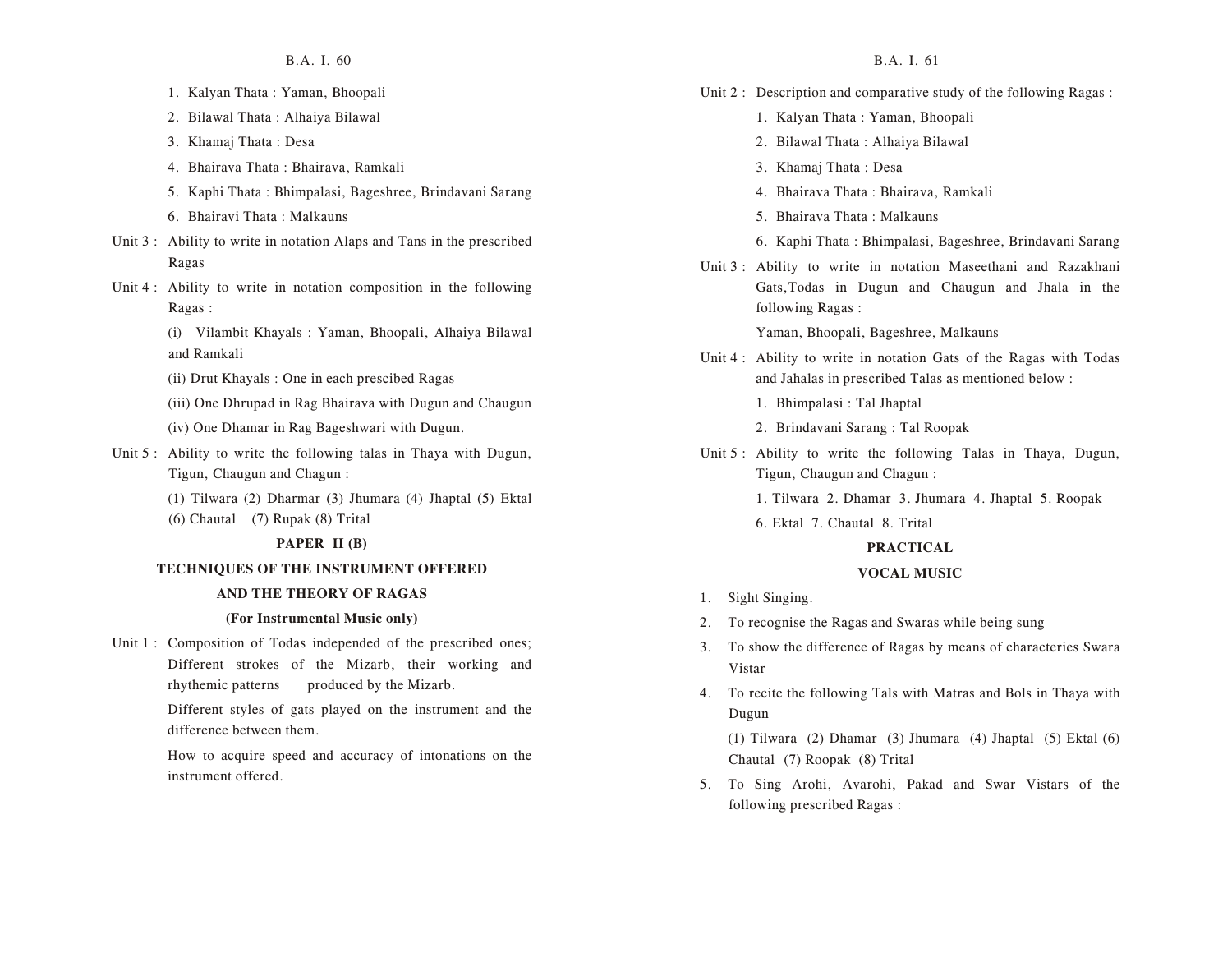- 1. Kalyan Thata : Yaman, Bhoopali
- 2. Bilawal Thata : Alhaiya Bilawal
- 3. Khamaj Thata : Desa
- 4. Bhairava Thata : Bhairava, Ramkali
- 5. Bhairava Thata : Malkauns
- 6. Kaphi Thata : Bhimpalasi, Bageshree, Brindavani Sarang
- 6. To Sing to accompaniment of Tabla-one slow Khayal and Drut Khayal in each of the following Ragas with Alaps and atleast five Tans :
	- (1) Yaman (2) Bhoopali (3) Alhaiya Billawal (4) Ramkali
- 7. To Sing to accompaniment of Tabla-one Dhrupad with Dugun, Tigun, Chaugun adn Chagun and one Dhamar with Dugun and Chaugun in the following Ragas :
	- 1. Dhrupad : Rag Bhairava
	- 2. Dhamar : Rag Bageshree
- 8. To Sing a fast Khayal or Tarana with Alaps and Tans in the remaining Ragas.
- 9. One Bhajan in any Raga, Devotional folk songs and any song of domestic ceremony

#### **PRACTICAL**

#### **INSTRUMENTAL MUSIC**

- 1, 2, 3, 4, 5 are as for Vocal Music. Only singing is to be replaced by playing
- 6. To Play to the accompaniment of Tabla-one Masitkhani and one Razakhani Gat in each of the following Raga with at least five Todas :
	- (1) Yaman (2) Bhoopali (3) Bageshree (4) Malkauns
- 7. To Play one Gat in Tal-Jhaptal in Rag Bhimpalasi with Todas and Jhala, one Gat in Tal Roopak in Raga Brindavani Sarang with Todas and Jhala
- 8. To Play Drut Gats in all the remaining Ragas Different strokes of the Mijrab, their working and rhythemic patterns produced by the Mijrab
- 9. To Play Alap, Jod and Jhala with special meend work in Raga

#### Yaman

#### *BOOKS RECOMMENDED*

Bhatkhande, Pt. V.N. : A Short Story of the Music of Northen India

Rai, N.S. : Sangitijivan Priastha

Srivastava, Harish Chanda : Vadya Visharad Hamara Sangitratana, Singit Karyalay Hathras

Bhatkande, Pt. V.N. : Comparative Study of the Music of the 15th, 16th, 17th Centuries

Strongway, Fox : Music of Hindustan

Bandopadhyay : Origin of Ragas

Popley, H.A. : The Music of India

Bhatkande, Pt. V.N. : The Hindustani Sangeet Paddhati (Shastra) and Karmik Pustak Malika, Part **I** to **VI**

Paranjape, Sarat : Sangita Bodha, Madhyapradesh Hindi Granth Academy, Bhopal

Bandopadhyay : Sangit ka Vikas aur Vibhutiyan

Bhatt, V.N. : Snagit Kadambani

Saxena, Mahesh Narayan : Sangit Shastra, Parts I and II

Mitra, Bulbul : Sangeet Pradeep

Srivastava, Harish Chandra : Vadya Shastra

Sushil Kumar Chaubey : Sangeet ke Gharana ki Charcha

Govind Rao Ragurker : Sangeet Shastra Parag

Sushil Kumar Chaubey : Hamara Adhunik Sangeet

Geeta Banerjee : Rag Shastra, Bhag 1, 2, 3

Basant : Sangeet Visharad

Gokul Nand Talang and Banwarilal Bhartendu : Sangeet Ashtha Chap

K. Vasudeo Shastri : Sangeet Shastra

Kailash Chandra Dave Brashaspati : Bharat ke Sangeet Siddhant Shobha Mathur : Bharatiya Sangeet ke Mel Athwa That ka Atihasik Adhyayan

Pt. V.N. Bhatkhande : Srimal Laxaya Sangeet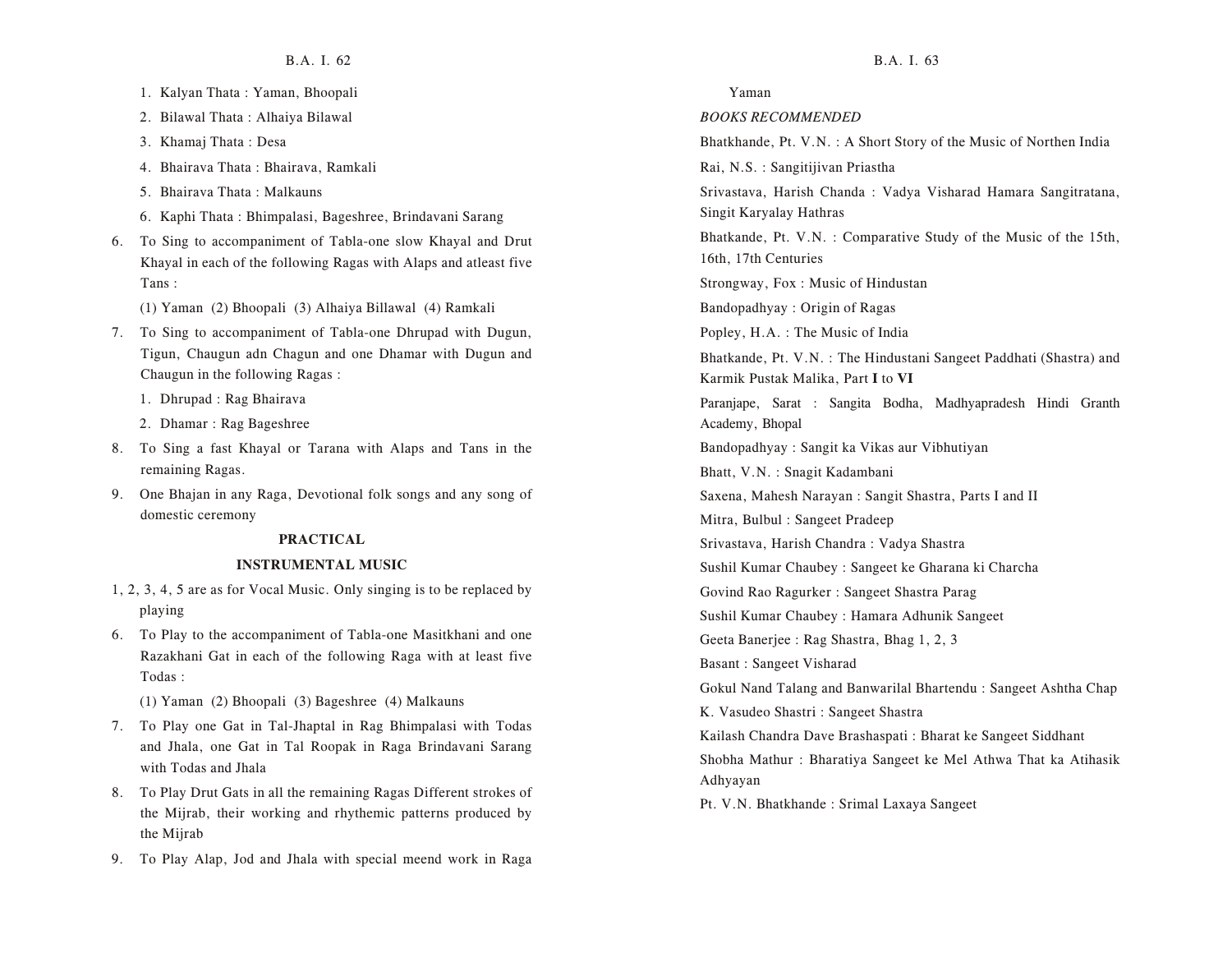#### हिन्दुस्तानी संगीत

| लिखित प्रश्न-पत्र        | 80 अंक  |
|--------------------------|---------|
| प्रथम प्रश्न-पत्र        | 40 अंक  |
| द्वितीय प्रश्न-पत्र      | 40 अंक  |
| कियात्मक                 | 120 अंक |
| लिखित प्रश्न-पत्र का समय | 3 घण्टे |
| कियात्मक परीक्षा का समय  | 45 मिनट |

नोट :- प्रश्न पत्र 'अ ''ब 'और 'स 'तीन भागों में विभाजित है।पत्येक भाग में से किये जाने वाले प्रश्नो की संख्या और उनके अंक उस भाग में अंकित किये गये हैं।

#### $\overline{y}$  variance (31)

नोट :- समस्त 10 प्रश्नों के उत्तर दीजिए। प्रत्येक प्रश्न के लिए एक अंक निर्धारित है। प्रत्येक प्रश्न का उत्तर 30 शब्दों से अधिक न हो ।

#### $\overline{y}$  and  $\overline{y}$  and  $\overline{y}$

नोट :- इस भाग में दस प्रश्न है।प्रत्येक ईकाई में से एक प्रश्न का चयन करते हुए कुल 5 प्रश्नों के उत्तर दीजिए ।प्रत्येक प्रश्न का उत्तर 250 शब्दों से अधिक न हो ।प्रत्येक प्रश्न तीन अंककाहै।

#### खण्ड  $-(\nabla)$

नोट :- इस खण्ड में 5 प्रश्न हैं।प्रत्येक ईकाई में से एक-एक प्रश्न दिया गया है।कुल तीन प्रश्नो के उत्तर दीजिए ।प्रत्येक प्रश्न का उत्तर 500 शब्दों से अधिक न हो ।प्रत्येक प्रश्न पांच अंककाहै।

संगीत की 'हिन्दुस्तानी पद्धति' का अनुसरण किया जायेगा। विद्यार्थियों के लिए लिखित प्रश्न- पत्र तथा क्रियात्मक परीक्षा दोनों में पृथक-पृथक उत्तीर्ण होना अनिवार्य है। किसी भी विद्यार्थी को एक से अधिक वाद्य लेने की अनुमति नहीं दी जाएगी।

विद्यार्थियों को कियात्मक परीक्षा के लिए प्रोत्साहित करने और उनमें संगीत प्रतिभा को विकसित करने तथा सशक्त बनाने के लिए समय-समय पर मंच प्रदर्शन का आयोजन किया जायेगा। उन्हें तीन मंच प्रदर्शन में से दो मंच प्रदर्शन में सक्रिय भाग लेना आवश्यक है।

#### प्रथम प्रश्न पत्र

#### इतिहास तथा सामान्य

#### (कण्ठ तथा वाद्य संगीत दोनों के परीक्षार्थियों के लिए )

- इकाई 1 : हिन्दुस्तानी संगीत का संक्षिप्त इतिहास-प्राचीन से मध्य काल तक
	- (क) प्राचीन-भारत का नाट्य शास्त्र, बहुद्देशीय तथा संगीत रत्नाकर की सामान्य जानकारी।
	- (ख) मध्यकालीन।
	- (ग) 'संगीत पारिजात तथा राग तत्त्व-विबोध'(केवल स्वराध्याय)
	- (घ) अलाउदीन खिलजी से मोहम्मद शाह रंगीले तक के मुस्लिम काल में संगीत का विकास, जिसमें अमीर खुसरो, स्वामी हरिदास, तानसेन, सुरदास, तुलसीदास, मीराबाई सदारंग तथा अदारंग प्रमुख है।
- इकाई 2 : (अ) आधुनिक काल में संगीत का विकास और पं. भातखण्डे तथा पण्डित विष्णु दिगम्बर पलुस्कर का योगदान।
	- $(a)$  निम्नलिखित की परिभाषा तथा सामान्य ज्ञान :

1. ग्राम, 2. मुच्छंना, 3. जाति गायन, 4. ग्रह, 5. अंश, 6. न्यास, 7. स्वस्थान नियम, 8. स्थाय, 9. मखचालक।

- इकाई 3 : (अ) हिन्दुस्तानी संगीत के प्रमुख एवं मूल सिद्धान्त।
	- (ब) पं. विष्णु दिगम्बर पलुस्कर एवं पं. भातखण्डे की स्वरलिपि पद्धति का विस्तृत अध्ययन।
- इकाई 4 : पं. व्यंकटमुखी द्वारा वर्णित 72 थाटों तथा हिन्दुस्तानी संगीत के 32 थाटों का ज्ञान।

ऋतुओं का महत्त्व तथा संगीत बन्दिशों के साहित्य पर उनका प्रभाव।

- इकाई 5 : शास्त्रीय संगीत में प्रयक्त चतुर्विध ( तत, वितत, धन और सुषिर ) वाद्यों का ज्ञान।
	- ( 1 ) सरोद, ( 2 ) सितार, ( 3 ) तबला, ( 4 ) पखावज, ( 5 ) वायोलिन,
	- (6) तानपुरा की सामान्य जानकारी।

हिन्दुस्तानी शास्त्रीय संगीत के प्रचार हेतु सरकार द्वारा उठाये गये कदम।

#### द्वितीय प्रश्न पत्र (अ)

#### कण्ठ संगीत की तकनीक तथा रागों के सिद्धान्त

(केवल गायन के लिए)

- इकाई 1 : संगीत के विभिन्न गीत प्रकारों-ध्रुपद, धमार, ख्याल, टप्पा और ठुमरी का ज्ञान तथा इनका तुलनात्मक अध्ययन।
- इकाई 2 : मिम्न निर्धारित रागों का वर्णन तथा तुलनात्मक अध्ययन :
	- (क) कल्याण थाट-यमन, भूपाली।
	- ( ख) विलावल थाट-अल्हैया बिलावल।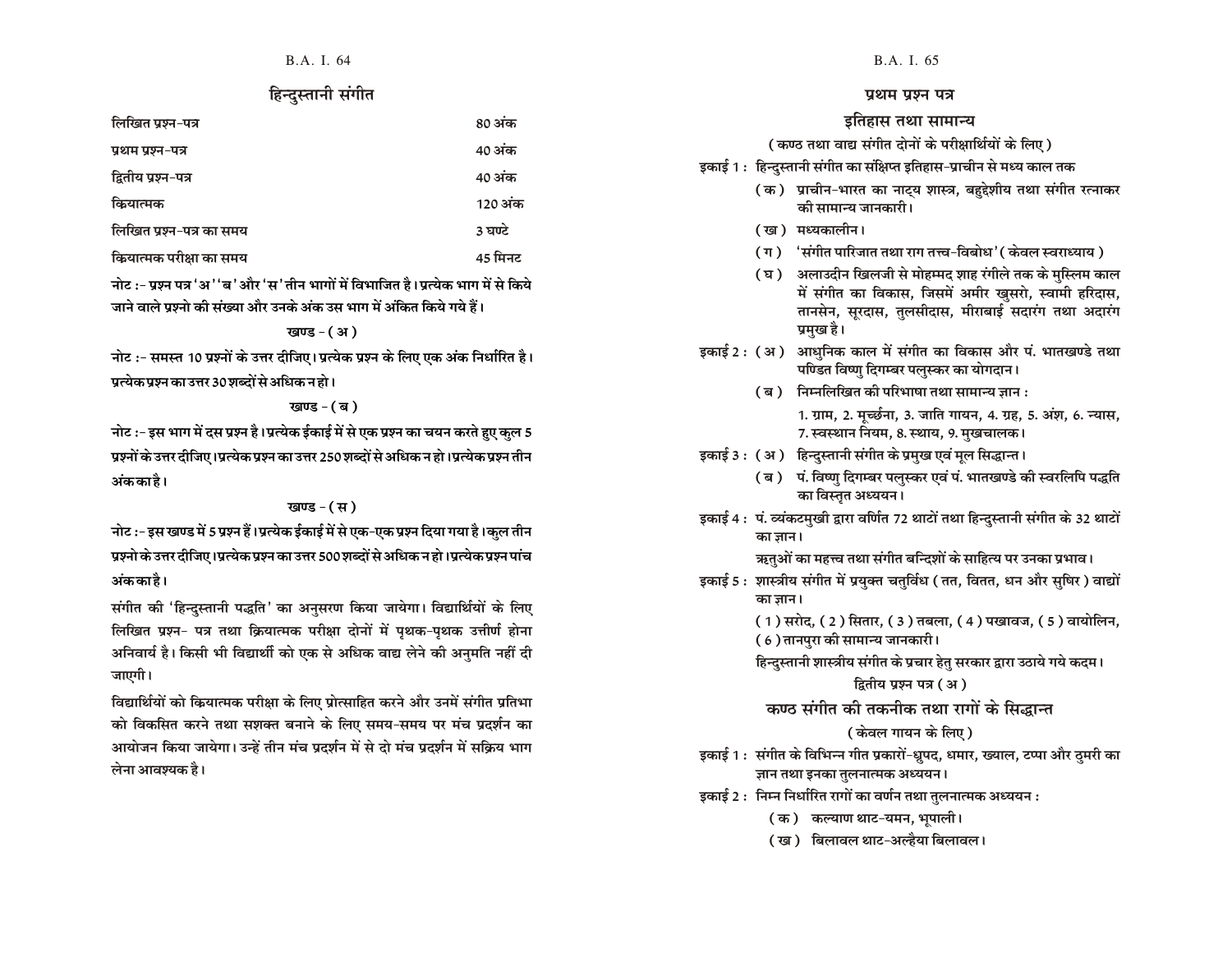( ग )खमाज थाट-देस।

- ( घ )भैरव थाट-भैरव रामकली।
- (ड) काफी थाट-भीमपलासी, बागेश्री, वृन्दावनी सारंग।

( च )भैरवी थाट-मालकौस।

- इकाई 3 : निर्धारित रागों के आलाप तथा तानों की स्वर-लेखन की क्षमता।
- इकाई 4 : निम्नलिखित रागों में बन्दिशों की स्वरलिपि लिखने का अभ्यास: (1) विलम्बित ख्याल-यमन, भूपाली, अल्हैया बिलवाल और रामकली।
	- (2) द्रुत ख्याल-निर्धारित सब रागों में 1-1
	- ( 3 ) 1 ध्रुपद राग भैरव में दुगुन और चौगुन सहित।
	- (4) 1 धमार राग बागेश्वरी में दुगुन सहित।
- इकाई 5 : निम्नलिखित तालों की ठाय दगन, तिगन, चौगन और छगन में लिखने की क्षमता :
	- (अ) तिलवाडा, (ब) धमार, (स) झमरा, (द) झपताल
	- ( ड )एकताल, ( च ) चौताल, ( छ ) रूपक ( ज ) त्रिताल

द्वितीय प्रश्न पत्र ( ब )

चने गये वाद्य की तकनीक तथा रागों के सिद्धान्त

(केवल वाद्य संगीत के लिये)

इकाई 1 : निर्धारित तोडों के अतिरिक्त तोडों का स्वयं निर्माण। मिजराब के विभिन्न आघात. उनकी कार्यविधि तथा मिजराब द्रारा उत्पन्न लयनिर्मित।

> वाद्य पर बजायी जाने वाली गतों की विभिन्न शैलियां तथा उनमें अन्तर चुने गये वाद्य पर गति तथा वादन में परिशृद्धता (Accuracy of intonations) कैसे प्राप्त की जाये।

- इकाई 2 : निम्नलिखित रागों का वर्णन तथा उनका तुलनात्मक अध्ययन :
	- ( क ) कल्याण थाट यमन, भूपाली ।
	- (ख) बिलावल थाट अल्हैया बिलावल ।
	- ( ग )खमाज थाट देस।
	- ( घ )भैरव थाट भैरव, रामकली।

( ड )काफी थाट - भीमपलासी, बागेश्री, वन्दावनी सारंग।

- ( च )भैरवी थाट मालकौंस।
- इकाई 3 : निम्नलिखित रागों में मसीतखानी तथा रजाखानी गतों की स्वरलिपि दुगुन एवं चौगुन के तोड़ों तथा झाला सहित लिखने की क्षमता : यमन भयाली, बागेश्वरी, मालकौंस।
- इकाई 4 : निम्नलिखित रागों में गतों की निर्धारित तालों में स्वरलिपि लेखन  $\theta$ समताः
	- (1) भीमपलासी ताल झपताल
- **B.A. I. 66 B.A. I. 67** 
	- ( 2 ) वृन्दावनी सारंग ताल रूपक
	- इकाई 5 : निम्नलिखित ताल ठाय दुगुन, तिगुन, चौगुन, और छगुन में लिखने की क्षमता $:$ 
		- $(1)$ तिलवाड़ा  $(2)$ धमार  $(3)$ झूमरा  $(4)$ झपताल
		- $(5)$ एकताल  $(6)$ चौताल  $(7)$ रूपक  $(8)$ त्रिताल

कियात्मक

#### कण्ठ संगीत

- 1. श्यामपट्ट पर लिखे हुए को देखकर गायन (Sight Singing)
- 2. गायी जाती हुई रागों तथा स्वरों को पहचानना।
- 3. विशिष्ट स्वर-समूह द्वारा रागों का अन्तर स्पष्ट करना।
- 4. निम्नलिखित तालों को ठाय और दुगुन में मात्रा तथा बोल सहित बोलना तथा हाथ में ताली देना :
	- $(1)$  तिलवाड़ा  $(2)$  धमार  $(3)$  झूमरा  $(4)$  झपताल
	- $(5)$ एकताल  $(6)$ चौताल  $(7)$ रूपक  $(8)$ त्रिताल
- 5. निम्नलिखित निर्धारित रागों के आरोही, अवरोही, पकड़ तथा स्वर-विस्तार  $\overline{m}$   $\overline{n}$  :
	- (क) कल्याण थाट-यमन, भुपाली।
	- ( ख ) बिलावल थाट-अल्हैया बिलावल।
	- (ग) खमाज थाट-देस।
	- ( घ ) भौरव थाट-भैरव रामकली।
	- (ड) काफी थाट-भीमपलासी, बागेश्री, वृन्दावनी सारंग।
	- ( च ) भैरवी थाट-मालकौस।
- 6. **निम्नलिखित रागों में तबले की संगत के साथ एक विलम्बित ख्याल और द्रत** ख्याल आलाप तथा कम से कम पांच तानों सहित गाना :
	- $(1)$ यमन,  $(2)$ भूपाली,  $(3)$ अल्हैया बिलावल,  $(4)$ रामकली
- 7. निम्नलिखित रागों में तबले की संगत के साथ दुगुन, तिगुन, चौगुन और छगुन में एक ध्रुपद तथा एक धमार दुगुन और चौगुन में गाना :

(1) ध्रुपद - राग भैरव ( 2 ) धमार - राग बागेश्री

- $8.$  ) शेष सभी रागों में छोटा ख्याल अथवा तराना आलाप तथा तानों सहित गाना।
- 9. किसी भी राग में एक भजन, भक्ति रस युक्त लोकगीत एवं कोई पारिवारिक उत्सव गीत।

#### क्रियात्मक

वाद्य संगीत

1,2,3,4,5 कण्ठ संगीत जैसे ( गाने की बजाय बजाना )

6. निम्नलिखित सभी रागों में तबले की संगत के साथ एक मसीतखानी तथा एक रजाखानी गत कम से कम पांच तोड़ों सहित बजाना: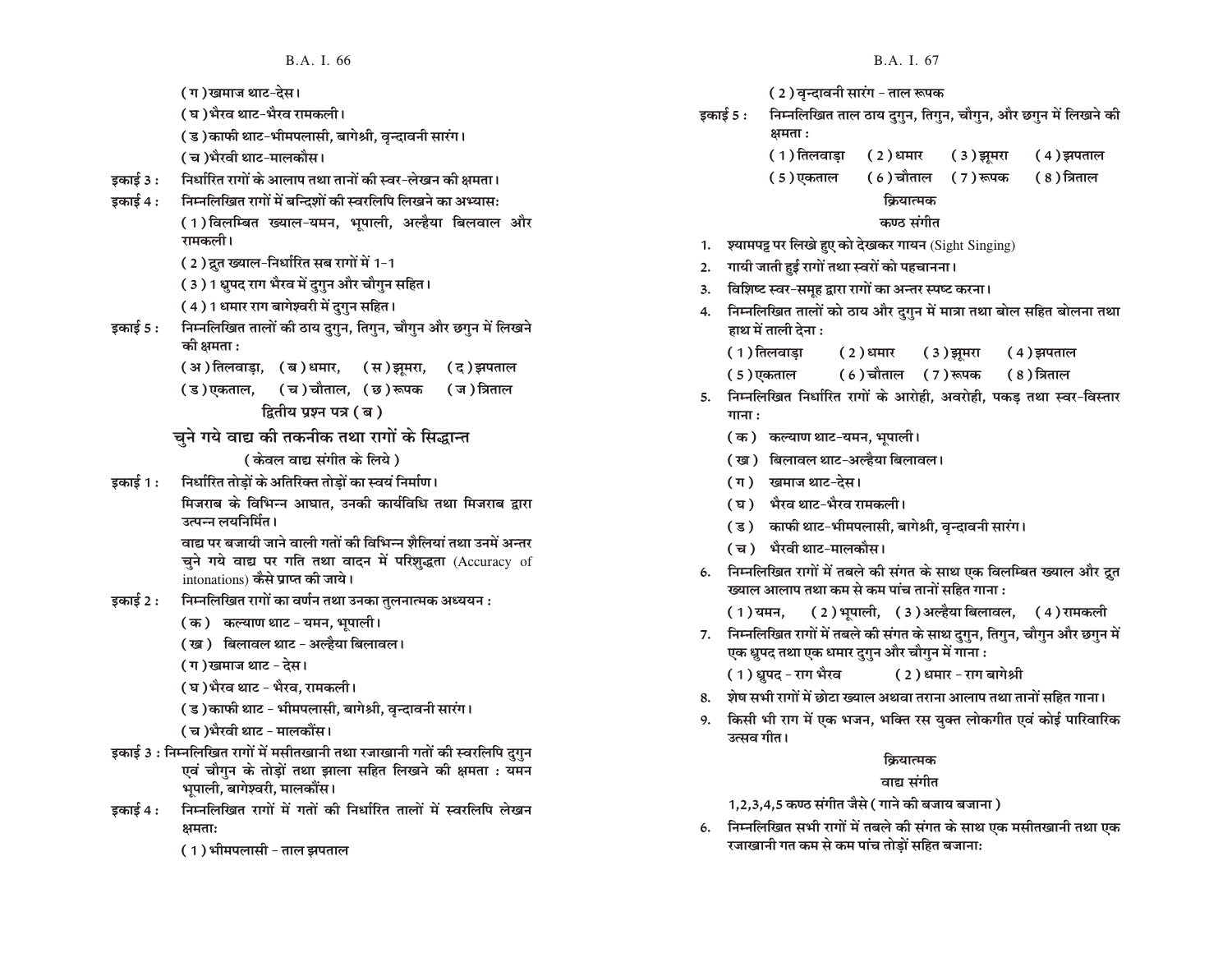1. यमन, 2. भूपाली, 3. बागेश्री, 3. 4. मालकौंस 7. राग भीमपलासी में ताल .... झपताल में एक गत तोड़ों और झाला सहित बजाना तथा राग वृन्दावनी सारंग में एक गत ताल रूपक में तोड़ों और झाला सहित B.A.<br>1. यमन, 2. भूपाली,<br>7. सा भीमपलासी में ताल .... झपताल<br>तथा सोमपलासी में ताल .... झपताल<br>तथा सभा वृन्दावनी सारंग में एक ग<br>बजाना।<br>8. शेष सभी रागों में द्रुत गत बजाना।<br>9. मिजराब के विभिन्न आघात, उसकी<br>निर्मित।<br>10. राग यमन

- 8. शेष सभी रागों में द्रुत गत बजाना।
- 9. मिजराब के विभिन्न आघात, उसकी कार्यविधि तथा मिजराब द्वारा उत्पन्न लय निर्मित।
- 10. राग यमन में विशेष क्षमता के साथ आलाप, जोड़ तथा झाला बजाना।

प्रस्तावित पुस्तकें

वजाना।

भातखण्डे, पं.व्ही.एन : उत्तर भारतीय संगीत का संक्षित इतिहास

राय एस.एन. : संगीत जीवन पृष्ठ

श्री वास्तव, हरिश्चन्द्र : राग परिचय

हमारे संगीत रत्न : संगीत कार्यालय, हाथरस

भातखण्डे, पं. बी.एन. 15वीं, 16वीं, 17वीं, शताब्दी की संगीत पद्धति का तुलनात्मक अध्ययन

भातखण्डे, पं. बी.एन. : संगीत शास्त्र, 1-4 तथा क्रमिक पुस्तक मालिका, भाग प्रथम से छ:

शरद परांजपे : संगीत-बोध, मध्यप्रदेश हिन्दी ग्रन्थ अकादमी, भोपाल

बन्द्योपाध्याय: संगीत का विकास और विभतियां

भट्ट, वी.एन.: संगीत कादम्बिनी

सक्सेना, महेशनारायण : संगीत शास्त्र, भाग प्रथम और द्वितीय

मित्र, बाबुल : संगीत प्रदीप

बन्धोपाध्याय : सितार मार्ग, भाग 1 से 4 तक

सुशील कुमार चौबे : संगीत के घरानों की चर्चा

गोविन्द राव राजुरकर : संगीत शास्त्र पराग

सुशील कुमार चौबे : हमारा आधुनिक संगीत

डॉ. गीता बेनर्जी : राग शास्त्र. 1.2.3

बसन्त : संगीत विशारद्

गोकुलचन्द तेलंग व बनवारीलाल भारतेन्दु : संगीत अष्टछाप

के. वासुदेव शास्त्री : संगीत शास्त्र

कैलाशचन्द्र दवे वृहस्पति : भारत का संगीत सिद्धान्त

शोभा माथर : भारतीय संगीत के मेल अथवा ठाठ का ऐतिहासिक अध्ययन

पं. वी.एन. भातखण्डे : श्रीमाल लक्ष्य संगीत

Strongway, Fox : Music of Hindustan.

Bandyopadhyay : Origin of Ragas.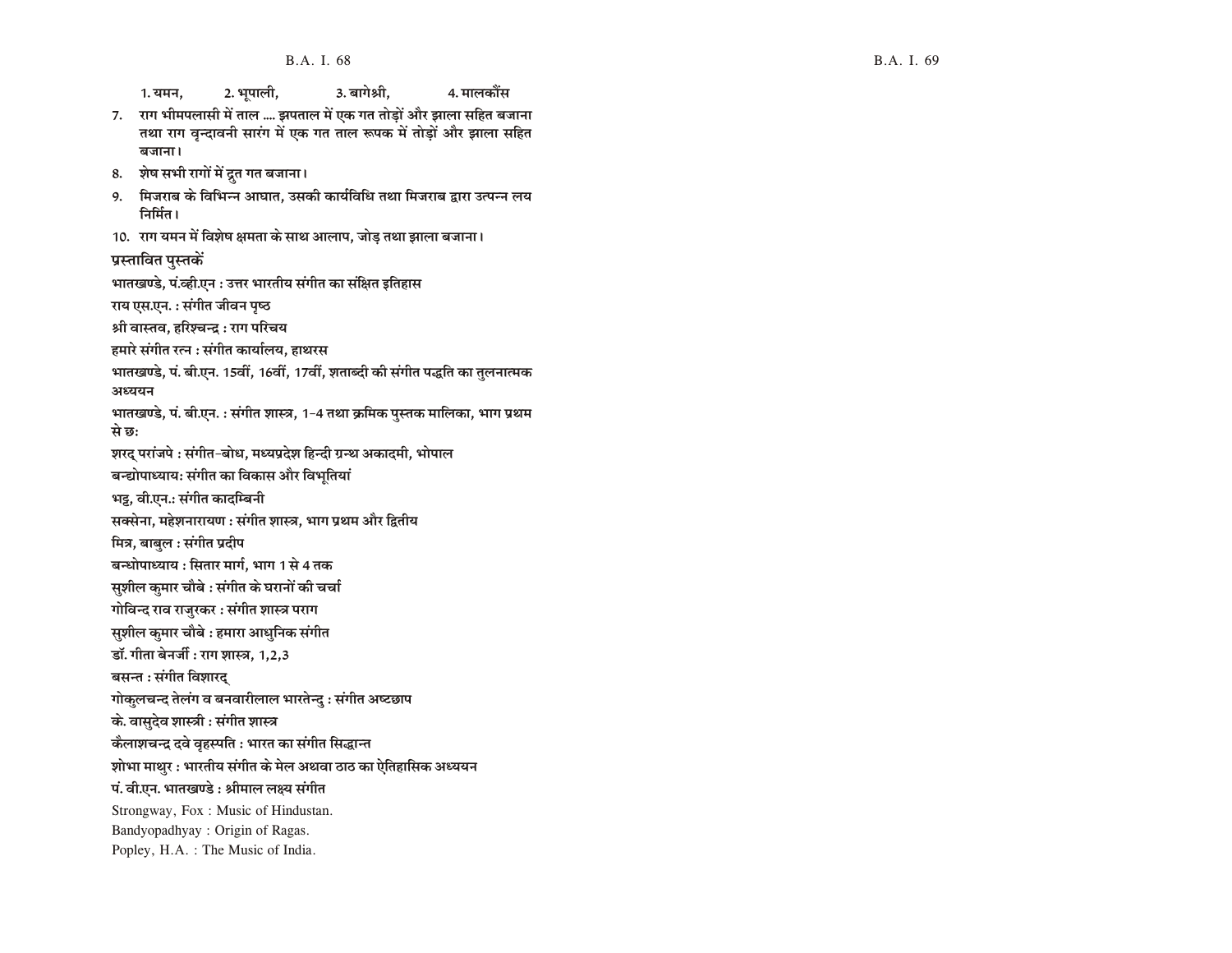#### **INDIAN MUSIC**

| <b>THEORY</b>                 | 80 Marks   |
|-------------------------------|------------|
| Paper I                       | 40 Marks   |
| Paper II                      | 40 Marks   |
| PRACTICALS (Annual)           | 120 Marks  |
| Duration of each theory paper | 3 Hours    |
| <b>Duration of Practicals</b> | 45 Minutes |
| Note-                         |            |

The Question paper for the Examination will be divided in three Parts i.e. A-B and C as under :-

**Section A-** Consist 10 Compulsory Questions there will be 2 question from each units and answer of each question shall be limited up to 30 words. Each question will carry 01 Marks.

**Section B-** Consist 10 questions, two question from each units will be set and student will answer one question from each unit. Answer of each question shall be limited up to 250 wards. Each question carry 0**3** Marks.

**Section C-** Consist 05 questions, one question from each unit and student will answer any three 03 questions and answer of each question shall be limited up to 500 wards. Each question carry 5 Marks

*Note:* The Hindustani system of Music shall be followed. Candidates must pass separately in both theory' and practical examinations. Those who offer an instrument namely Violin, Dilruba, Israj, may, if they can, play composition of Vocal Music instead of Gats Todas on their instruments.

Occasional demonstration will be' held to encourage and promote performing talent of students and further to strengthen them for practical examination. They have to actively participate in at least two out of three demonstrations.

#### PAPER I

#### TECHNICAL TERMS AND DEFINITION

(Common for the candidates of Vocal & Instrumental Music)

- Unit 1: (a) Ragalap, Rupakalap, Alapati, Alapatva, Bahutva, Avirbhav, Tirobhav
	- (b) Vaggeyakar; his merits and demerits according to ancient texts, Kalvant, Pondit; Nayak, Gayak
	- (c) Kinds of Gamak, Kinds of tans
- Unit 2: (a) Swara Sthapana according to Ahobal, Shriniwas and
- Bhatkhande according to the length of the wire of Veena
- (b) Knowledge of ancient Raga Ragini System
- (e) Raga Lakshan
- Unit 3: Shruti and Swar Sthapana according to ancient medieval and modem Granthkaras

Time theory of Ragas, Uttar Rag, Purva Rag, Sandhi Prakash Raga, Parmela Praveshak Raga, Adhvadarshak Swara

- Unit 4: (a) General understanding of classical music and folk music
	- (b) Elementary knowledge of the four fold music instruments used in Rajasthani folk music
	- (a) Comparative study of Swaras of the Hindustani and Karnatak System of Music
	- (b) Difference between the natural scale of Western and Shuddh scale of Indian Music

#### PAPER II (A)

#### THEORY OF RAGAS AND GHARANAS

(For the Candidates of Vocal Music only)

Unit 1 : Description and comparative study of the following Ragas with special Swar Combination: Kalyan Thata : Hamir, Kamod, Chayanut, Shankara Bhairava Thata : Vibhas Asawari Thata: Jaunpuri Marava Thata: Sohini

Kafi Thata : Miyan Malhar, Bahar, Kafi

- Unit 2: Ability to write in notation composition in the following Ragas with Alaps and Tans:
	- (i) Vilambit Khayals: Kamod, Chayanut, Miyan Malhar, Bahar
	- (ii) Drut Khayals: One in each prescribed Ragas with A laps and Tans
	- (iii) One Dhrupad in Rag Vibhas with different Laykaris such as Duguri, Chaugun and Chagun
	- (iv) One Dhamar in Rag Shankara with Laykari of Dugun and Chaugun
- Unit 3: (a) Style of singing and main features with reference to the distinguished Gharanas in vogue such as Gwalior,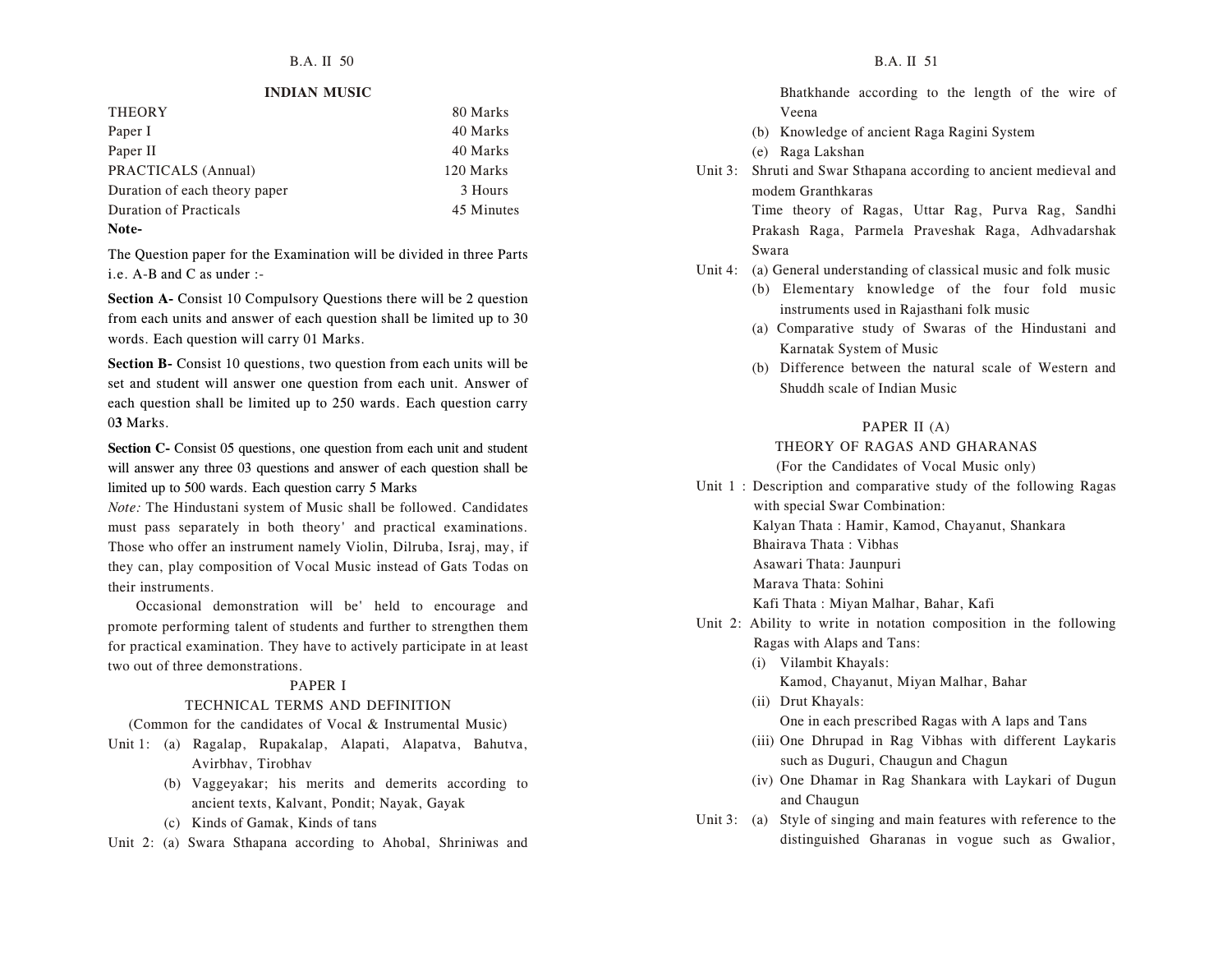- Unit 5: (1) Essay on group instruments (orchestra) duets
	- (2) Rag and Ras
	- (3) Other topics of general interest in Music

#### PRACTICALS (A)

#### (For Vocal Music)

- 1. Sight singing
- 2. To recognize the Rags and Swars while being sung
- 3. To show the difference of Ragas by means of characteristic the Swar Vistar
- 4. To recite the following tals with Matra and Bols in Thaya with Dugun and Chaugun and also to recognize on Tabla:

(1) Tilwara (2) Dhamar (3) AdaChautal (4) Teewra

(5) Jhumra (6) Chautal (7) Jhaptal (8) Rupak (9) Trital (10) Ektal

- 5. To sing Arohi, Awrohi, Pakad and Swar Vistar of the following Ragas:
	- 1. Kalyan Thata : Hamir, Kamod, Chayanut,
		- : Shankara
	- 2. Bhairav Thata : Vibhas
	- 3. KafiThata : Kafi, Miyan Malhar,Bahar
	- 4. Marw Thata : Sohini
	- 5. AsawariThata : Jaunpuri
- 6. To sing with accompaniment of Tabla one slow Khayal and Drut Khayal with Alaps and atleast five Tans in the following Ragas: (1) Kamod (2) Chayanut (3) Miyan Malhar (4) Bahar
- 7. To sing with accompaniment of Tabla one Dhrupad with Dugun, Tigun, Chaugun and Chagun and one Dhamar with Dugun and Chaugun in the following Ragas:
	- 1. Dhrupad : Rag Vibhas
	- 2. Dhamar : Rag Shankara
- 8. To sing a fast Khayal or Tarana with Alaps and Tans in the remaining Ragas
- 9. One Bhajan in any Rag, folk song and any song of domestic ceremony

#### PRACTICAL (B)

#### (For Instrumental Music)

1,2,3,4,5, are as for Vocal Music (only singing is to be replaced by playing)

- Jaipur, Agra, Kirana and Patiala
- (b) History of Ghar an as and utility
- Unit 4 : Brief life-sketch of the following Musicians: Rajabhaiya Poochwale,Ustad Aladiya Khan, Ustad Fayaz Khan, Ustad Abdul Karim Khan, Ustad Bade Gulam Ali Khan, Pt. Bhimsen Joshi,Ustad Amir Khan
- Unit 5 : (a) 1. Rag and Ras

2. Literature and Music

(b) Essay on other topics of general interest in Music

#### PAPER II (B)

- TECHNIQUES OF THE INSTRUMENT OFFERED AND THE THEORY OF RAGAS
- (For the Candidates of Instrumental Music Only)
- Unit 1: Descriptions and comparative study of the following Ragas with Special Swar Combination:
	- Kalyan Thata : Hamir, Kamod, Chayanut, Shankara BhairavThata: Vibhas
	- Asawari Thata: Jaunpuri
	- Marava Thata : Sohini

Kafi Thata: Miyan Malhar, Bahar,Kafi

Unit 2: Ability to write in notation a Masitkhani and Razakhani. Gat within Dugun and Chaugun, Todas in each of the following Raga:

> (1) Kamod (2) Chayanut (3) MiyanMalhar (4) Vibhas Ability to write in notation gat of the Raga with Todas and Jhala in Prescribed Tal as mentioned below:

- 1. Rag Sohini Tal Ek Tal
- 2. Rag Jaunpuri TaI Jhap Tal
- 3. Rag Shankara Tal Rupak

Ability to write in notation a Razakhani Gat with Todasin the following Ragas: (1) Hamir (2) Kafi (3) Bahar

Unit 3: Ability to write Alaps of all the prescribed Ragas. Detail Knowledge of Gat, Jhala,Ghasit, Zam Zama, Krintan, Meend and Gamakas

Procedure of Jod and Alaps including Jhala in the case of string instruments played by strokes of Mizrab

Unit 4: A brief life-Sketch of (i) Pt. Ravishanker (ii) Ustad Yilayat Khan (iii) Ustad Bismillaha Khan (iv) Pt. Va. Jog (v) Panna Lal Ghose (vi) Pt. Gajanan Rao Joshi (vii) Dr. N. Rajam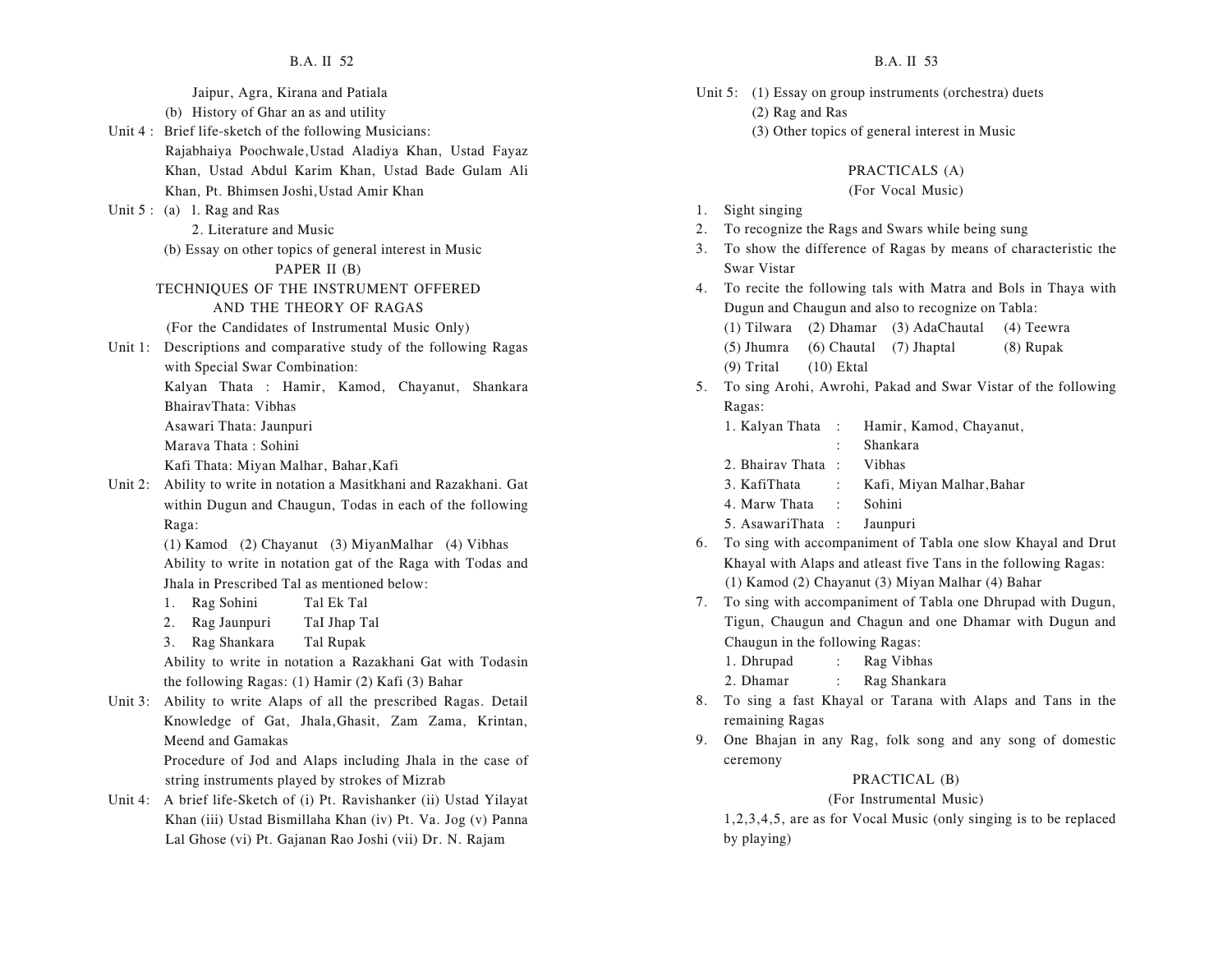6. To play with accompaniment of Tabla one masitkhani and Razakharii Gat in each of the following Rag with. atleast five Todas:

(1) Kamod (2) Chayanut (3) Miyan Malhar (4) Vibhas

7. Ability to play Gat of the Rag with Todas and Jhalas in prescribed Tal as mentioned below:

- 1. Rag Sohini Tal Ek Tal
- 2. Rag Jaunpuri Tal JhapTal
- 3. Rag Shankara Tal Rupak
- 8. To play Drut Gat with Todas and Jhala in all the remaining Ragas
- 9. To play Alap-Jod and Jhala with special Meend work Zamzama and Krintan work in Rag Minya Malhar
- 10. Ability to playa Dhun in any Rag of folk tune

BOOKS RECOMMENDED

In addition to the books recommended for the B.A.Part I

the following books are included:

Deshpande, Vaman H. : Gharanedar Gayaki, Orient Longman

Bhatkhande: Sangit Paddhati, Kiumik Pustak Malika, Pts, I to VI

Ranade, GS. : Hindustani Music, Its Physics and Aesthetics

Mehta,G.S. : Agra Gharana

Gangauli, O.C.: Ragas and Raginis

Swami, Pragyanand : History of Music

#### हिन्दूस्तानी संगीत

| लिखित प्रश्न                                                         | 80 अक   |
|----------------------------------------------------------------------|---------|
| प्रथम प्रश्न–पत्र                                                    | 40 अंक  |
| द्वितीय प्रश्न–पत्र                                                  | 40 अंक  |
| लिखित प्रश्न–पत्र का समय                                             | 3 घण्टे |
| क्रियात्मक परीक्षा का समय                                            | 45 मिनट |
| क्रियात्मक                                                           | 120 अंक |
| नोट :- प्रश्न पत्र 'अ' 'ब' और 'स' तीन भागों में विभाजित है। प्रत्येक |         |
| भाग में से किये जाने वाले प्रश्नो की संख्या और उनके अंक उस भाग       |         |
| में अंकित किये गये हैं।                                              |         |

#### खण्ड  $-$  (अ)

नोट :– समस्त 10 प्रश्नों के उत्तर दीजिए। प्रत्येक प्रश्न के लिए एक अंक निर्धारित है। प्रत्येक प्रश्न का उत्तर 30 शब्दों से अधिक न हो।

खण्ड $-(\overline{q})$ 

नोट :– इस भाग में दस प्रश्न है। प्रत्येक ईकाई में से एक प्रश्न का चयन करते हुए कूल 5 प्रश्नों के उत्तर दीजिए | प्रत्येक प्रश्न का उत्तर 250 शब्दों से अधिक न हो । प्रत्येक पश्न तीन अंक का है ।

#### खण्ड  $-$  (स)

नोट :– इस खण्ड में 5 प्रश्न हैं | प्रत्येक ईकाई में से एक–एक प्रश्न दिया गया है। कुल तीन प्रश्नो के उत्तर दीजिए। प्रत्येक प्रश्न का उत्तर 500 शब्दों से अधिक न हो । प्रत्येक प्रश्न पांच अंक का है ।

संगीत की हिन्दूस्तानी पद्धति का अनुसरण किया जायेगा। विद्यार्थियों के लिये लिखित प्रश्न-पत्र तथा क्रियात्मक परीक्षा दोनों में पृथक-पृथक

उत्तीर्ण होना अनिवार्य है। जिन विद्यार्थियों ने वायोलिन, दिलरूबा तथा इसराज में से कोई एक चुना है, वे गत और तोड़ों के बदले में कण्ठ संगीत की बंदिशें अपने चुने हुए वाद्य पर बजा सकते हैं।

विद्यार्थियों को क्रियात्मक पर्रोक्षा के लिए प्रोत्साहित करने और उनकी संगीत प्रतिभा को विकसित करने तथा सशक्त बनाने के लिए समय-समय पर मंच प्रदर्शन का आयोजन किया जायेगा। उन्हें तीन मंच प्रदर्शन में से दो मंच प्रदर्शन में सक्रिय भाग लेना आवश्यक है।

#### प्रथम प्रश्न–प**त्र**

#### **पारिभाषिक शब्द तथा व्याख्याएं**

(गायन तथा वाद्य संगीत (दोनों) के विद्यार्थियों के लिए)

- इकाई 1: (अ) रागलाप, रूपकालाप, आलप्ति, अल्पत्व, बहत्व, अविर्भाव,
	- तिरोभाव
	- (ब) वाग्गेयकार-प्राचीन ग्रन्थों के अनुसार वाग्यकार के गुण तथा दोष: कलावंत, पण्डित, नायक गायक
	- (स) गमक के प्रकार, तान के प्रकार।
- इकाई 2: (अ) वीणा की तार की लम्बाई के अनुसार अहोबल, श्रीनिवास तथा पण्डित भातखण्डे की स्वर स्थापना
	- (ब) प्राचीन रागरागिनी पद्धति का ज्ञान
	- (स) राग लक्षण

इकाई 3: प्राचीन, मध्यकालीन तथा आधुनिक ग्रन्थकारों के अनुसार श्रुति

तथा स्वर-स्थापना

रागों का काल सिद्धांत (Time Theory of Ragas) उत्तर राग, पूर्व

- राग, संधि प्रकाश राग, परमेल प्रवेशक राग, अध्वदर्शन स्वर
- इकाई 4: (अ) शास्त्रीय संगीत एवं लोक संगीत की सामान्य जानकारी
	- $\overline{a}$ ) लोक संगीत में प्रयुक्त चतुर्विध : (तत, वितत, धन और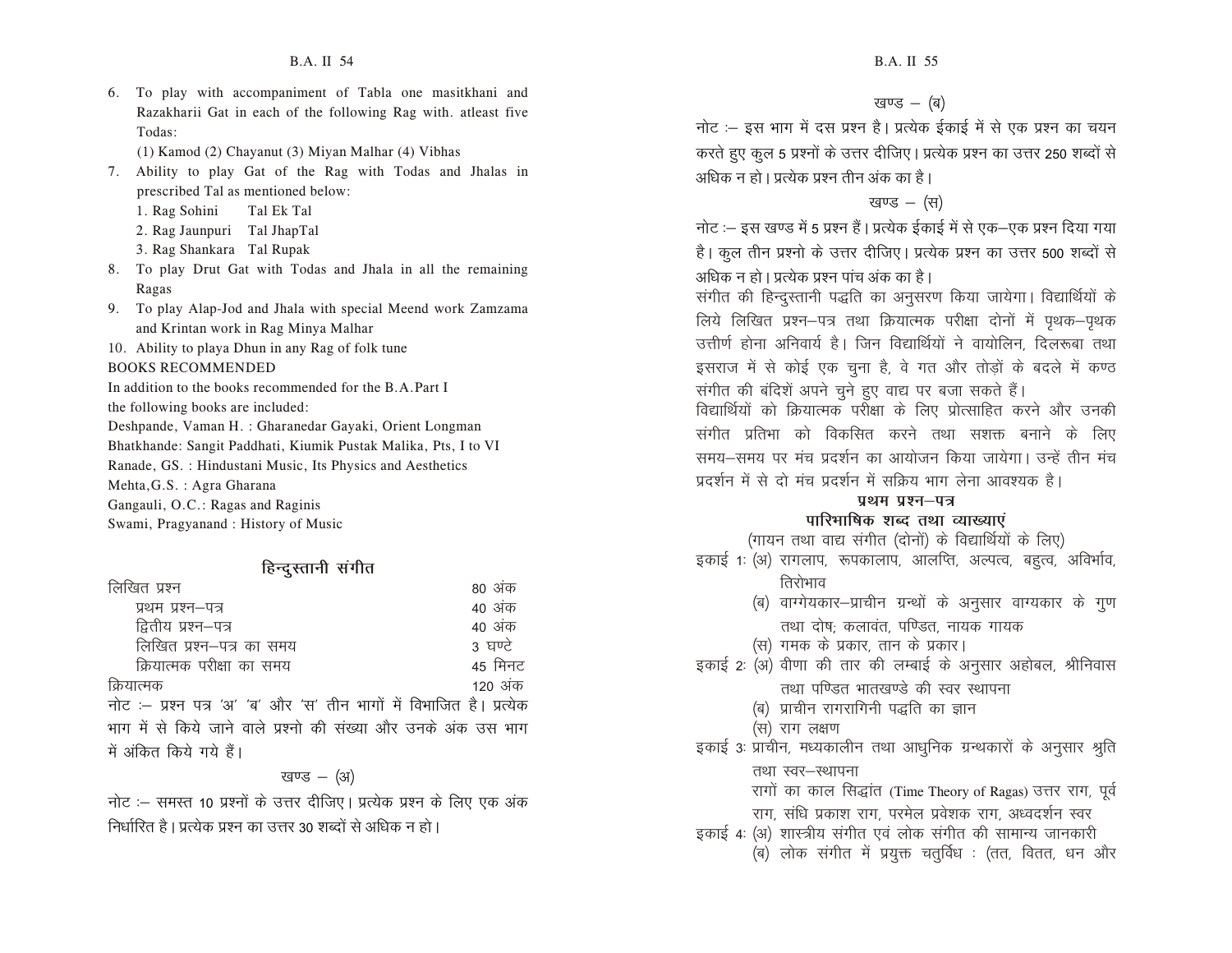सुषिर) वाद्यों का ज्ञान इकाई 5: (अ) हिन्दुस्तानी संगीत पद्धति तथा कर्नाटक संगीत पद्धति के स्वरों का तूलनात्मक अध्ययन (ब) पाश्चात्य तथा हिन्दुस्तानी संगीत के शुद्ध स्वर–सप्तक (Scales) में अन्तर *द्वितीय प्रश्न–पत्र (अ) x* गायन के सिद्धान्त तथा घराने (केवल गायन के विद्यार्थियों के लिए) इकाई 1: निम्नलिखित रागों का विशेष स्वर–समुदाय द्वारा वर्णन तथा तूलनात्मक अध्ययन : (1) कल्याण थाट-हमीर, कामोद, छायानट, शंकरा (2) भैरव थाट–विभास (3) आसावरी थाट-जोनपुरी (4) मारवा थाट–सोहनी (5) काफी थाट-काफी, मिया मल्हार, बहार इकाई 2: निम्नलिखित रागों में बन्दिशों की स्वर लेखन क्षमता, आलाप और तानों सहित : (1) विलम्बित ख्याल-राग कामोद, छायानट, मियां मल्हार, बहार (2) द्रुत ख्याल–निर्धारित सभी रागों में एक–एक द्रुत ख्याल, आलाप और तानों सहित (3) राग विभास में से एक ध्रुपद दुगुन, चौगुन और छगुन सहित (4) राग शंकरा में एक धमार दुगुन और चौगुन सहित इकाई 3: (अ) प्रसिद्ध घरानों की गायन शैलियां और प्रमुख लक्षण, जैसे-ग्वालियर, जयपूर, आगरा, किराना और पटियाला (ब) घरानों की पृष्ठभूमि एवं उपादेयता इकाई 4: निम्नलिखित संगीतकारों की संक्षिप्त जीवनी : (क) राजा भैय्या पूंछवाले (ख) उस्ताद अलादिया खां (ग) उस्ताद फैय्याज खां (घ) उस्ताद अब्दुल करीम खां (ढ) उस्ताद बड़े गुलाम अली खां (च) पं. भीमसेन जोशी (छ) उस्ताद अमीर खां इकाई 5: (अ) 1. राग और रस 2. साहित्य और संगीत

(ब) सामान्य संगीत उपयोगी अन्य विषयों पर निबन्ध **द्वितीय प्रश्न–पत्र (ब)** चुने गए वाद्य की तकनीक तथा रागों के सिद्धांत (केवल वाद्य संगीत के विद्यार्थियों के लिए) इकाई 1: निम्नलिखित रागों का विशेष स्वर–समुदाय द्वारा वर्णन तथा तुलनात्मक अध्ययन: (1) कल्याण थाट–हमीर, कामोद, छायानट, शंकरा (2) भैरव थाट–विभास (3) आसावरी थाट-जौनपुरी (4) मारवा थाट-सोहिनी (5) काफी थाट-काफी, मियां मल्हार, बहार इकाई 2: (1) निम्नलिखित सभी रागों में मसीतखानी तथा रजाखानी गत की स्वर लेखन क्षमता दुगुन और चौगुन के तोड़ों सहितः  $(1)$  कामोद  $(2)$  छायानट  $(3)$  मियां मल्हार  $(4)$  विभास (2) निम्नलिखित रागों की गतों को निर्धारित तालों में तोड़ों और झाला सहित स्वरलिपि लेखन की क्षमता : (1) राग सोहिनी–ताल–एकताल (2) राग जौनपुरी-ताल-झपताल (3) राग शंकरा–ताल रूपक (4) निम्नलिखित रजाखानी गतों की तोड़ों सहित स्वरलिपि लेखन की क्षमता-हमीर, काफी बहार इकाई 3: (अ) निर्धारित सभी रागों में आलाप लेखन की क्षमता (ब) गत, झाला, घसीट, जमजमा, कृन्तन, मीड और गमक की विस्तुत जानकारी (स) मिजराब के आघात द्वारा बजाये जाने वाले तंतू वाद्यों में आलाप, जोड तथा झाला की क्रियाविधि (Procedure) इकाई 4: निम्नलिखित संगीतकारों की संक्षिप्त जीवनी (1) प. रविशंकर (2) उस्ताद विलायत खां (3) उस्ताद बिरिमल्लाह खां (4) पं. बी.जी. जोग (5) पन्नालाल घोष (6) पं. गजाननराव जोशी (7) डॉ. एन. राजम इकाई 5: (अ) वाद्यवृन्द जुगलबन्दी (ब) राग और रस (स) सामान्य संगीत उपयोगी अन्य विषयों पर निबन्ध **क्रियात्मक (अ)** 

(गायन के विद्यार्थियों के लिए)

1. श्यामपट्ट पर लिखे हुए को देखकर गायन (Sight Singing)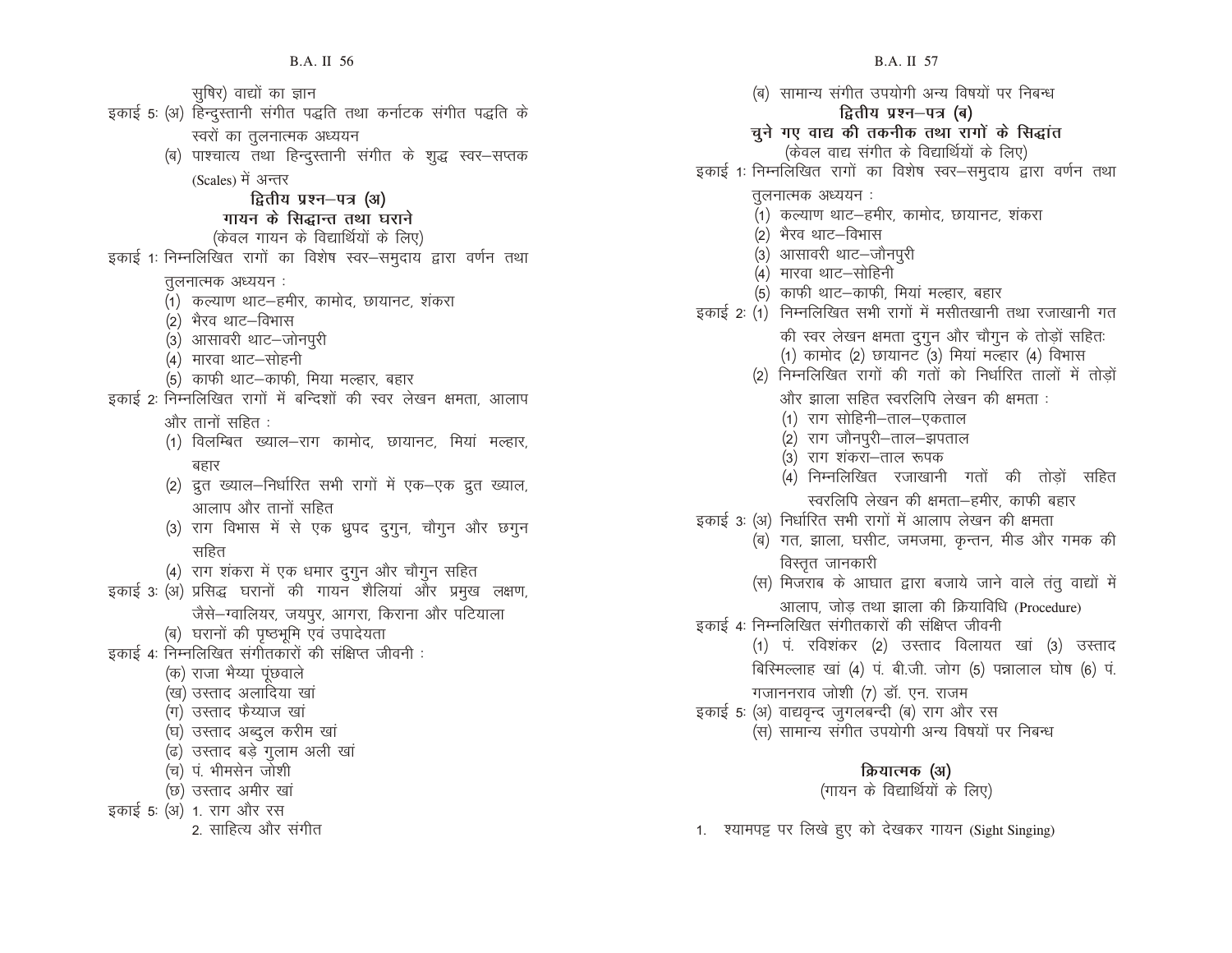- 2. गाये जाने वाली रागों तथा स्वरों को पहचानना 3. विशिष्ट स्वर-समूहों द्वारा रागों का अन्तर स्पष्ट करना 4. निम्नलिखित तालों की मात्रा एवं बोल सहित ठाय, दुगुन और चौगून में बोलना एवं तबले पर पहचानना (i) तिलवाड़ा (ii) धमार (iii) आड़ा चौताल (iv) तीव्रा (v) झूमरा  $\qquad$  (vi) चौताल  $\qquad$  (vii) झपताल  $\qquad$  (viii) रूपक
- $(ix)$  त्रिताल  $(x)$  एक ताल 5. निम्नलिखित रागों के आरोही, अवरोही, पकड तथा स्वर–विस्तार
	- गाना
	- (1) कल्याण थाट-हमीर, कामोद, छायानट, शंकरा
	- (2) भैरव थाट–विभास
	- (3) काफी थाट-काफी, मियां मल्हार, बहार
	- (4) मारवा थाट—सोहनी
	- (5) आसावरी थाट-जौनपूरी
- 6. निम्नलिखित रागों में तबले की संगत के साथ एक विलम्बित ख्याल और द्रत ख्याल, आलाप तथा कम से कम पांच तानों सहित गाना :  $(1)$  कामोद  $(2)$  छायानट  $(3)$  मियां मल्हार  $(4)$  बहार
- 7. निम्नलिखित रागों में तबले की संगत के साथ एक ध्रुपद दुगुन, तिगुन, चौगुन और छगुन में तथा एक धमार दुगुन और चौगुन में  $\Pi$  $\Pi$ :
	- (1) ध्रुपद-राग विभास
	- (2) धमार—राग शंकरा
- 8. शेष सभी रागों में छोटा ख्याल अथवा तराना आलाप तथा तानों सहित गाना
- 9. किसी भी राग में एक भजन, लोक संगीत और कोई पारिवारिक उत्सव गीत

#### **क्रियात्मक (ब)**

#### (वाद्य संगीत के विद्यार्थियों के लिए)

1, 2, 3, 4, 5 कण्ठ संगीत जैसे (गाने के स्थान पर बजाना)

- 6. निम्नलिखित रागों में तबले की संगत के साथ एक मसीतखानी तथा
	- एक रजाखानी गत कम से कम पांच तोड़ों सहित बजाना :  $(1)$  राग कामोद  $(2)$  छायानट  $(3)$  मिया मल्हार  $(4)$  विभास
- 7. निम्नलिखित रागों का निर्धारित तालों में तोड़ों और झाला सहित बजाने की क्षमता :
- (1) राग सोहिनी–ताल–एकताल
- (2) राग जौनपुरी-ताल-झपताल
- (3) राग शंकरा–ताल–रूपक
- 8. शेष सभी रागों में द्रुत गत तोड़े तथा झाला के साथ बजाना
- 9. राग मियां मल्हार में आलाप, जोड़ व झाला के साथ विशेष मींड, जमजमा और कुन्तन का प्रयोग वादन में
- 10. किसी भी राग में एक धुन अथवा लोक धुन बजाने की क्षमता

# **faufred defining**

प्रथम वर्ग के लिए निर्धारित पुस्तकों के अतिरिक्त निम्नलिखित का भी समावेश किया गया है : देशपाण्डे, व्ही.एच. : घरानेदार गायकी, ओरियन्ट लॉगमेन रानाडे, जी.एस. : हिन्दुतानी म्युजिक, इट्स फिजिक्स एण्ड ईसथेटिक्स भातखण्डे : हिन्दुस्तानी पद्धति (शास्त्र) भाग I से VI मेहता, आर.सी. : आगरा घराना गांगली, ओ.सी. : राग और रागिनी स्वामी प्रज्ञानन्द : हिस्ट्री ऑफ म्यूजिक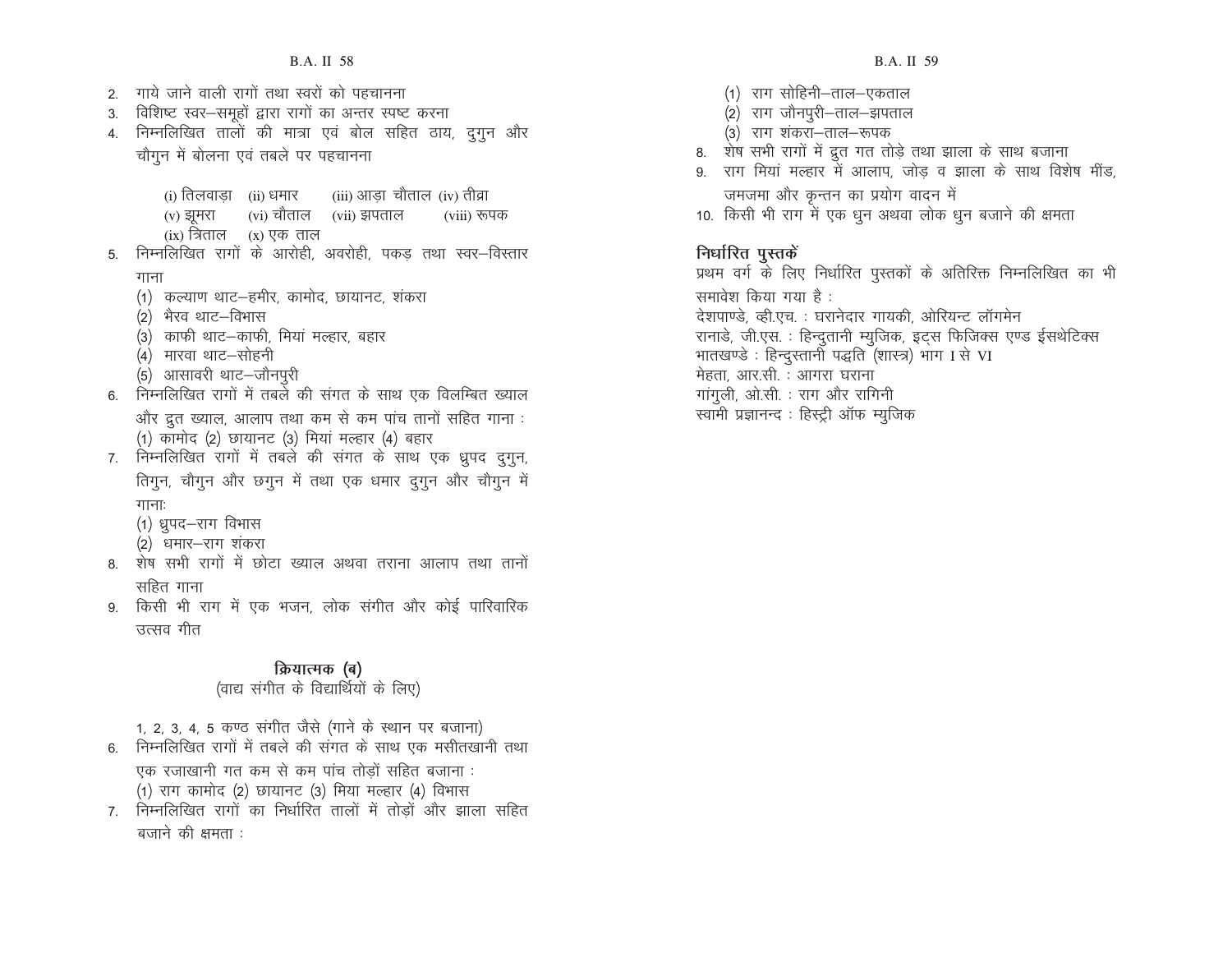#### **BA. F. 43 BA. F. 44**

#### **INDIAN MUSIC**

| Theory                        | 80 Marks  |
|-------------------------------|-----------|
| Paper I                       | 40 Marks  |
| Paper II                      | 40 Marks  |
| Practical (Annual)            | 120 Marks |
| Duration of each theory paper | 3 Hours   |
| Duration of practical         | 45 Marks  |

Note: The Hindustani system of music shall be followed. Candidates must pass separately in both theory and practical examinations. Those who offer an instrument namely Violin, Dilruba, Israj, may if they can, play compositions of Vocal Music instead of Gats and todas on their instruments.

#### **Note-**

The Question paper for the Examination will be divided in three Parts i.e. A-B and C as under :-

**Section A-** Consist 10 Compulsory Questions there will be 2 question from each units and answer of each question shall be limited up to 30 words. Each question will carry 01 Marks.

Section B- Consist 10 questions, two question from each units will be set and student will answer one question from each unit. Answer of each question shall be limited up to 250 wards. Each question carry 0**3** Marks.

**Section C-** Consist 05 questions, one question from each unit and student will answer any three 03 questions and answer of each question shall be limited up to 500 wards. Each question carry 5 Marks

Occasional demonstration will be held to encourage and promote performing talent of student and further to strengthen them for practical examination. They have to active participate in at least two out of three demonstration.

#### PAPER I

#### THEORY OF RAGAS AND PRINCIPALS OF INDIAN MUSIC

- Unit 1: Description and comparative study of the prescribed Ragas in Practical (A)
- Unit 2: (a) Notation writing
	- (b) Recognising the Ragas with the given notes
	- (c) Improvisation of Ragas through Alaps and Tanas

| Unit $3:$                                                                   | Knowledge of the Sapta Tal of Karnatka Music. To write<br>(a)             |                                                               |  |  |
|-----------------------------------------------------------------------------|---------------------------------------------------------------------------|---------------------------------------------------------------|--|--|
|                                                                             | Hindustani Tals with Tal Signs of Karanatak system                        |                                                               |  |  |
|                                                                             | (b)                                                                       | General introduction about voice culture.                     |  |  |
| Unit <sub>4</sub> :                                                         | (a)                                                                       | Main musical forms of North Indian Music                      |  |  |
|                                                                             | (b)                                                                       | Main musical forms of South Indian Music                      |  |  |
| Unit $5:$                                                                   | (a)                                                                       | Difference between Harmony and Melody                         |  |  |
|                                                                             | (b)                                                                       | Elementary knowledge of the Western system of staff notation. |  |  |
|                                                                             |                                                                           | PAPER II                                                      |  |  |
|                                                                             |                                                                           | HISTORY OF INDIAN MUSIC                                       |  |  |
| Unit 1:                                                                     | (a)                                                                       | Contribution of the following musicologists to the Indian     |  |  |
|                                                                             |                                                                           | Music: Bharat: Matang and Sharang Dev.                        |  |  |
|                                                                             | (b)                                                                       | Contribution of the following musicologists to the Indian     |  |  |
|                                                                             |                                                                           | Music: Ahobal and Srinivas                                    |  |  |
| Unit 2:                                                                     | (a)                                                                       | Developments of North Indian Musical Scale                    |  |  |
|                                                                             | (b)                                                                       | Ashthachap musician, tradition of Haweli Sangeet.             |  |  |
| Unit $3$ :                                                                  |                                                                           | Contribution of the following to Indian Music:                |  |  |
|                                                                             |                                                                           | Pt. Bhatkhande, Pt. Vishnu Digamber Puluskar, Pt. Onkarnath   |  |  |
|                                                                             |                                                                           | Thakur, Acharya Brihaspati                                    |  |  |
| Unit $4$ :                                                                  |                                                                           | Brief History of North Indian Musical Instruments             |  |  |
| Unit 5:                                                                     |                                                                           | Classification of Ragas                                       |  |  |
|                                                                             |                                                                           | PRACTICAL (A)                                                 |  |  |
|                                                                             |                                                                           | (FOR VOCAL MUSIC)                                             |  |  |
| 1.                                                                          | Sight Singing                                                             |                                                               |  |  |
| 2.                                                                          |                                                                           | To recognize the Ragas and Swaras while being sung            |  |  |
| 3.                                                                          | To show the difference of Ragas by means of characterisites Swara vistar. |                                                               |  |  |
| 4.                                                                          | To recite the following Tals with Matra and Bols in Thaya with Dugun      |                                                               |  |  |
| and Chaugun and also to recognize on Tabla:                                 |                                                                           |                                                               |  |  |
| (1) Tilwara (2) Trital (3) Ektal (4) Chautal (5) Adachautal (6) Jhaptal (7) |                                                                           |                                                               |  |  |
| Jhumara (8) Rupak (9) Teevra (10) Dhamar (11) Sooltal                       |                                                                           |                                                               |  |  |
| 5.                                                                          | To singh Arohi-Avrohi, Pakad and Swar-Vistars of the following Ragas:     |                                                               |  |  |
| 1.                                                                          | Todi Thata                                                                | Todi, Multani                                                 |  |  |
| 2.                                                                          | Purvi Thata<br>Basant, Shree, Pruiyadhanashri                             |                                                               |  |  |
| 3.                                                                          | Khamaj Thata                                                              | Jayjaywanti<br>:                                              |  |  |

- 4. Marwa Thata : Marwa, Puriya 5. Asawari Thata : Darbari Kanhara, Adana
- 
- 6. To sing to accompanimentofTabla one Slow Khayal and Drut Khayal with Alaps and atleast five Tans in the following Ragas : (1) Darbari Kanhara (2) Jayjaywanti (3) Todi (4) Puriya
- 7. To sing to accompanisment of Tabla one Dhrupad with Dugun, Tigun, Chaugunand Chhagun and one Dhamar with Dugun and Chaugun in the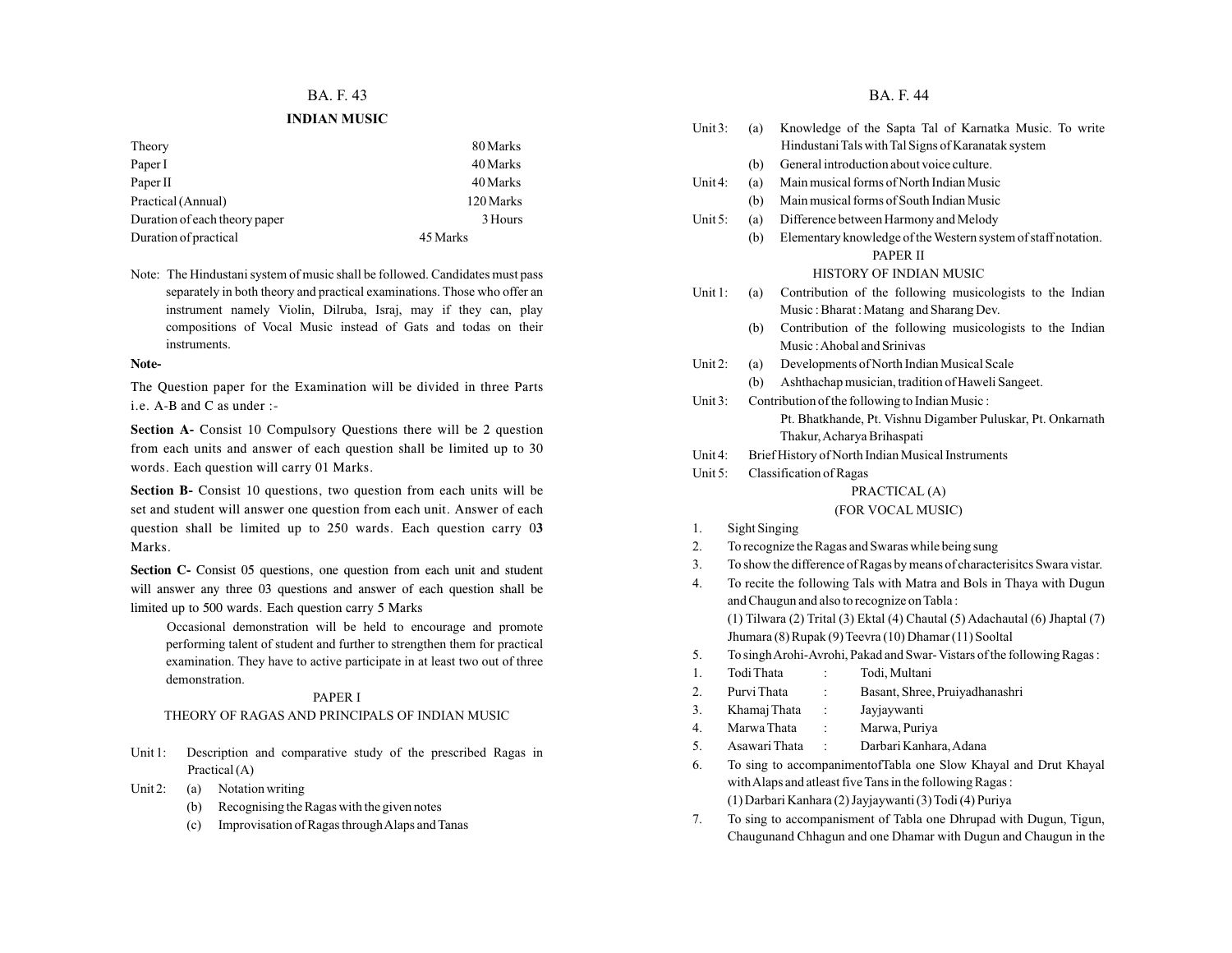following Ragas

- a) Dhrupad : Rag Shree
- b) Dhamar : Rag Adana
- 8. To sing a fast Khayal or Tarana with Alaps and Tans in the remaining Ragas.
- 9. One Bhajan in any Raga, Folk song and any song of domestic ceremony.
	- PRACTICAL (B)

#### (FOR INSTRUMENTAL MUSIC)

1, 2, 3, 4, 5, are as for vocal music (only singing is to be replaced by playing)

- 6. To play to accompaniment of Tabla one Masitkhani and one Razakhani Gat in each of the following Rag with at least five Todas and Jhalas : (1) Darbari Khanhara (2) Jayjaywanti (3) Todi (4) Marwa
- 7. Ability to play Gat of the Rag with Todas and Jhalas in prescribed Tal as mentioned below :
	- (1) Rag Basant : Tal Adachautal
	- (2) Rag Adana : Tal Jhaptal
	- (3) Rag Shree : Tal Rupak
- 8. To Play Drutgat with Todas and Jhala in all the remaining Ragas.
- 9. To play Alap-Jod and Jhala with Special meend work Zam-Zama and Krintan work in Rag Darbari Kanhara and Todi
- 10. Ability to play a Dhun in any Rag or folk tune.
- BOOKS RECOMMENDED
- Bhatkhande, Pt. V.N. : AShort Story of the Music of Northern India
- Rai, N.S. : Sangit Jivan Prishta
- Srivastava, Harish Chandra : Vadya Visharada Hamare Sangitranta, Sangite Karyalay, Hathras
- Bhatkhande, Pt. V.N. : Comparative study of the Music of the 15th, 16th, 17th, Centuries.
- Strongway, Fox : Music of Hindustan
- Bandopadhyaya : Origin of Ragas
- Popley, H.A. : The Music of India
- Bhatkhande, V.N. : The Hindustani Sangeet Paddhati (Shastra)
- Paranjape, Saral : Sangita Bodha, Madhypradesh Hindi Granth Academy, Bhopal.
- Bandopadhyay : Sanget Ka Vikas aur Vibhutiyan
- Bhatt, V.N. : Sangit Kadambani
- Saxena, Mahesh Narayn : Sangit Shastra, Part I and II
- Mitra, Bulbul : Sangit Pradeep
- Chandra, Vadya Shastra
- Sushil Kumar Chaubey : Sangeet Ke Gharano Ki Charcha
- Govind Rao Ragurker : Sangeet Shastra Parag

#### **BA. F. 45** BA. F. 46

Sushil Kumar Chaubey : Hamara Audhunic Sangeet Geeta Banarjee : Rag Shastra, Bhag 1, 2, 3 Basant : Sangeet Visharad Gokul Nand Talang and Bhanwarilal Bhartendu : Sangeet Aushta Chap K. Vasudeo Shastri : Sangeet Shastra Kailash Chandra Dave Brahaspati : Bharat ka Sangeet Sidhhant Shobha Mathur : Bhartiya Sangeet ke mel Athwa That ka Atihasik Adhayayan. V.N. Bhatkhande : Srimal Laxya Sangeet Deshpande, Vaman H. : Gharanedar Gayaki, Orient Lognman Bhatkhande : Sangit Paddhati, Kramik Pustak Malika, Pts I to VI Ranade, G.S.: Hindustani Music, Its Physics and Aesthetics. Bhatkhande : Hindustani Sangit Paddhati (Shastra). Pts I to IV Mehta, R.C. : Agra Gharana Ganguli, O.C. : Ragas and Raginis Swami, Pragyanand: History of Music

#### हिन्दुस्तानी संगीत

| लिखित प्रश्न-पत्र        | 80 अक   |
|--------------------------|---------|
| प्रश्न-पत्र 1            | 40 अंक  |
| प्रश्न-पत्र 2            | 40 अक   |
| क्रियात्मक               | 120 अक  |
| लिखित प्रश्न-पत्र का समय | 3 घण्टे |
| मिनिट                    | 45      |
|                          |         |

नोटः संगीत की हिन्दुस्तानी पद्धति का अनुसरण किया जायेगा। विद्यार्थियों के लिए <u>लिखित प्रश्न-पत्र तथा क्रियात्मक परीक्षा दोनों में पृथक-पृथक उत्तीर्ण होना अनिवार्य है।</u> <u>जिन विद्यार्थियों ने वायोलिन, दिलरूबा तथा इसराज में से कोई एक वाद्य चना है, वे गत</u> <u>और तोड़ों के बदले में कंठ संगीत की बंदिशें अपने चुने हुए वाद्य पर बजा सकते है।</u> <u>विद्यार्थियों का क्रियात्मक परीक्षा के लिए प्रोत्साहित करने और उसकी संगीत प्रतिभा को</u> **विकसित करने तथा सशक्त बनाने के लिए समय-समय पर मंच प्रदर्शन का आयोजन** किया जायेगा। उन्हें तीन मंच प्रदर्शन में से दो मंच प्रदर्शन में सक्रिय भाग लेना आवश्यक है।

नोट :– प्रश्न पत्र 'अ' 'ब' और 'स' तीन भागों में विभाजित है। प्रत्येक भाग में से किये जाने वाले प्रश्नो की संख्या और उनके अंक उस भाग में अंकित किये गये हैं।

खण्ड  $-$  (अ)

नोट :– समस्त 10 प्रश्नों के उत्तर दीजिए | प्रत्येक प्रश्न के लिए एक अंक निर्धारित है |

प्रत्येक प्रश्न का उत्तर 30 शब्दों से अधिक न हो।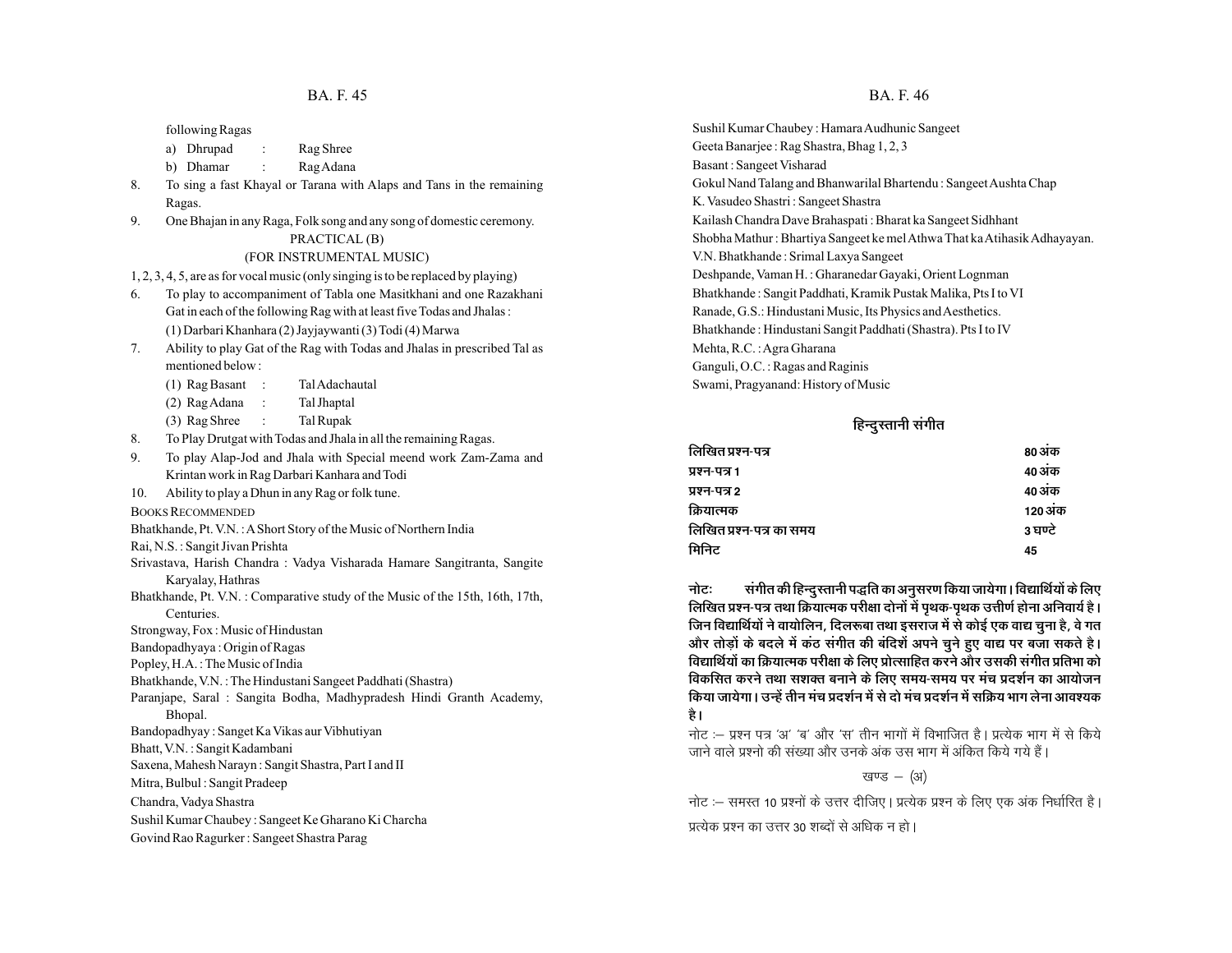नोट :– इस भाग में दस प्रश्न है | प्रत्येक ईकाई में से एक प्रश्न का चयन करते हुए कुल 5 प्रश्नों के उत्तर दीजिए। प्रत्येक प्रश्न का उत्तर 250 शब्दों से अधिक न हो। प्रत्येक प्रश्न तीन अंक का है।

खण्ड – (स)

नोट :– इस खण्ड में 5 प्रश्न हैं | प्रत्येक ईकाई में से एक–एक प्रश्न दिया गया है | कुल तीन प्रश्नो के उत्तर दीजिए। प्रत्येक प्रश्न का उत्तर 500 शब्दों से अधिक न हो। प्रत्येक प्रश्न पांच अंक का है।

#### **प्रथम प्रश्न-पत्र** <u>रागशास्त्र एवं हिन्दु</u>स्तानी संगीत सिद्धान्त

- इकाई 1: क्रियात्मक (अ) में उल्लेखित निर्धारित रागों का वर्णन और तुलनात्मक *<u>3182121</u>*
- इकाई 2: (अ) स्वर लेखन
	- (ब) स्वरों द्वारा रागों को पहचानना
	- $\mathbf{u}(\mathbf{w})$  आलाप और तानों द्वारा राग विस्तार
- <u>इकाई 3: (अ) कर्नाटक संगीत की सप्त तालों का ज्ञान, कर्नाटक ताल पद्धति के ताल</u> <u>चिन्हों सहित हिन्दु</u>स्तानी ताल खिलने की क्षमता
	- <u>(ब) कण्ठ संस्कार के बारे में सामान्य जानकारी</u>
- **इकाई 4:** (अ) उत्तर हिन्दुस्तानी संगीत के मुख्य गीत प्रकार
	- (ब) दक्षिण भारतीय संगीत के मुख्य गीत प्रकार
- इकाई 5: (अ) स्वर संवादिता (Harmony) तथा स्वरानुक्रम (Melody) के बीच अन्तर
	- <u>(ब) स्टाफ-नोटेशन की पाश्चात्य पद्धति का प्रारम्भिक सामान्य ज्ञान</u>

#### *द्वितीय प्रश्न-पत्र* **हिन्दुस्तानी संगीत का इतिहास**

- **इकाई 1: (अ) निम्नलिखित संगीत शास्त्रकारों का हिन्दुस्तानी संगीत में योगदान,** <u>भरत, मतंग और शारंगदेव</u>
	- (ब) **निम्नलिखित संगीत शास्त्रकारों का हिन्दु**स्तानी संगीत में योगदान अहोबल और श्रीनिवास
- इकाई 2: (अ) उत्तर भारतीय संगीत के सप्तक का विकास
	- <u>(ब)</u> अष्टछाप संगीतज्ञ हवेली संगीत की परम्परा
- इकाई 3: निम्नलिखित का हिन्दु**रतानी संगीत में योगदान**: पं. भातखण्डे, पं. विष्णु दिगम्बर पलुस्कर, पं. ओकारनाथ ठाकुर, आचार्य बृहस्पति

इकाई 4: उत्तर भारतीय संगीत के वाद्यों का संक्षिप्त इतिहास **डकाई** 5: राग वर्गीकरण

#### **क्रियात्मक (अ)** (गायन के लिए)

- **1- ';keiê ij fy[ks gq, dks ns[kdj xk;u ¼**Sight Singing **½**
- 2. **गायी जाति हुई रागों तथा स्वरों को पहचा**नना
- 3. विशिष्ट स्वर-समूह द्वारा रागों का अन्तर स्पष्ट करना
- <u>4. निम्नलिखित तालों को हाथ से ताली बजाकर मात्रा तथा बोल सहित ठाय, दूगनू</u> <u>और चौगुन में बोलना तथा तबलें पर पहचाननाः</u>
	- 1. तिलवाडा, 2. त्रिताल, 3. एकताल, 4. चौताल, 5. आडा चौताल, 6. झपताल, 7. झूमरा, 8. रूपक, 9. तीव्रा, 10. धमार, 11. सूलताल
- 5. **निम्नलिखित रागों में आरोह-अवरोह, पकड़ तथा** स्वर-विस्तार सहित गाना।
	- 1. तोडी थाट- तोड़ी, मुल्तानी
	- 2. पूर्वी थाट-बसन्त, श्री, पूरियाधनाश्री
	- 3. खमाजथाट-जयजयवन्ती
	- **4. मारवा** थाट- मारवा, पुरिया
	- 5. आसावरी थाट- दरबारी कान्हड़ा, अडाणा
- 6. निम्नलिखित रागों मे तबले की संगत के साथ एक विलम्बित ख्याल और एक छोटा <u>ख्याल आलाप तथा कम से कम पांच तानों सहित गानाः</u>
	- 1. दरबारी कान्हड़ा, 2. जयजयवन्ती, 3. तोड़ी, 4. पूरिया
- 7. निम्नलिखित रागों में तबले की संगत के साथ एक ध्रुपद, <u>दुगु</u>न, तिगुन, चौगुन <u>और छगु</u>न में तथा एक धमार दुगुन और चौगुन में गानाः
	- 1. धुपद-रागश्री
	- 2. धमार- राग अडाणा
- **8. शेष सभी रागों में छोटा ख्याल अथवा** तराना आलाप तथा तानों सहित गाना ।
- 9. किसी भी राग में एक भजन, लोक गीत एवं कोई पारिवारिक उत्सव गीत

#### **क्रियात्मक (ब)**

#### (वाद्य संगीत के लिए)

- 1, 2, 3, 4, 5 कण्ठ संगीत जैसे (गाने के बजाय बजाना)
- 6. **निम्नलिखित रागों में तबले की संगत के साथ** एक-एक मसीतखानी तथा एक-एक <u>रजाखानी गत कम से कम 5 तोडों तथा झाला सहित बजाना :</u>
	- 1. दरबारी कान्हड़ा, 2. जयजयवन्ती, 3. तोड़ी, 4. मारवा
- 7. निम्नलिखित रागों की गत को निर्धारित ताल में तोडों एवं झाले सहित <u>बजानाः</u>
	- 1. राग बसन्तः ताल आड़ा चौताल
	- **2. रागअडाणाः ताल झपताल**
	- 3. राग*श्री-*ताल रूपक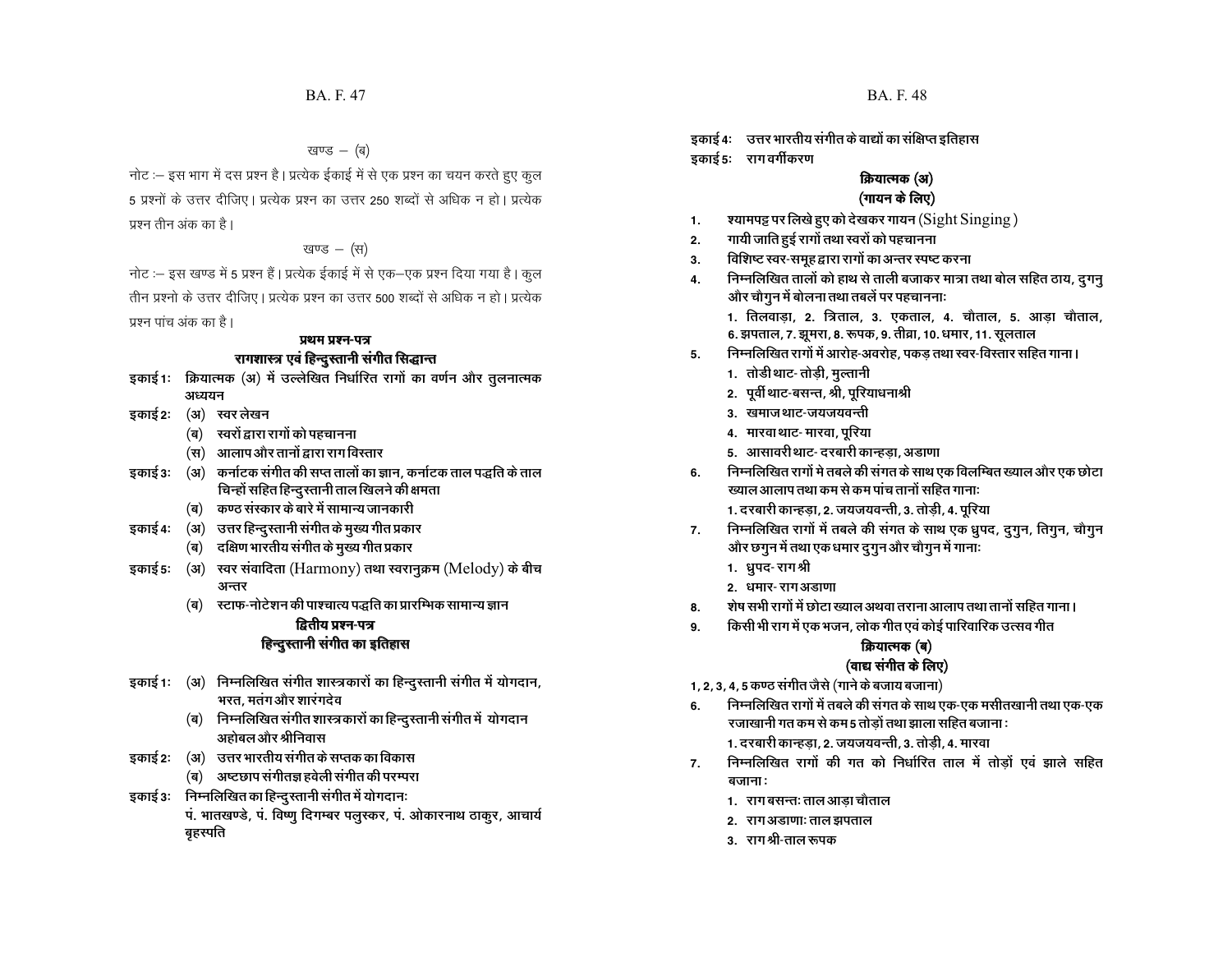BA. F. 49

8. शेष सभी रागों में द्रुतगत, तोड़ों तथा झाला सहित बजाना

9. राग दरबारी कान्हडा और तोडी में आलाप-जोड और झाला वादन, विशेष मींड, जमजमा और कृन्तन के साथ 10. किसी भी राग में एक धुन अथवा लोक धुन बजाना। **u**स्तावित पुस्तकें भातखण्डे, पं. वी.एन. : उत्तर भारतीय संगीत का संक्षिप्त इतिहास राय, एस.एन. : संगीत जीवन पृष्ठ श्री वास्तव, हरिशचन्द्रः राग परिचय हमारे संगीत रत्न : संगीत कार्यालय, हाथ**रस** भातखण्डे, पं. बी. एन. : 15वीं, 16वीं, 17वीं शताब्दी की संगीत पद्धति का तुलनात्मक अध्ययन भातखण्डे, पं. बी.एन. : संगीत शास्त्र 1,4 ेशरद परांजपेः संगीत- बोध (मध्यप्रदेश हिन्दी ग्रन्थ अकादमी, भोपाल) बन्द्योपाध्यायः संगीत का विकास और विभूतियां **भट्ट, बी.एन. : संगीत कादम्बिनी** <u>सक्सेना, महेशनारायणः संगीत शास्त्र, भाग 1 और 2</u> मित्र बुलबुलः संगीत प्रदी**प** बन्द्योपाध्याय : सितार मार्ग, भाग 1 से 4 तक Strongway, Fox : Music Hindusthan Bandyopadhyay : Origin of Ragas Popley, H.A. : The Music of India **सुशील कुमार चौबेः संगीत शास्त्र परा**ग <u>गोविन्द राज राजुकरः संगीत शाास्त्र पराग</u> <u> डॉ. गीता बेनर्जी : राग शास्त्र, भाग 1, 2, 3</u> बसन्तः संगीत विशार**द** <u>गोकु</u>लचन्द तेलंग व बनवारीलाल भारतेन्दुः संगीत अष्टछाप <u>के.वासु</u>देव शास्त्रीः संगीत शास्त्र *कैलाशचन्द्र द*वे बृहस्पति : भारत का संगीत सिद्धान्त शोभा माथुर : भारतीयसंगीत के मेल अथवा ठाठ का ऐतिहासिक अध्ययन भातखण्डे, वी.एन. श्रीमाल लक्ष्य संगीत **देशपाण्डे, वी.एचः घरानेदार गायकी, ओरियन्ट** लॉंगमेन भातखण्डेः संगीत पद्धति, क्रमिक पु**रतक मालिका, भाग 1 से** 6 रानाडे, जी. एस. : हिन्दुस्तानी म्यूजिक, इट्स फिजिक्स एण्ड ईसथेटिक्स भातखण्डेः हिन्दु**रतानी पद्धति (शास्त्र), भाग** 1 से 4 **मेहता, आर.सी.: राग और रागिनी स्वामी, प्रज्ञानन्द : हिस्ट्री ऑफ म्युजिक**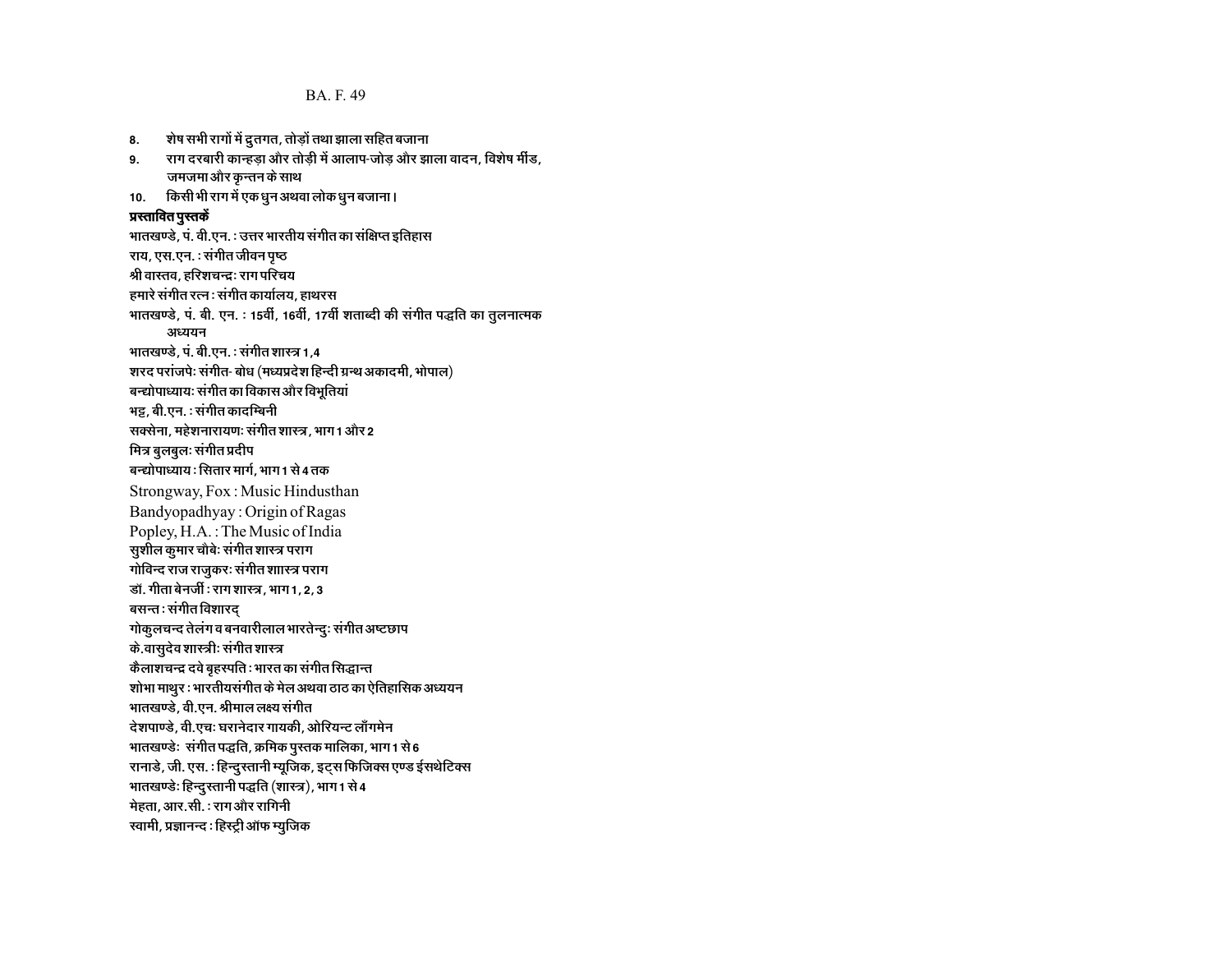

# **JAI NARAIAN VYAS UNIVERSITY JODHPUR (RAJASTHAN)**

# **FACULTY OF ARTS, EDUCATION AND SOCIAL SCIENCES**

# **SYLLABUS**

**FOR** 

# **M.A. MUSIC (VOCAL AND INSTRUMENTAL SITAR) SEMESTER SYSTEM (SEMESTER I AND SEMESTER II) EXAMINATIONS 2020-2021**

# **M.A. MUSIC (VOCAL AND INSTRUMENTAL SITAR) SEMESTER SYSTEM (SEMESTER III AND SEMESTER IV) EXAMINITIONS 2021-2022**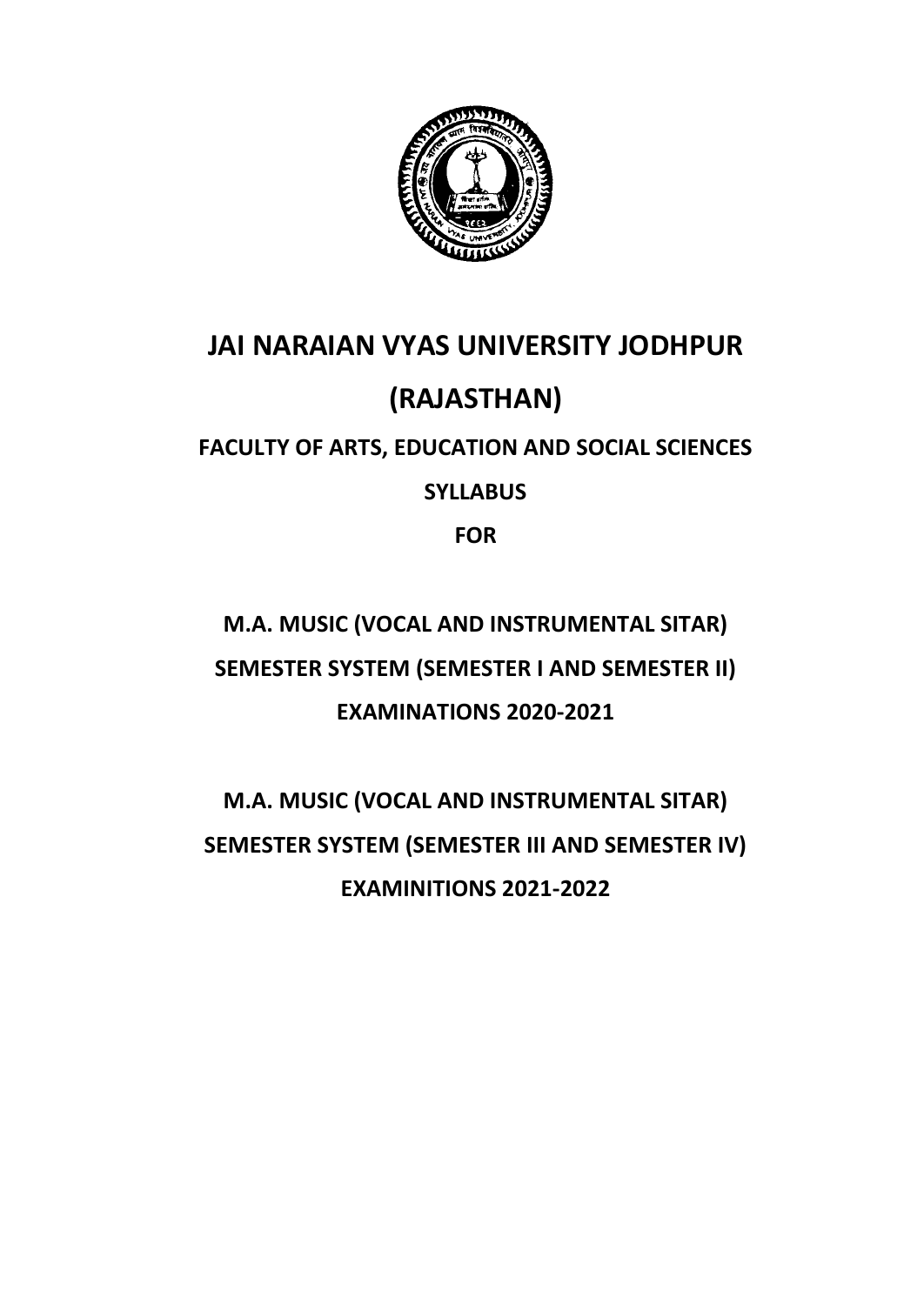# **IMPORTANT**

# **NOTIFICATION**

**In compliance of decision of the Hon'ble High Court all students are required to fulfill 75% attendance rule in each subject and there must be 75% attendance of the student before he/she could be permitted to appear in the examination.**

**REGISTRAR**

**(Academic)**

# **FACULTY OF ARTS, EDUCATION & SOCIAL SCIENCES MASTER OF ARTS GENERAL INFORMATION FOR STUDENTS**

The examination for the degree of Master of Arts, Education and Social Sciences shall consist of two parts with semester system: (i) The M.A (Semester I and Semester II), 2020-21 and (ii) M.A (Semester III and Semester IV), 2021-22

The examination will be through theory papers/practical/viva. Pass marks for the semester I, semester II, semester III and semester IV examination are 36% of the aggregate marks in all the theory papers and viva/practical's and not less than 25% marks in the individual theory paper /viva /practical. A candidate is required to pass in the written and the practical/viva examination separately.

Successful candidates will be placed in the following divisions on the basis of the total marks obtained in all four semesters of M.A (Semester I and Semester II) and (ii) M.A (Semester III and Semester IV) examinations taken together:

First division 60% , second division 48% and third division 36% no students will be permitted to register himself simultaneously for more than one post-graduate course.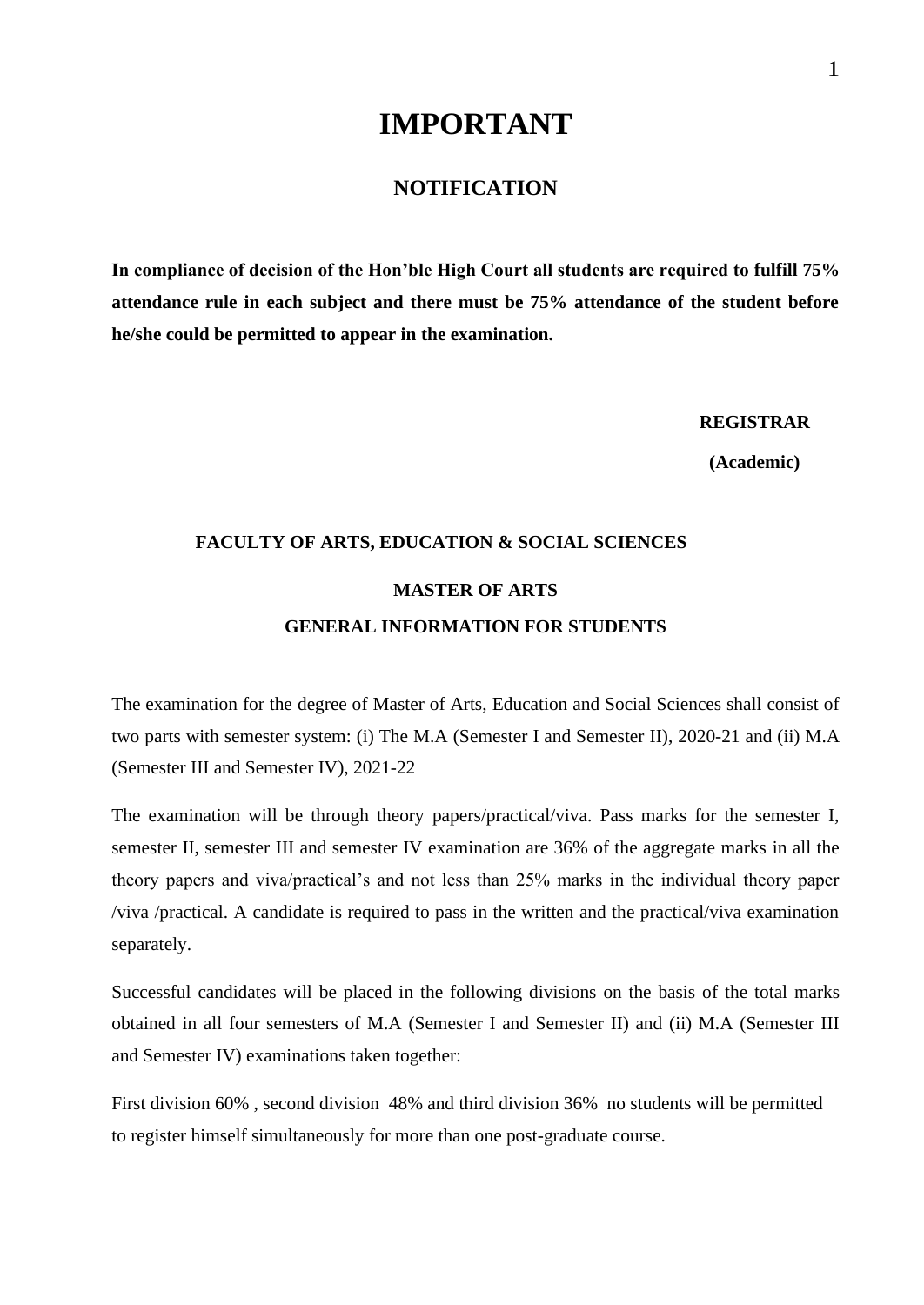#### *ATTENDANCE*

- 1. For all regular candidates in the faculties of arts, education and social sciences, science, law, commerce and engineering, the minimum attendance requirement shall be that a candidate should have attended at least 75% of the lecturers delivered and tutorials held taken together as well as 75% of practical and sectionals from the date of his/her admission.
- 2. Condonation of shortage of attendance: The shortage of attendance up to the limits specified below may be condoned on valid reasons:
- i) Up to 6% each subject plus 5 attendances in all the aggregate subject/papers may be condoned by the Vice-Chancellor on the recommendation of the Dean/Director/principal for undergraduate students and on the recommendation of the Head of the Department for the post-graduate classes.
- ii) The N.C.C./N.S.S. cadets sent out to parades and camps and such students who are deputed by the University to take part in games, athletic or cultural activities may, for purpose of attendance, be treated, as present for the days of their absence in connection with the aforesaid activities and that period shall be added to their subject wise attendance.

#### **Note:**

The attendance requirement will apply to each semester.

However, in case of practical where examination is not held at the end of the first semester but the end of the second semester, attendance will be counted at the end of the second semester taking into account attendance put in both the semesters (i.e., first and second) taken together.

Candidates will be required to pass separately in theory and practical examinations.

Candidate's choice among the optional papers and groups would be restricted only to those paper or groups for which regular teaching is provided in the department.

Use of map stencils (political outline only). Log tables and calculators are allowed in the examination.

#### *MEDIUM*

Candidates are not allowed to use any medium except Hindi or English for answering question papers.

For answering papers in the subjects of English/Hindi the medium will be corresponding language only.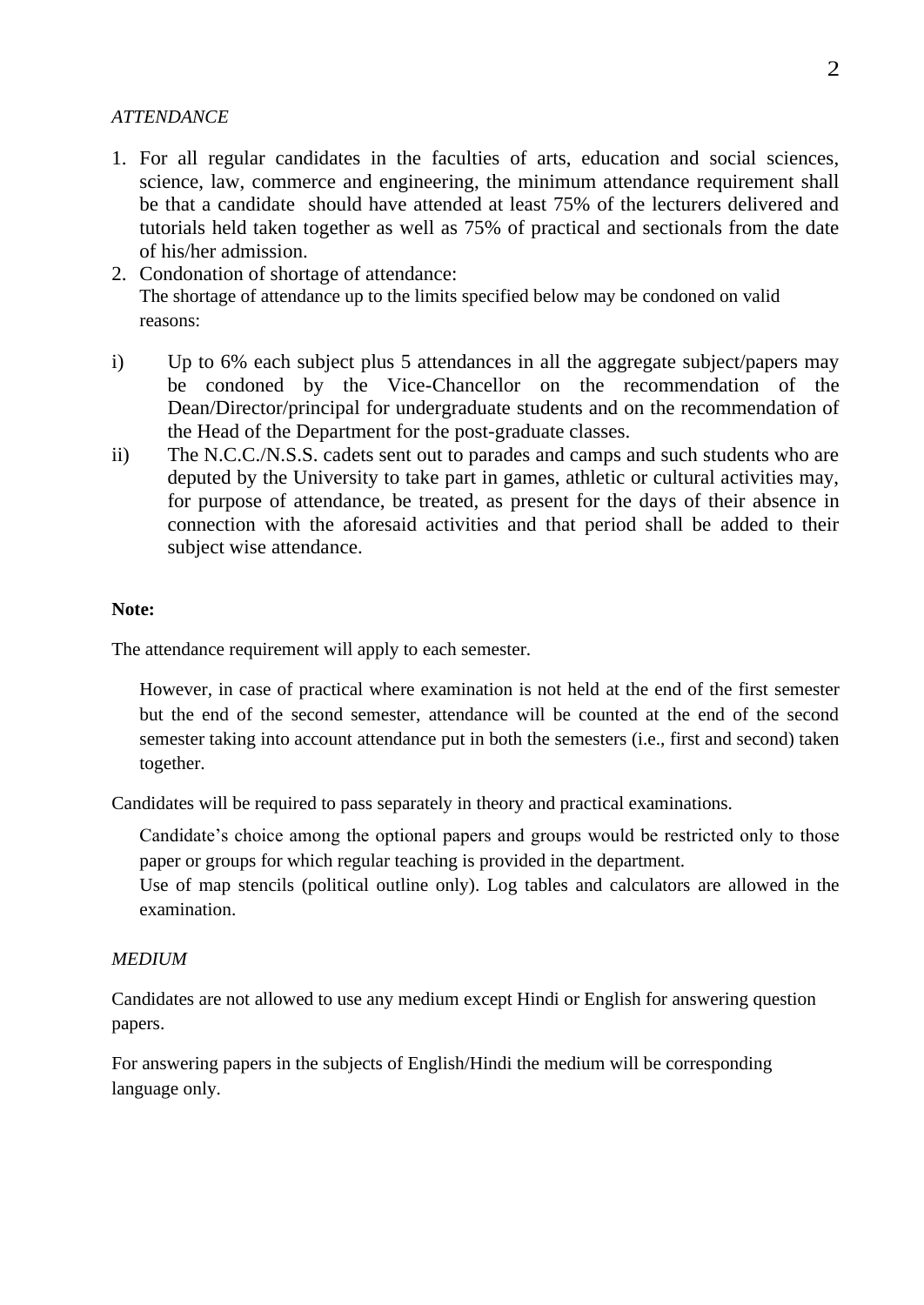#### **Note -**

The Question for the Examination will be divided in two Parts i.e. A and B as under:-

- **Section A-** Consist 15 Questions. The candidate has to attempt any 11 questions out of 15 questions and answer of each question shall be limited up to 30 words. Each question will carry 02 Mark.
- **Section B -** Consist 8 questions, two questions from each unit will be set and student will have internal choice to answer one question from each unit. Answer of each question shall be limited up to 500 words. Each question carries 12 Marks.

#### *ADMISSION*

The details of the eligibility conditions and admission procedures are given in the admission forms and on university website. The admission would be done on the basis of merit as per university rules. Reservation for SC, ST and OBC would also be done as per J.N.V. University, Jodhpur rules. Candidates are required to attend minimum 75% of the classes in theory and practical's both.

#### *FACILITIES*

The Department of Music possesses several sophisticated, advanced and modern equipments required for teaching and research.

Dr. Gaurav Shukl (Head of the Department)

#### **Assistant Professor**

Dr. Swati Sharma

Dr. Bhoomika Dwivedi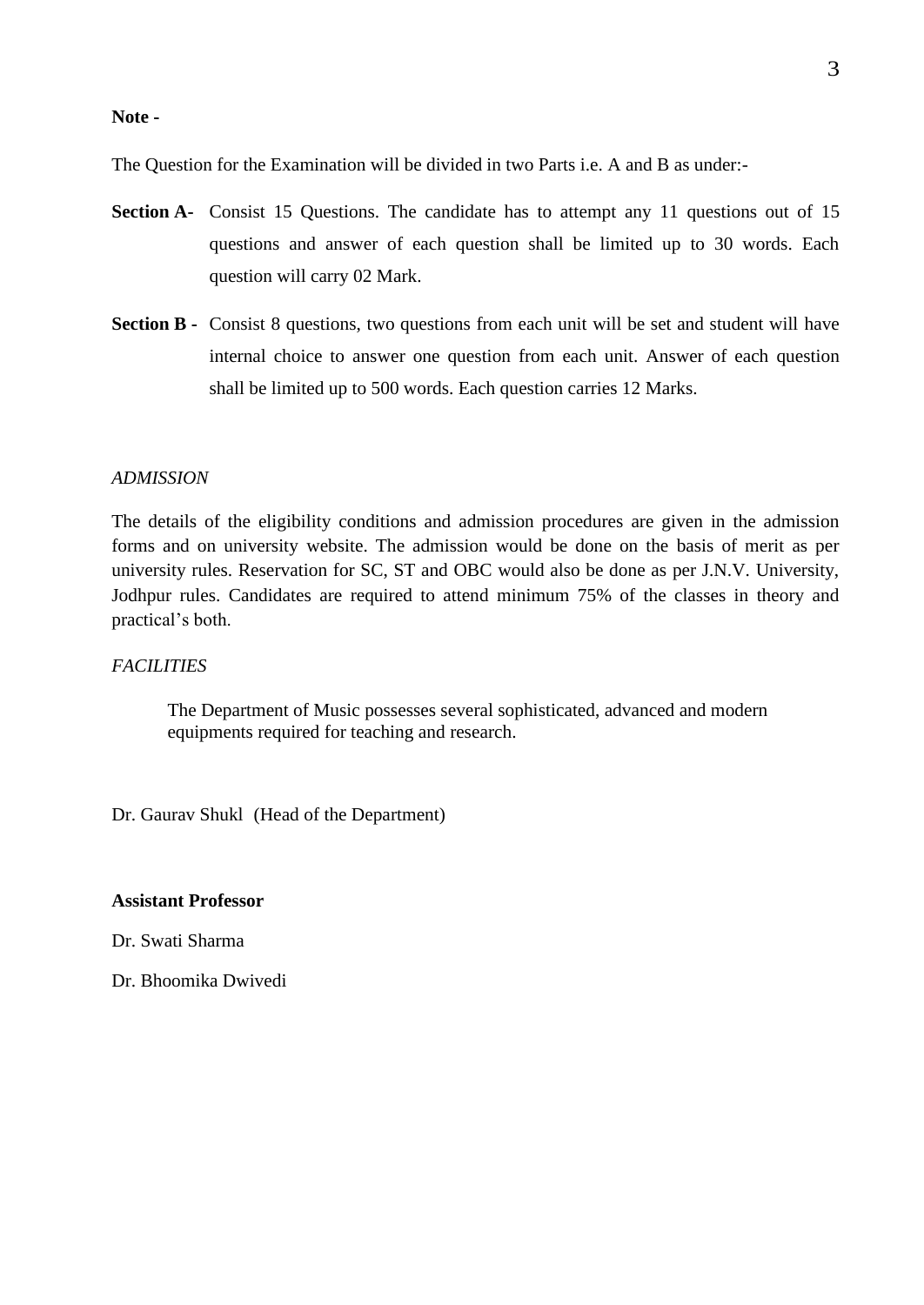#### **GUIDELINES FOR CHOICE BASED CREDIT SYSTEM**

#### **Definitions of Key Words:**

- 1. **Academic Year**: Two consecutive (one odd + one even) semesters constitute one academic year.
- 2. **Choice Based Credit System (CBCS):** The CBCS provides choice for students to select from the prescribed elective and skill courses. A student need to select **two elective papers** offered by the Department in which he/she is doing core course this shall be part of core programme during third and fourth semester. Each student has to complete **four skill courses**: two within the Department and two from other Department within JNV University or the Universities approved by JNV University
- 3. **Course**: Usually referred to, as 'papers' is a component of a programme. All courses need not carry the same weight. The courses should define learning objectives and learning outcomes. A course may be designed to comprise lectures/ tutorials/laboratory work/ field work/ project work/ self-study etc. or a combination of some of these.
- 4. **Credit Based Semester System (CBSS)**: Under the CBSS, the requirement forwarding a degree is prescribed in terms of number of credits to be completed by the students.
- 5. **Credit Point**: It is the product of grade point and number of credits for a course.
- 6. **Credit**: A unit by which the course work is measured. It determines the number of hours of instructions required per week. One credit is equivalent to one hour of teaching (lecture or tutorial) or two hours of practical work/field work per week.
- 7. **Cumulative Grade Point Average (CGPA)**: It is a measure of overall cumulative performance of a student over all semesters. The CGPA is the ratio of total credit points secured by a student in various courses in all semesters and the sum of the total credits of all courses in all the semesters. It is expressed up to two decimal places.
- 8. **Grade Point**: It is a numerical weight allotted to each letter grade on a 10-point scale.
- 9. **Letter Grade:** It is an index of the performance of students in a said course. Grades are denoted by letters O, A+, A, B+, B, C, P and F.
- 10. **Programme**: An educational programme leading to award of the Postgraduate Degree in the Core subject in which he/she is admitted.
- 11. **Semester Grade Point Average (SGPA)**: It is a measure of performance of work done in a semester. It is ratio of total credit points secured by a student in various courses registered in a semester and the total course credits taken during that semester. It shall be expressed up to two decimal places.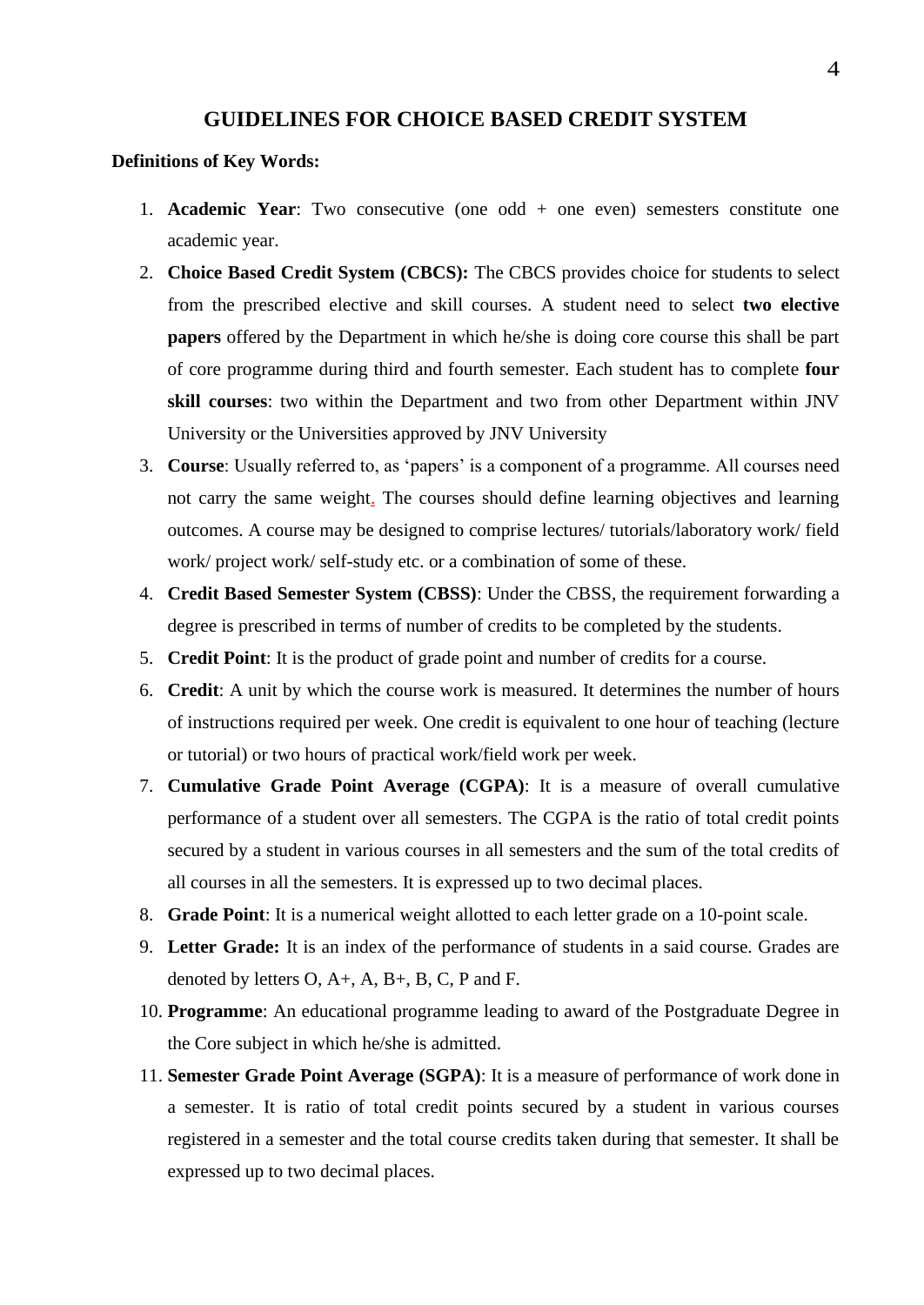12. **Semester**: Each semester will consist of 15-18 weeks of academic work equivalent to 90 actual teaching days. The odd semester may be scheduled from July to November/ December and even semester from December/January to May.

**Odd semester University examination shall be during second/third week of December and even semester University examination shall be during second/third week of May. Each Department shall conduct the Practical examinations of Odd semester with internal examiners only; however during even semester one Examiner shall be from other University/Institute**.

13. **Transcript or Grade Card or Certificate:** Based on the grades earned, a statement of grades obtained shall be issued to all the registered students after every semester. This statement will display the course details (code, title, number of credits, grade secured) along with SGPA of that semester and CGPA earned till that semester

#### **Fairness in Assessment**

Assessment is an integral part of system of education as it is instrumental in identifying and certifying the academic standards accomplished by a student and projecting them far and wide as an objective and impartial indicator of a student's performance. Accordingly the Faculty of Arts, edu. and social sciences resolves the following:

- a. All internal assessments shall be open assessment system only and that are based on Quizzes, term test, seminar
- b. Attendance shall carry the prescribed marks in all papers and Practical examination internal assessment
- c. In each semester three out of four theoretical component University examination shall be undertaken by external examiners from outside the university conducting examination, who may be appointed by the competent authority.

#### **Grievances and Redressal Mechanism**

- a) The students will have the right to make an appeal against any component of evaluation. Such appeal has to be made to the Head/Principal of the College or the Chairperson of the University Department concerned as the case may be clearly stating in writing the reason(s) for the complaint / appeal.
- b) The appeal will be assessed by the Chairman and he/she shall place before the Grievance Redressal Committee (GRC), Chaired by the Dean, Faculty of Arts, Edu. and Social sciences comprising all HODs of the Faculty and if need be Course Teacher(s) be called for suitable explanation; GRC shall meet at least once in a semester and prior to CCA finalization.
- c) The Committee will consider the case and may give a personal hearing to the appellant before deciding the case. The decision of the Committee will be final.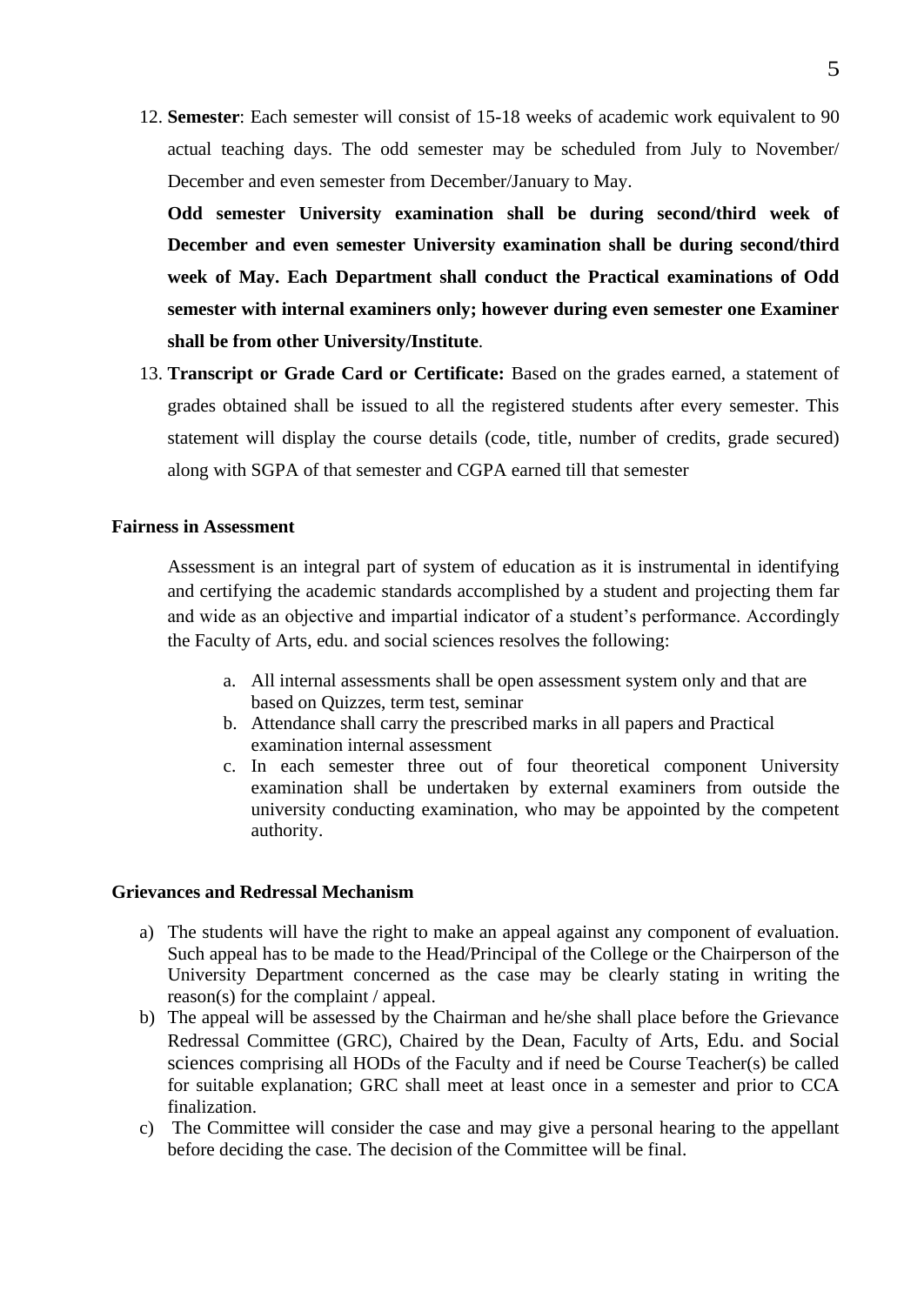| S.No.          | <b>Letter Grade</b> | <b>Meaning</b> | <b>Grade Point</b> |
|----------------|---------------------|----------------|--------------------|
|                | $\Omega$            | Outstanding    | 10                 |
| 2              | $A+$                | Excellent      | 9                  |
| 3              | A                   | Very Good      | 8                  |
| $\overline{4}$ | $B+$                | Good           | ┑                  |
| 5              | $\mathbf{B}$        | Above Average  | 6                  |
| 6              | °C                  | Average        | 5                  |
| 7              | $\cdot$ P'          | Pass           | $\overline{4}$     |
| 8              | $\cdot_F$           | Fail           | $\theta$           |
| 9              | 'Ab'                | Absent         |                    |

#### **Table 1: Grades and Grade Points**

- i. A student obtaining Grade F shall be considered failed and will be required to reappear in the examination.
- ii. For non-credit courses (Skill Courses) 'Satisfactory' or "Unsatisfactory' shall be indicated instead of the letter grade and this will not be counted for the computation of SGPA/CGPA

#### **Grade Point assignment**

 $=$  and  $> 95\%$  marks Grade Point 10.0

90 to less than 95 % marks Grade Point 9.5

85 to less than 90 % marks Grade Point 9.0

80 to less than 85 % marks Grade Point 8.5

75 to less than 80 % marks Grade Point 8.0

70 to less than 75 % marks Grade Point 7.5

65 to less than 70 % marks Grade Point 7.0

60 to less than 65 % marks Grade Point 6.5

55 to less than 60 % marks Grade Point 6.0

50 to less than 55 % marks Grade Point 5.5

45to less than 50 % marks Grade Point 5.0

40 to less than 45 % marks Grade Point 4.5

35 to less than 40 % marks Grade Point 4.0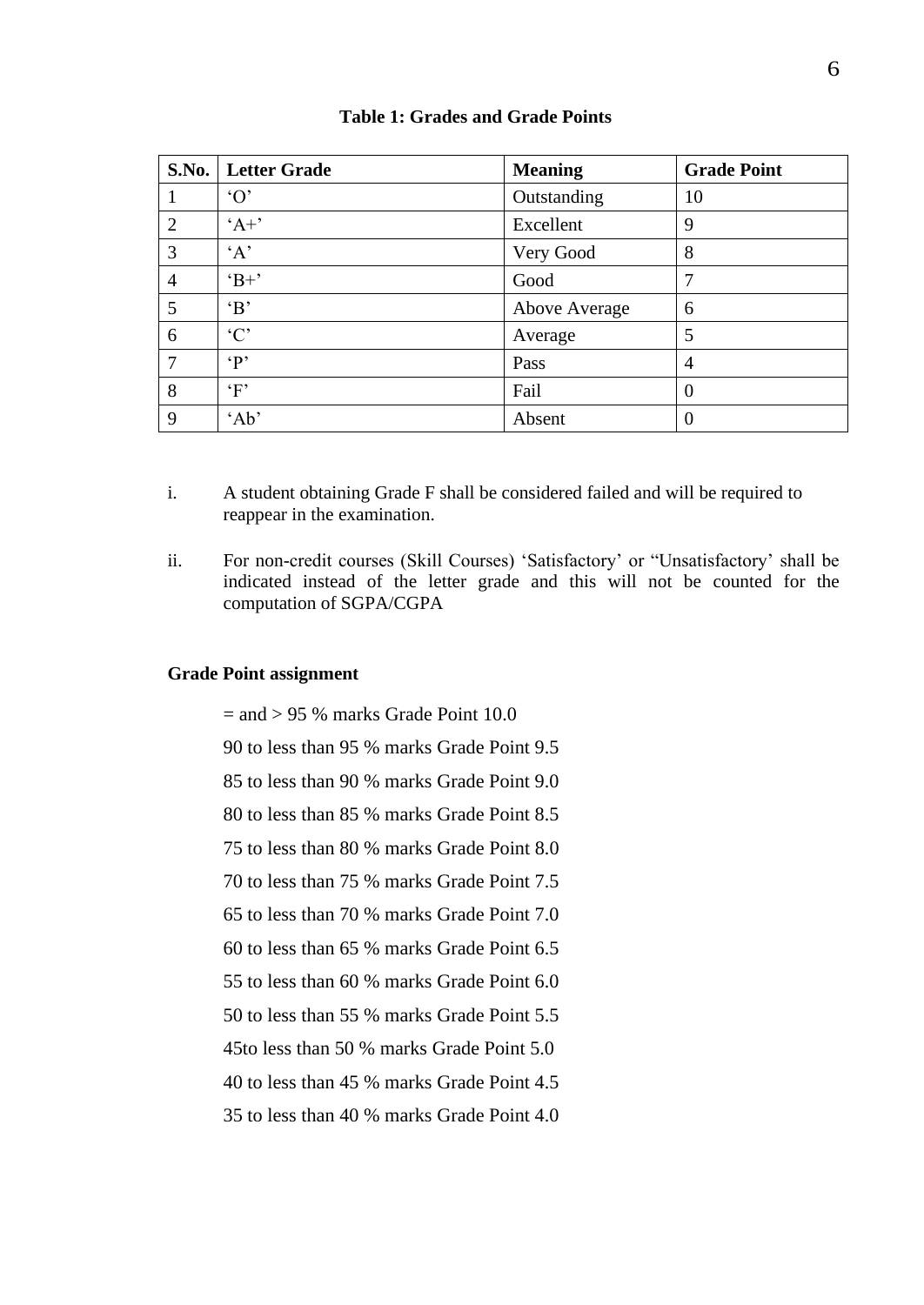#### **Computation of SGPA and CGPA:**

i. The SGPA is the ratio of sum of the product of the number of credits with the grade points scored by a student in all the courses taken by a student and the sum of the number of credits of all the courses undergone by a student, i.e

$$
\mathbf{SGPA}(\text{Si}) = \Sigma(\text{Ci} \times \text{Gi}) / \Sigma \text{Ci}
$$

Where **Ci** is the number of credits of the ith course and **Gi** is the grade point scored by the student in the ith course.

ii. The CGPA is also calculated in the same manner taking into account all the courses undergone by a student over all the semesters of a programme, i.e.

$$
CGPA = \Sigma(Ci \times Si) / \Sigma Ci
$$

Where **Si** is the SGPA of the ith semester and **Ci** is the total number of credits in that semester.

iii. The SGPA and CGPA shall be rounded off to 2 decimal points and reported in the transcripts.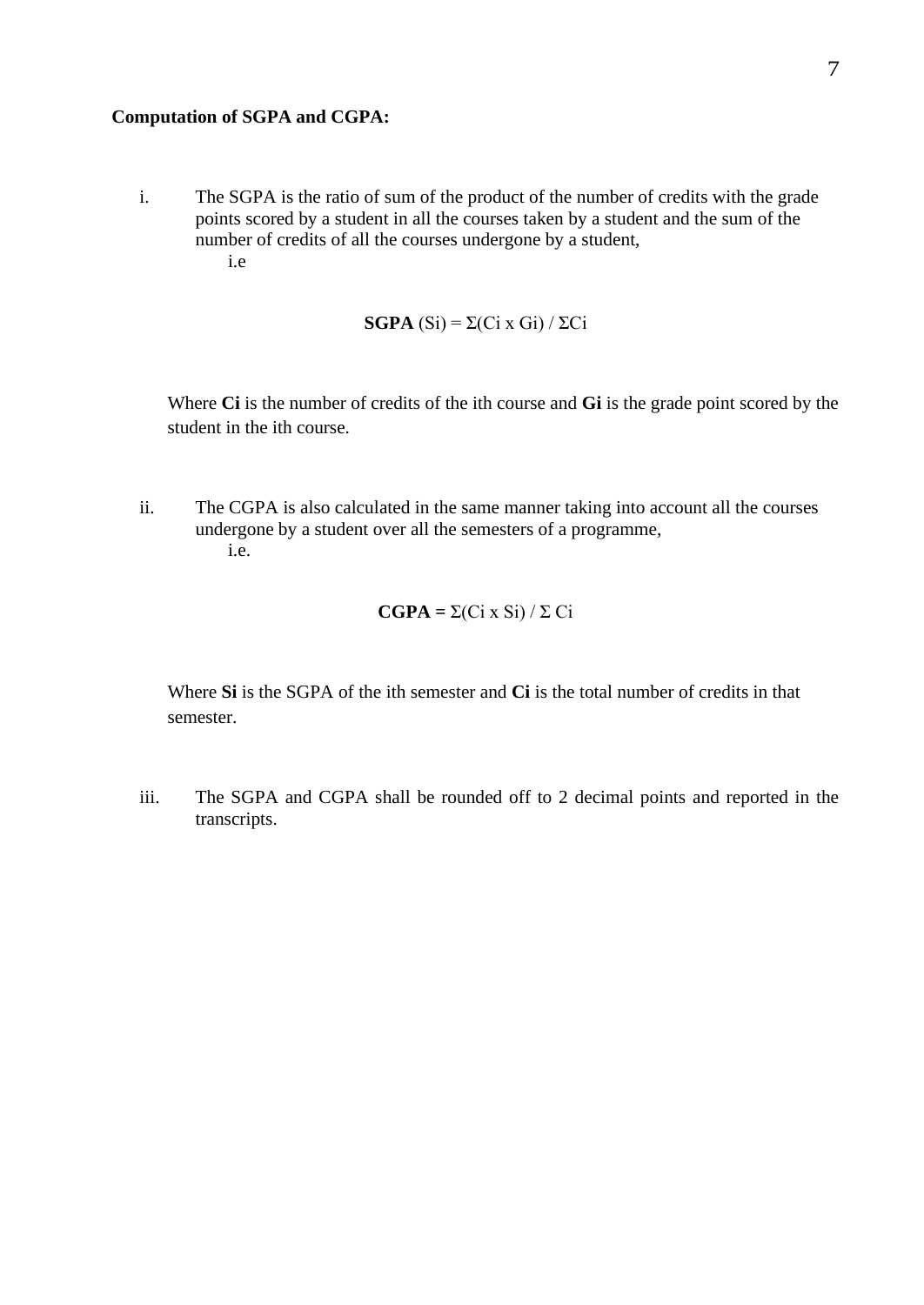# *Illustration* **for SGPA**

| S.No.                   | Course                       | <b>Credit</b>                           | <b>Grade letter</b> | <b>Grade point</b> | <b>Credit Point</b><br>(Credit x Grade) |
|-------------------------|------------------------------|-----------------------------------------|---------------------|--------------------|-----------------------------------------|
| $\mathbf{1}$            | Course 1                     | 6                                       | B                   | 6                  | $6*6=36$                                |
| $\overline{2}$          | Course 2                     | 6                                       | $B+$                | $\overline{7}$     | $6*7=42$                                |
| $\overline{\mathbf{3}}$ | Course 3<br>Practical-I      | 10 <sub>(V)</sub><br><b>or</b><br>10(I) | B                   | 6                  | $10*6=60$                               |
| $\overline{\mathbf{4}}$ | Course 4<br>Practical - II   | 6                                       | $\mathbf 0$         | 10                 | $6*10=60$                               |
| 5                       | Course 5-<br>Practical - III | 04(V)<br><b>or</b><br>04(I)             | $\mathbf C$         | 5                  | $4*5=20$                                |
| 6                       | Course 6 Practical-IV        | 04(V)<br><sub>or</sub><br>04(I)         | B                   | 6                  | $4*6=24$                                |
|                         | <b>Total</b>                 | 36                                      |                     |                    | 242                                     |

Thus, **SGPA =242/32 =7.56**

#### *Illustration* **for CGPA**

|               | <b>Semester-I</b> | <b>Semester-II</b> | <b>Semester-III</b> | <b>Semester-IV</b> |
|---------------|-------------------|--------------------|---------------------|--------------------|
| <b>Credit</b> | 36                | 36                 | 36                  | 36                 |
| <b>SGPA</b>   | .56               | 7.25               |                     | 6.25               |

**CGPA = (36X7.56+ 36X 7.25 + 36X7 + 36 X 6.25)/ 144**

 $=$  **1010.16/144**  $=$  **7.01**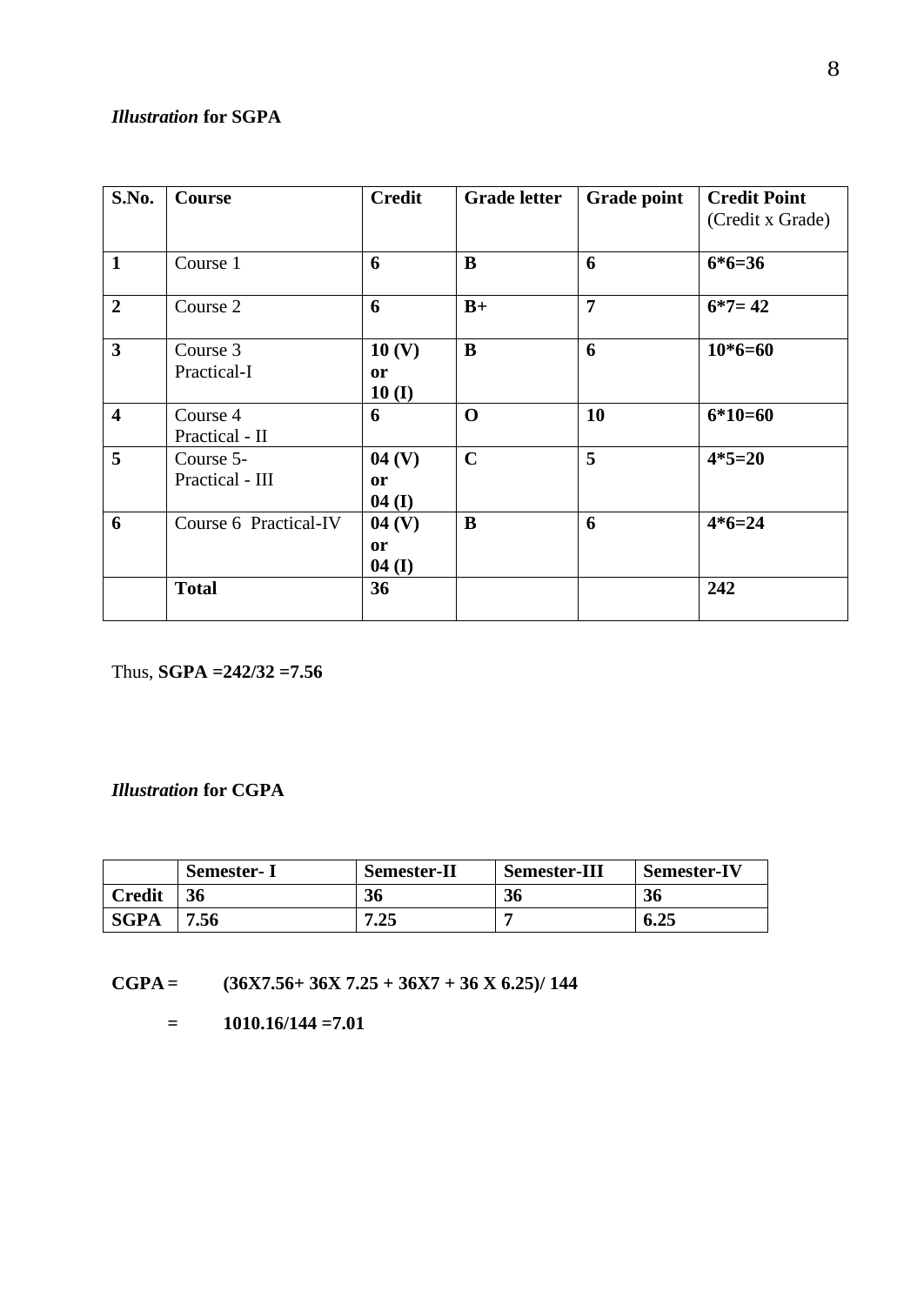**Semester-wise Theory Papers/Practical/Skill component** 

**\* Each Department shall offer two skill courses per semester from the list of skill courses approved for the Department.**

**The Duration of the Period shall be 45 minutes / One hour. In each of these combinations, the first value stands for the same number of lecture instructions per week, whereas the last two values stand for double the number of tutorial / practical instructions per week.**

**In each practical group the number of students that can be accommodated will be decided by the respective Department Council; the general/existing pattern is 15 to 20 students in each group. The workload is to be computed accordingly.**

#### **Course Evaluation (Evaluation of the Students)**

All courses (Core/ Elective) involve an evaluation system of students that has the following two components:-

- (i) **Continuous Comprehensive Assessment (CCA)** accounting for 30% of the final grade that a student gets in a course; and
- (ii) **End-Semester Examination (ESE)** accounting for the remaining 70% of the final grade that the student gets in a course.
- (i) **Continuous Comprehensive Assessment (CCA)**: This would have the following components:
	- a. **Term Test**: One term test shall be arranged for each theory paper prior to End-Semester Examination; examination duration shall be of three hours; maximum marks is 70
	- b. **Seminar**: Each student shall prepare and deliver a seminar per theory paper; maximum marks shall be 15. The seminar shall commence after first quiz examination and shall be completed prior to term test for all the papers.

#### **All students' cumulative attendance shall be displayed in the Department Notice Board every month with a copy to the Dean, Faculty of Science.**

**Skill Course Evaluation:** Based on his/her performance and hands on practice, the respective Department shall declare the result as "Satisfactory" or "Non-Satisfactory"; each student need to get a minimum of three "Satisfactory" declaration for the course completion

#### **Qualifying for Next semester**

- **1. A student acquiring minimum of 35% in total of the CCA is eligible to join next semester**.
- **2.** A student who does not pass the examination (CCA+ESE) in any course(s) (or due to some reason as he/she not able to appear in the ESE, other conditions being fulfilled, and so is considered as 'Fail'), shall be permitted to appear in such failed course(s)'in the subsequent ESE to be held in the following October / November or April / May, or when the course is offered next, as the case may be.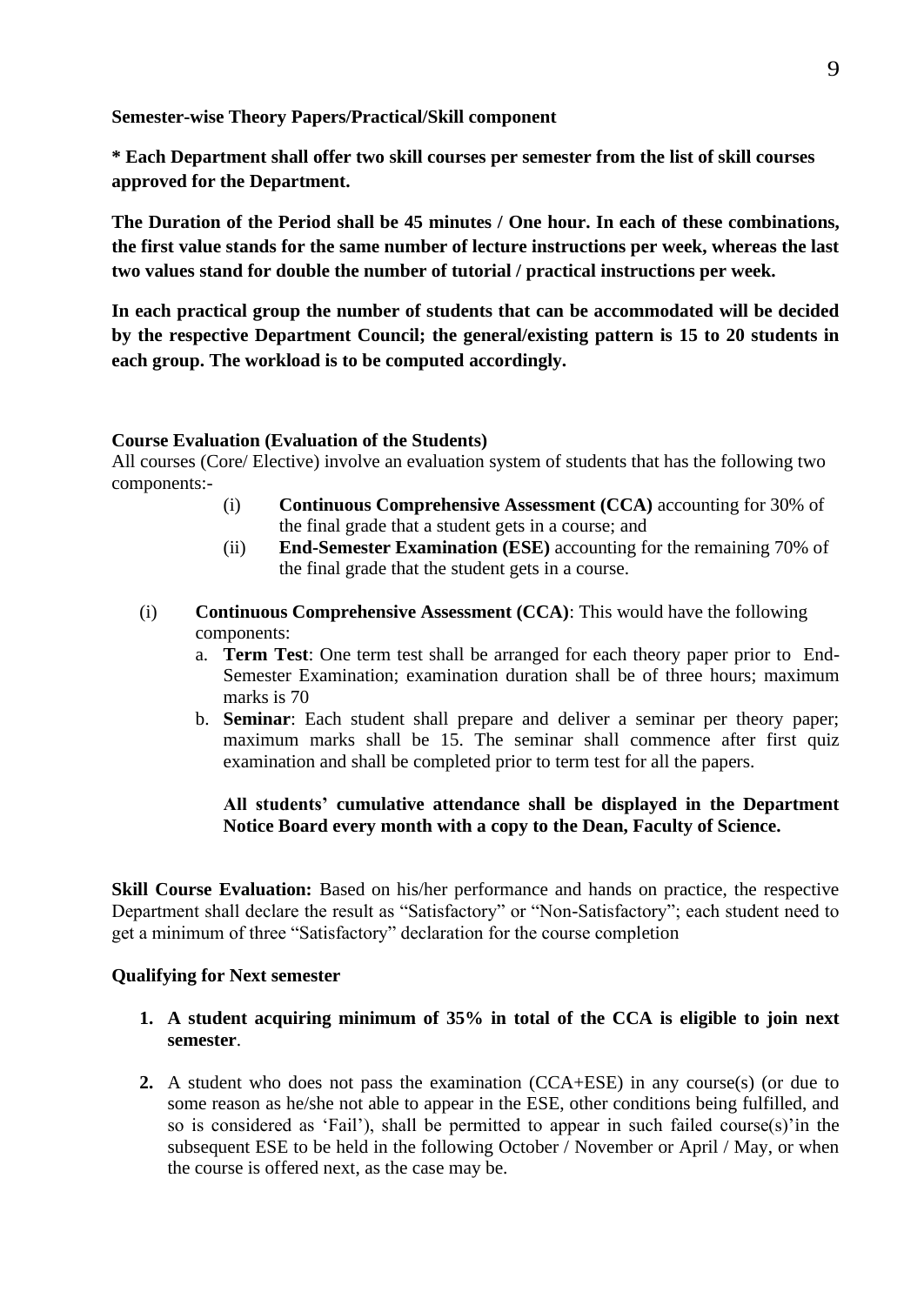**3.** A student who fails in one or more papers in a semester shall get three more chances to complete the same; if he/she fails to complete the same within the prescribed time i.e three additional chances for each paper; the student is ineligible for the Postgraduate degree in the Subject in which he/she is admitted. Additional chances examination fee shall be on additive basis.

#### **Improvement Option**:

Every student shall have the opportunity to improve Credit thorough University Examination only. Improvement opportunity for each paper is only with two additional chances; improvement examination fee shall be on additive basis; the Credit obtained in improvement examination shall be final. There shall be no improvement opportunity in Practical examinations**.**

# GUIDELINES FOR CONTINUOUS INTERNAL ASSESMENT (30%) FOR REGULAR STUDENTS OF POST- GRADUATE COURSE in M.A. MUSIC (SEMESTER SYSTEM)

(Effective from the First Year Admission for the Academic session 2015-2016)

- 1. The D.C. has approved the following guidelines mode of testing and evaluation including continuous internal assessment of students
	- (i) End semester examination (ESE) : 70%
	- (ii) Continues Comprehensive assessment (CCA) :30%
	- (iii) Continuous Comprehensive assessment may include written assignment, participation and discussions in the class, Seminars and attendance etc.
- 2. Weightage of 2 marks for attendance component out of 30 marks for continuous Comprehensive Assessment shall be available only to those students who attend 75% and more of classroom lectures/seminars/workshop.

The break-up of marks for attendance component for theory papers shall be under:

| <b>Attendance Component</b>      |  | Mark/s for theory Papers |  |  |
|----------------------------------|--|--------------------------|--|--|
| (a) $75\%$ and above upto $85\%$ |  |                          |  |  |
| (b) Above 85%                    |  |                          |  |  |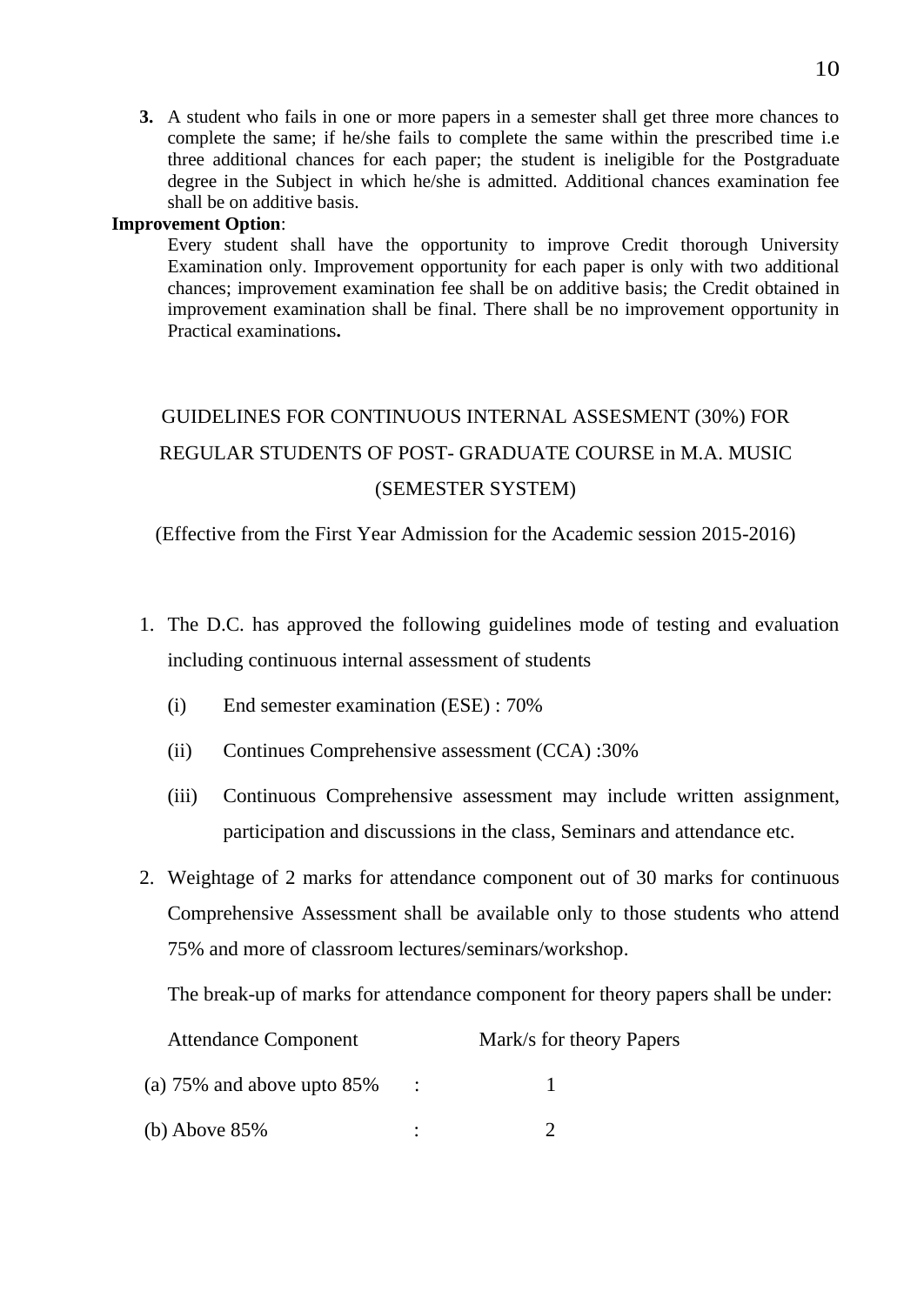- 3. It shall not be compulsory to pass in Continuous Comprehensive Assessment. Thus, whatever marks are secured by students out of 70%,i.e. the remaining marks allocated to the particular subject and, thus, he/she have to secure pass marks both in the ESE examinations as well as total of CCA and ESE Examinations.
- 4. Continuous Comprehensive Assessment awards from affiliated Colleges/ Departments must be sent to the Controller of Examinations, by name, two week before the commencement of the particular examination on the Performa obtained from the Examination Branch.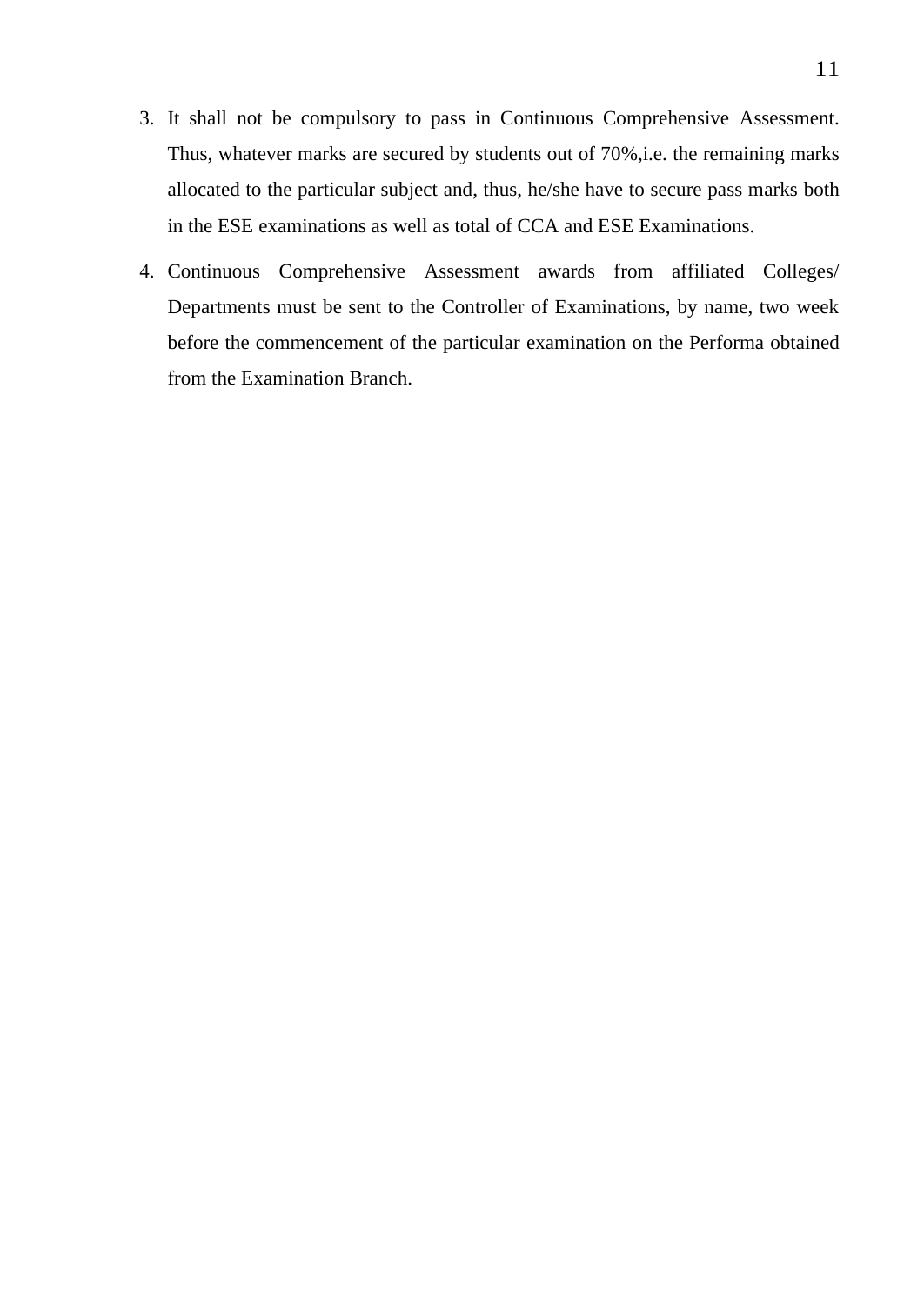# **SPECIAL NOTE**

# (1) **The Theory Paper will be of 70 marks and 30 marks will be for CCA SCEHEME OF EXAMINATION FOR M.A. MUSIC (SEMESTER SYSTEM) FOR THE EXAMINITION OF 2015-2016**

**SEMESTER I (M.A. Music)**

#### **Total Marks = 400**

| <b>Papers</b>                                               | <b>ESE</b> | <b>CCA</b> | <b>Total</b> | <b>Credits</b>             | lectures<br><b>Tutorials-</b> |
|-------------------------------------------------------------|------------|------------|--------------|----------------------------|-------------------------------|
|                                                             |            |            |              |                            | <b>Practicals/week</b>        |
| Paper<br>Principle<br>of Music<br>$\mathbf{I}$<br>(Shastra) | 70         | 30         | 100          | 6                          | $6 - 0 - 0$                   |
| Paper II<br>History of Indian<br>Music                      | 70         | 30         | 100          | 6                          | $6 - 0 - 0$                   |
| Paper III Main Practical                                    | 35         | 15         | 50           | 10 <sub>(V)</sub><br>10(I) | 10 <sub>(V)</sub><br>10(I)    |
| Paper IV Practical cum viva<br>voce                         | 35         | 15         | 50           | 6                          | $6 - 0 - 0$                   |
| Paper V Stage Performance                                   | 35         | 15         | 50           | 04 (V)<br>$04$ (I)         | 04 (V)<br>$04 \; (I)$         |
| Paper VI Folk Music and Semi<br>classical Music             | 35         | 15         | 50           | 04 (V)<br>$04$ (I)         | 04 (V)<br>$04$ (I)            |

#### **Note: V = Vocal Music**

**I = Instrumental Music (Sitar)**

**Skill Course-I (for Students of the Deptt.)-------------------------------------- 6-0-0**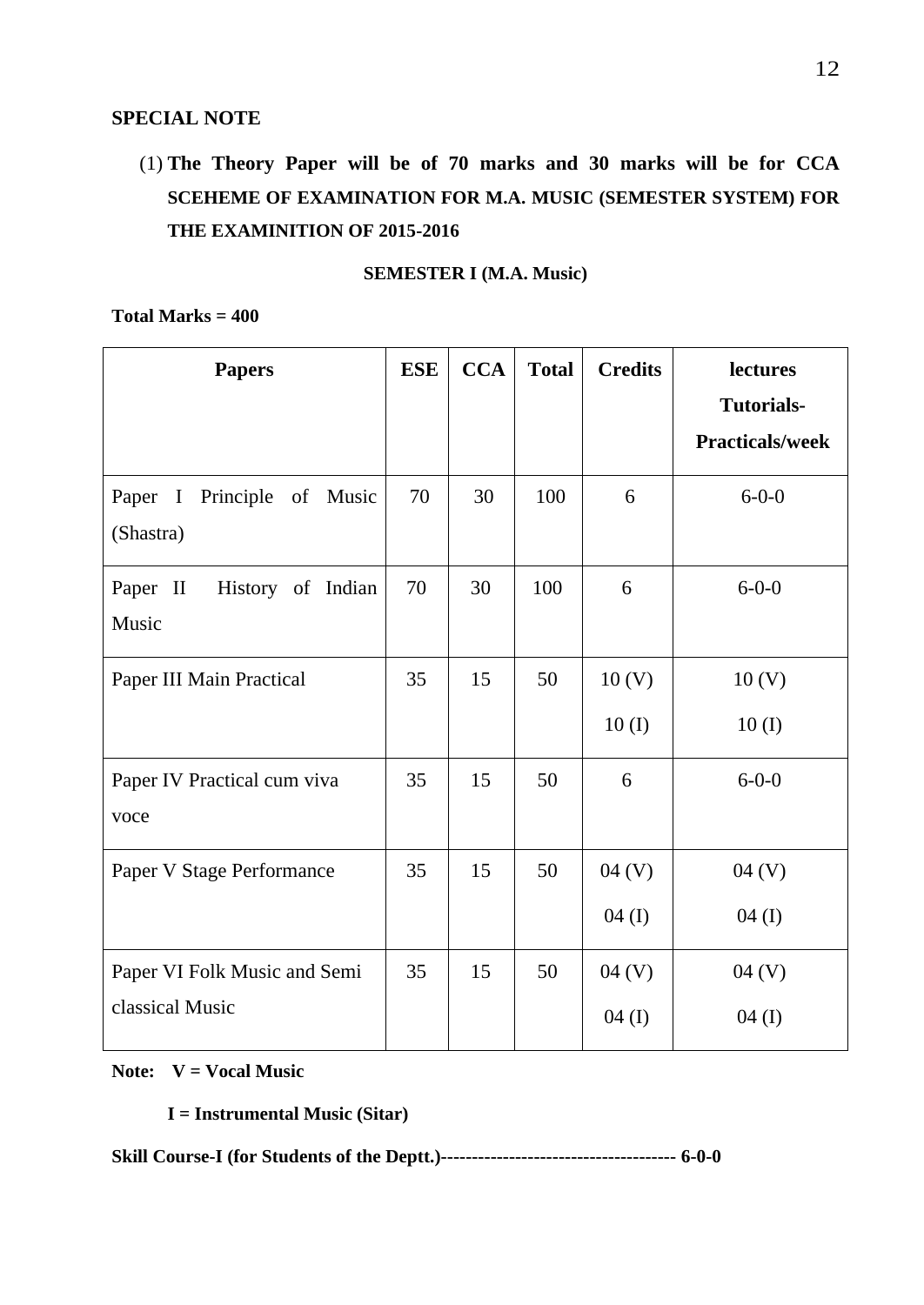### **Total Marks = 400**

| <b>Papers</b>                                                  | <b>ESE</b> | <b>CCA</b> | <b>Total</b> | <b>Credits</b>             | lectures<br><b>Tutorials-</b> |
|----------------------------------------------------------------|------------|------------|--------------|----------------------------|-------------------------------|
|                                                                |            |            |              |                            | <b>Practicals/week</b>        |
| Paper<br>Principle<br>of<br>$\mathbf{I}$<br>Music<br>(Shastra) | 70         | 30         | 100          | 6                          | $6 - 0 - 0$                   |
| Paper II<br>History of Indian<br>Music                         | 70         | 30         | 100          | 6                          | $6 - 0 - 0$                   |
| Paper III Main Practical                                       | 35         | 15         | 50           | 10 <sub>(V)</sub><br>10(I) | 10 <sub>(V)</sub><br>10(I)    |
| Paper IV Practical cum viva<br>voce                            | 35         | 15         | 50           | 6                          | $6 - 0 - 0$                   |
| Paper V Stage Performance                                      | 35         | 15         | 50           | 04 (V)<br>04(I)            | 04 (V)<br>$04$ (I)            |
| Paper VI Folk Music and Semi<br>classical Music                | 35         | 15         | 50           | 04 (V)<br>04(I)            | 04 (V)<br>$04$ (I)            |

**Note: V = Vocal Music**

**I = Instrumental Music (Sitar)**

**Skill Course-II (for Students of other Deptt.)- ------------------------------------------------- 6-0-0**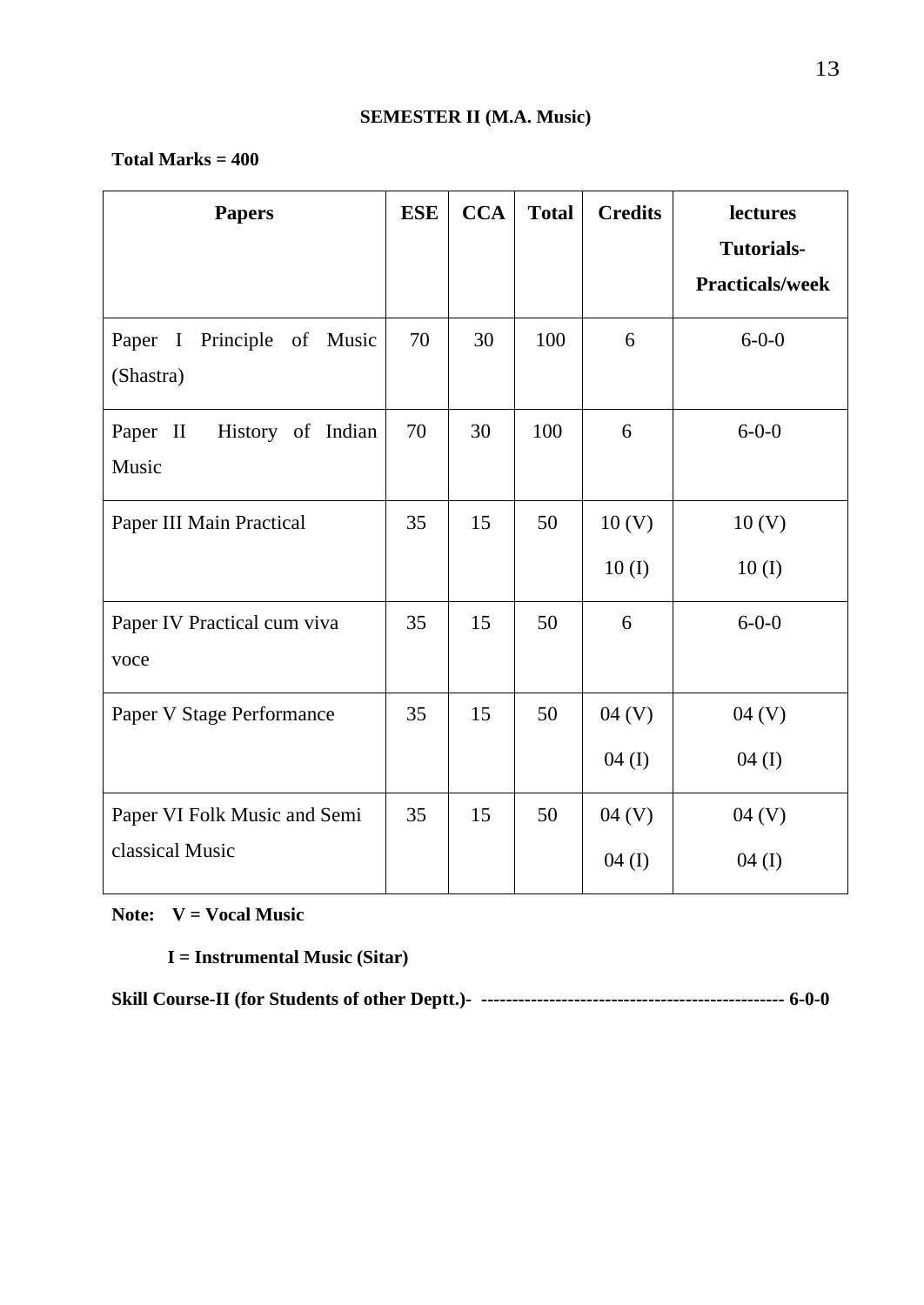# GUIDELINES FOR CONTINUOUS INTERNAL ASSESMENT (30%) FOR REGULAR STUDENTS OF POST- GRADUATE COURSE in M.A. MUSIC

(Semester III and IV April/May Examination 2016)

(Effective from the Admission for the Academic session 2016-2017)

1. The D.C. has approved the following guidelines, mode of testing and evaluation including continuous internal assessment of students

- (iv) ESE : 70%
- (v) CCA : 30%
- (vi) Continuous Comprehensive assessment may include written assignment , participation and discussions in the class ,seminars and attendance etc.

2. Weightage of 2 marks for attendance component out of 20 marks for continuous Assessment shall be available only to those students who attend 75% and more of classroom lectures/seminars/workshops.

The break-up of marks for attendance component for theory papers shall be under:

| <b>Attendance Component</b>  |   | Mark/s for theory Papers |
|------------------------------|---|--------------------------|
| $(a)75\%$ and above upto 85% | ٠ |                          |
| b) Above 85%                 |   |                          |

- 3. It shall not be compulsory to pass in Continuous Comprehensive Assessment. Thus , whatever marks are secured by students out of 70%,i.e. the remaining marks allocated to the particular subject and, thus, he/she have to secure pass marks both in the ESE examinations as well as total of CCA and ESE Examinations.
- 4. Continuous Comprehensive Assessment awards from affiliated Colleges/ Departments must be sent to the Controller of Examinations, by name, two week before the commencement of the particular examination on the Performa obtained from the Examination Branch.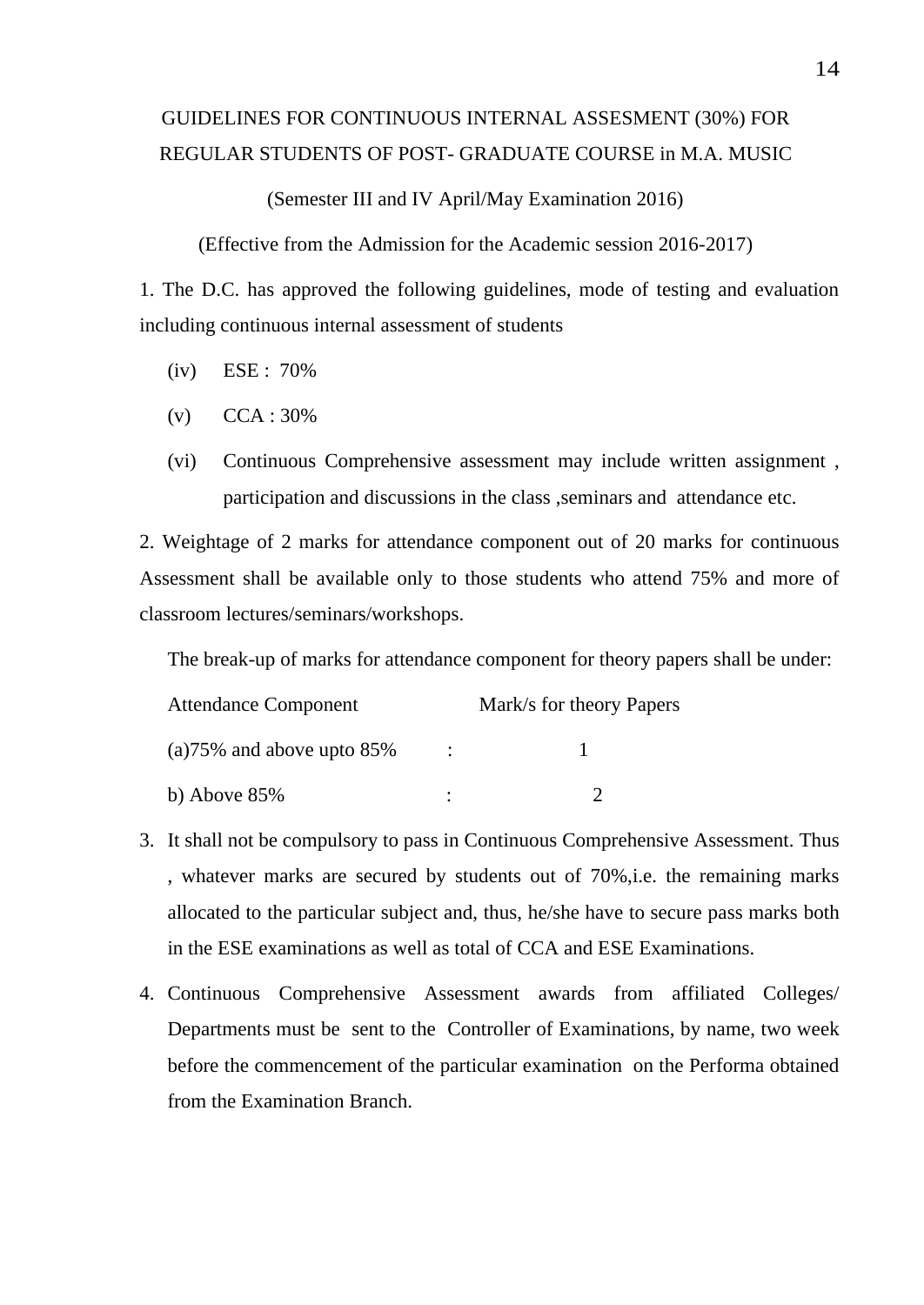# **SPECIAL NOTE**

# (2) **The Theory Paper will be of 70 marks and 30 marks will be for CCA.**

# **M.A. Semester-III (M.A. Music)**

#### **Total Marks = 400**

| <b>Papers</b>                                   | <b>ESE</b> | <b>CCA</b> | <b>Total</b> | <b>Credits</b>    | lectures               |
|-------------------------------------------------|------------|------------|--------------|-------------------|------------------------|
|                                                 |            |            |              |                   | <b>Tutorials-</b>      |
|                                                 |            |            |              |                   | <b>Practicals/week</b> |
| Paper<br>$\mathbf I$<br>Voice<br>culture<br>and | 70         | 30         | 100          | 6                 | $6 - 0 - 0$            |
| philosophy of Music                             |            |            |              |                   |                        |
| Paper II Psychology of Music                    | 70         | 30         | 100          | 6                 | $6 - 0 - 0$            |
| Paper III Main Practical                        | 35         | 15         | 50           | 10 <sub>(V)</sub> | 10 <sub>(V)</sub>      |
|                                                 |            |            |              | 10(I)             | 10(I)                  |
| Paper IV Practical cum viva voce                | 35         | 15         | 50           | 6                 | $6 - 0 - 0$            |
| Paper V Stage Performance                       | 35         | 15         | 50           | 04 (V)            | 04 (V)                 |
|                                                 |            |            |              | 04 (I)            | $04$ (I)               |
| Paper VI Folk Music and Semi                    | 35         | 15         | 50           | 04 (V)            | 04 (V)                 |
| classical Music                                 |            |            |              | $04$ (I)          | $04$ (I)               |
| <b>OR</b>                                       |            |            |              |                   |                        |
| Project Work                                    |            |            |              |                   |                        |

**Note: V = Vocal Music**

**I = Instrumental Music (Sitar)**

**Skill Course-III (for Students of the Deptt.)--------------------------------------------- 6-0-0**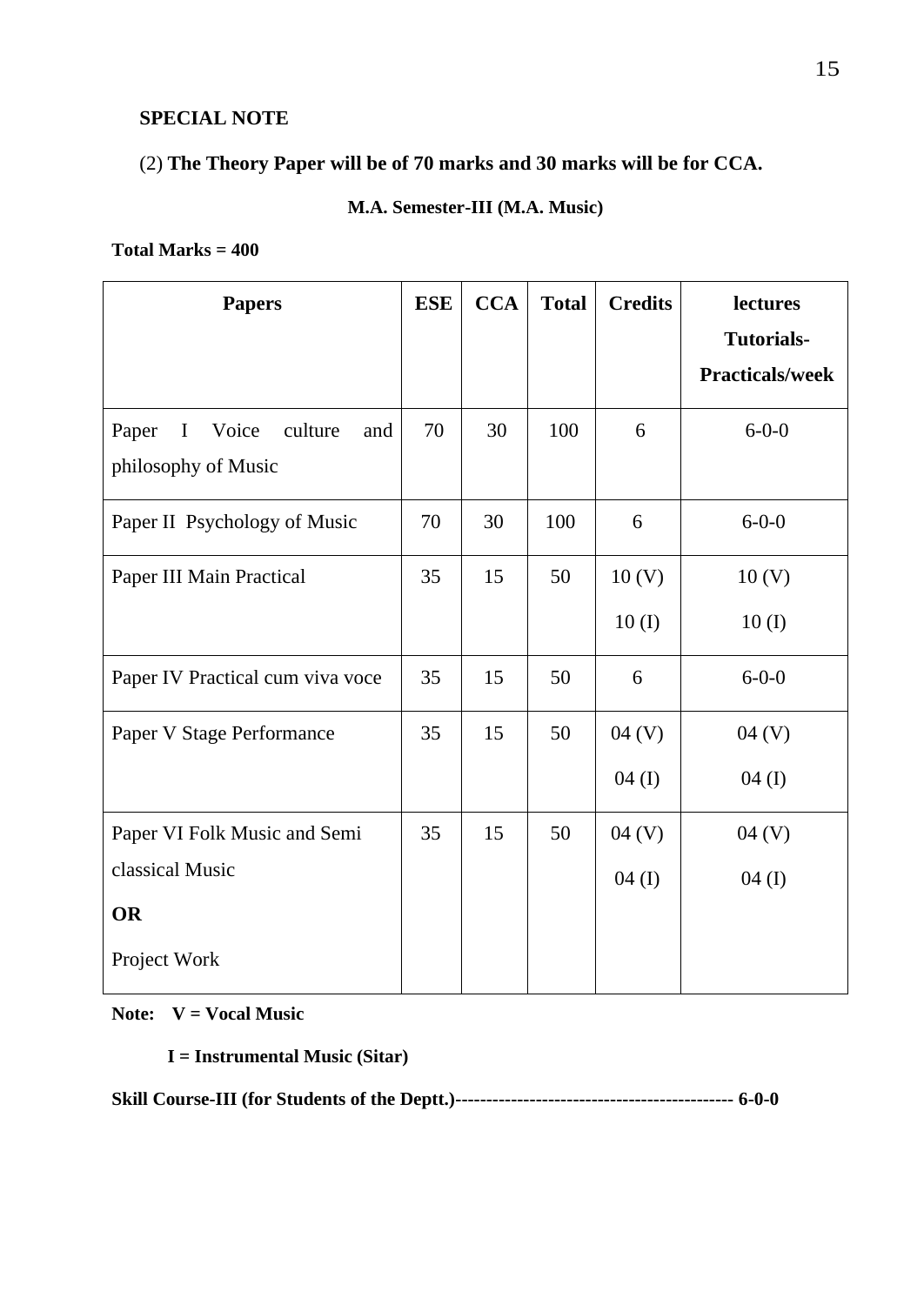## **Total Marks = 400**

| <b>Papers</b>                                                          | <b>ESE</b> | <b>CCA</b> | <b>Total</b> | <b>Credits</b>    | lectures               |
|------------------------------------------------------------------------|------------|------------|--------------|-------------------|------------------------|
|                                                                        |            |            |              |                   | <b>Tutorials-</b>      |
|                                                                        |            |            |              |                   | <b>Practicals/week</b> |
| Paper<br>$\mathbf I$<br>Voice<br>culture<br>and<br>philosophy of Music | 70         | 30         | 100          | 6                 | $6 - 0 - 0$            |
| Paper II Psychology of Music                                           | 70         | 30         | 100          | 6                 | $6 - 0 - 0$            |
| Paper III Main Practical                                               | 35         | 15         | 50           | 10 <sub>(V)</sub> | 10 <sub>(V)</sub>      |
|                                                                        |            |            |              | 10(I)             | 10(I)                  |
| Paper IV Practical cum viva voce                                       | 35         | 15         | 50           | 6                 | $6 - 0 - 0$            |
| Paper V Stage Performance                                              | 35         | 15         | 50           | 04 (V)            | 04 (V)                 |
|                                                                        |            |            |              | 04(I)             | $04$ (I)               |
| Paper VI Folk Music and Semi                                           | 35         | 15         | 50           | 04 (V)            | 04 (V)                 |
| classical Music                                                        |            |            |              | 04(I)             | $04 \; (I)$            |
| <b>OR</b>                                                              |            |            |              |                   |                        |
| Project Work                                                           |            |            |              |                   |                        |

**Note: V = Vocal Music**

**I = Instrumental Music (Sitar)**

**Skill Course-IV (for Students of other Deptt.)- ------------------------------------------------- 6-0-0**

**Grand Total of Marks for the Course = 1600 (Semester I to IV)**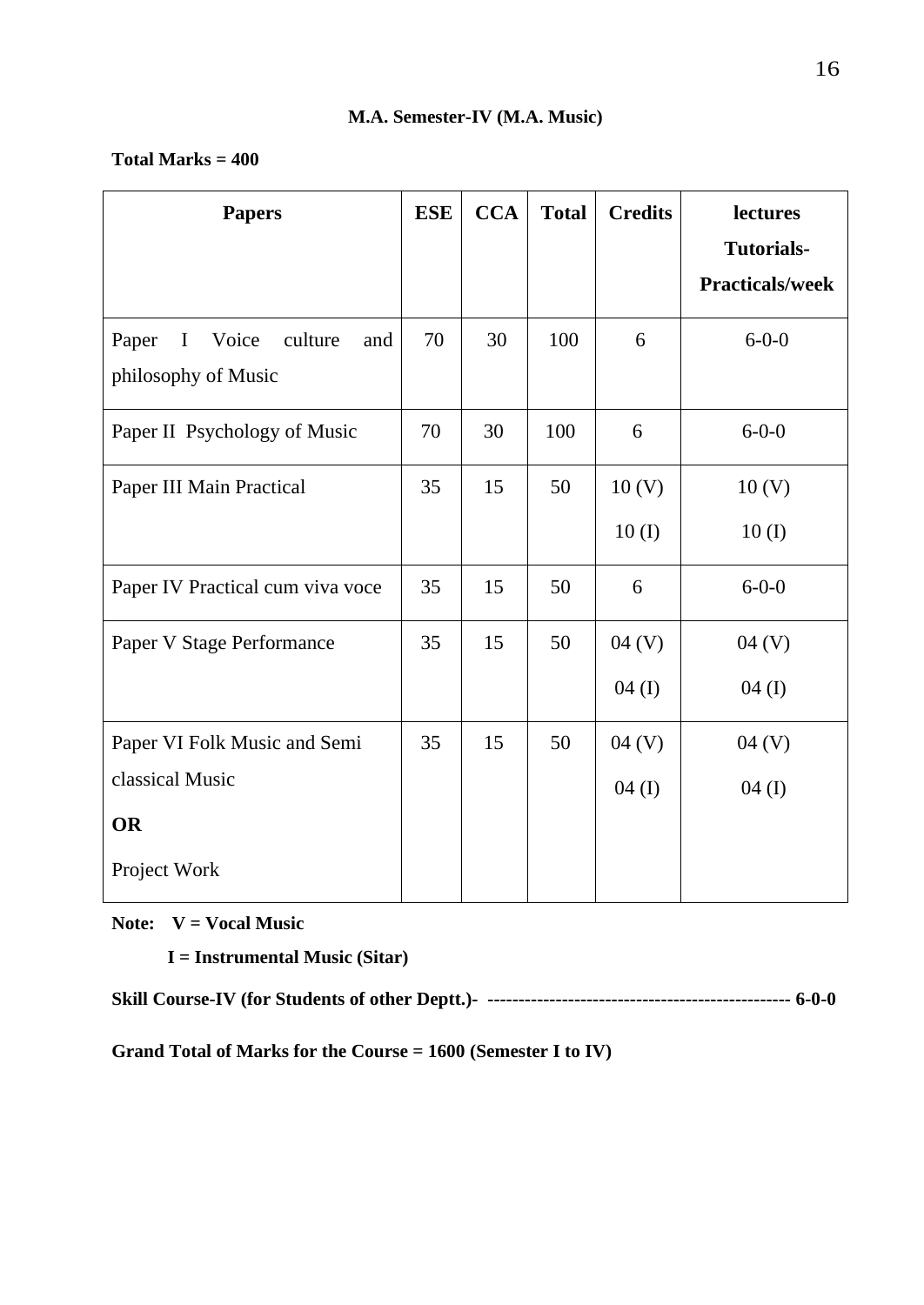# **Syllabus of M.A. Music Vocal and Instrumental (Sitar) for semester scheme w.e.f. academic year 2015-16**

| S.No. | <b>Title of the Course</b>                                                             | <b>Final</b><br><b>Exam</b> | <b>Internal</b><br><b>Assessment</b> | <b>Credits</b>             |
|-------|----------------------------------------------------------------------------------------|-----------------------------|--------------------------------------|----------------------------|
| 01.   | Theory Paper-I<br>Principle of Music (Shastra)                                         | 70                          | 30                                   | 06                         |
| 02.   | Theory Paper-II<br>History of Indian Music                                             | 70                          | 30                                   | 06                         |
| 03.   | Practical Paper-III<br><b>Main Practical</b>                                           | 35                          | 15                                   | 10 <sub>(V)</sub><br>10(I) |
| 04.   | <b>Practical Paper-IV</b><br>Practical cum viva-voce                                   | 35                          | 15                                   | 06                         |
| 05.   | Practical Paper-V<br><b>Stage Performance</b>                                          | 35                          | 15                                   | 04 (V)<br>$04 \; (I)$      |
| 06.   | Practical Paper-VI<br>Folk Music and Semi-Classical Music<br><b>OR</b><br>Project Work | 35                          | 15                                   | 04 (V)<br>$04 \; (I)$      |

#### **Semester I (Total Marks - 400)**

 $V = Vocal Music$ 

I = Instrumental Music (Sitar)

#### **Skill Course I**

| S.No. | <b>Title of the Course</b>                                                                    | <b>Final</b><br><b>Exam</b> | <b>Internal</b><br><b>Assessment</b> | <b>Credits</b>    |
|-------|-----------------------------------------------------------------------------------------------|-----------------------------|--------------------------------------|-------------------|
| 01.   | Theory Paper-I<br>Principle of Music (Shastra)                                                | 70                          | 30                                   | 06                |
| 02.   | Theory Paper-II<br>History of Indian Music                                                    | 70                          | 30                                   | 06                |
| 03.   | Practical Paper-III<br><b>Main Practical</b>                                                  | 35                          | 15                                   | 10(V)<br>10(I)    |
| 04.   | <b>Practical Paper-IV</b><br>Practical cum viva-voce                                          | 35                          | 15                                   | 06                |
| 05.   | <b>Practical Paper-V</b><br><b>Stage Performance</b>                                          | 35                          | 15                                   | 04(V)<br>$04$ (I) |
| 06.   | <b>Practical Paper-VI</b><br>Folk Music and Semi-Classical Music<br><b>OR</b><br>Project Work | 35                          | 15                                   | 04 (V)<br>04(I)   |

### **Semester II (Total Marks - 400)**

 $V = Vocal Music$ 

 $I =$  Instrumental Music (Sitar)

**Skill Course II**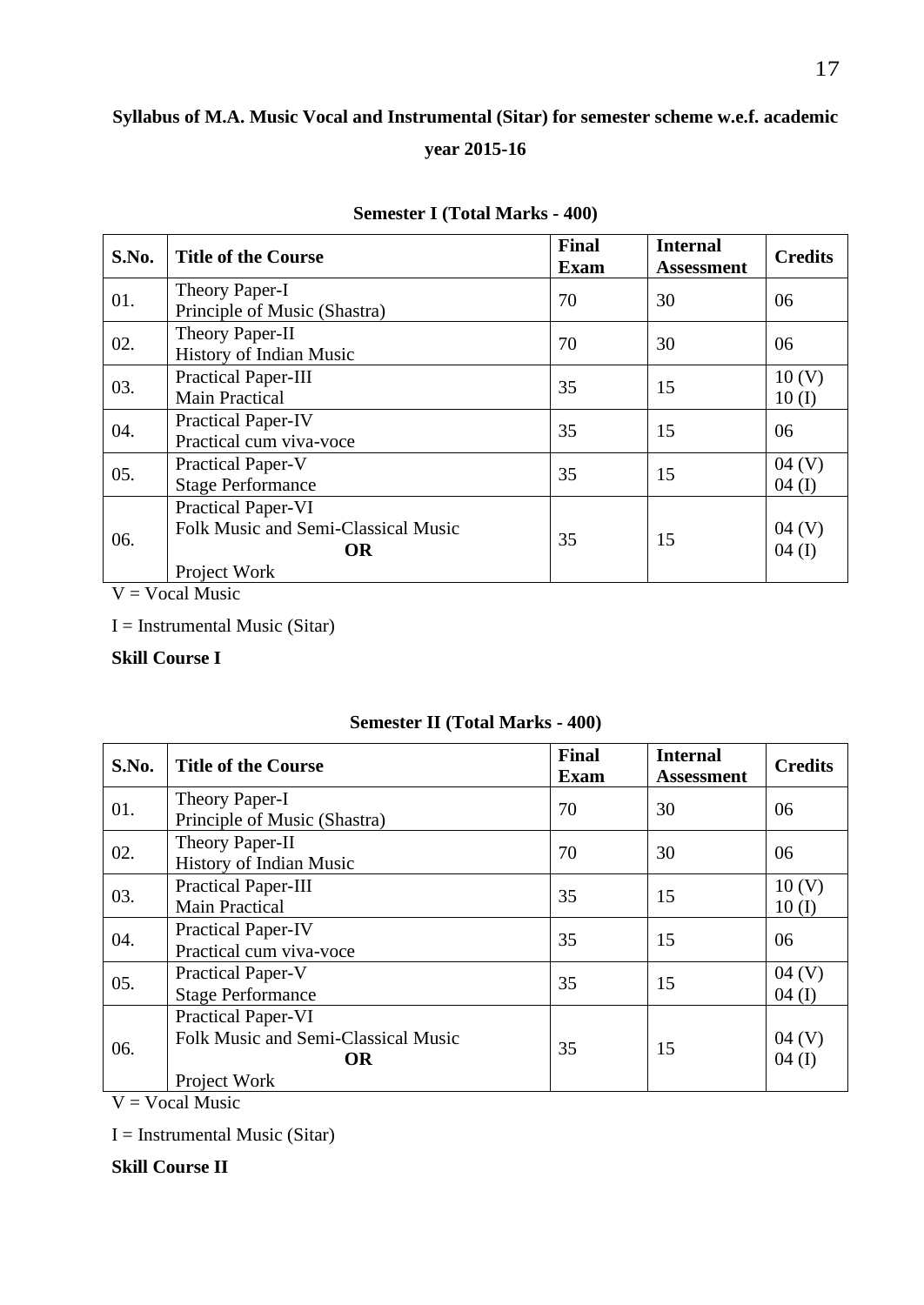# **Syllabus of M.A. Music Vocal and Instrumental (Sitar) for semester scheme w.e.f. academic**

#### **year 2016-17**

| S.No. | <b>Title of the Course</b>                                                             | Final<br><b>Exam</b> | <b>Internal</b><br><b>Assessment</b> | <b>Credits</b>        |
|-------|----------------------------------------------------------------------------------------|----------------------|--------------------------------------|-----------------------|
| 01.   | Theory Paper-I<br>Voice Culture and Philosophy of Music                                | 70                   | 30                                   | 06                    |
| 02.   | Theory Paper-II<br>Psychology of Music                                                 | 70                   | 30                                   | 06                    |
| 03.   | Practical Paper-III<br><b>Main Practical</b>                                           | 35                   | 15                                   | 10(V)<br>10(I)        |
| 04.   | <b>Practical Paper-IV</b><br>Practical cum viva-voce                                   | 35                   | 15                                   | 06                    |
| 05.   | Practical Paper-V<br>Stage Performance / Dissertation / Essay Writing                  | 35                   | 15                                   | 04 (V)<br>$04 \; (I)$ |
| 06.   | Practical Paper-VI<br>Folk Music and Semi-Classical Music<br><b>OR</b><br>Project Work | 35                   | 15                                   | 04 (V)<br>04(I)       |

### **Semester III (Total Marks - 400)**

 $V = Vocal Music$ 

 $I =$  Instrumental Music (Sitar)

#### **Skill Course III**

# **Semester IV (Total Marks - 400)**

| S.No. | <b>Title of the Course</b>                                                             | <b>Final</b><br><b>Exam</b> | <b>Internal</b><br><b>Assessment</b> | <b>Credits</b>    |
|-------|----------------------------------------------------------------------------------------|-----------------------------|--------------------------------------|-------------------|
| 01.   | Theory Paper-I<br>Voice Culture and Philosophy of Music                                | 70                          | 30                                   | 06                |
| 02.   | Theory Paper-II<br>Psychology of Music                                                 | 70                          | 30                                   | 06                |
| 03.   | Practical Paper-III<br><b>Main Practical</b>                                           | 35                          | 15                                   | 10(V)<br>10(I)    |
| 04.   | <b>Practical Paper-IV</b><br>Practical cum viva-voce                                   | 35                          | 15                                   | 06                |
| 05.   | <b>Practical Paper-V</b><br>Stage Performance / Dissertation / Essay Writing           | 35                          | 15                                   | 04 (V)<br>04(I)   |
| 06.   | Practical Paper-VI<br>Folk Music and Semi-Classical Music<br><b>OR</b><br>Project Work | 35                          | 15                                   | 04(V)<br>$04$ (I) |

 $V = Vocal Music$  I = Instrumental Music (Sitar)

#### **Skill Course IV**

**Grand Total of Marks for the course = 1600 (Semester I to IV)**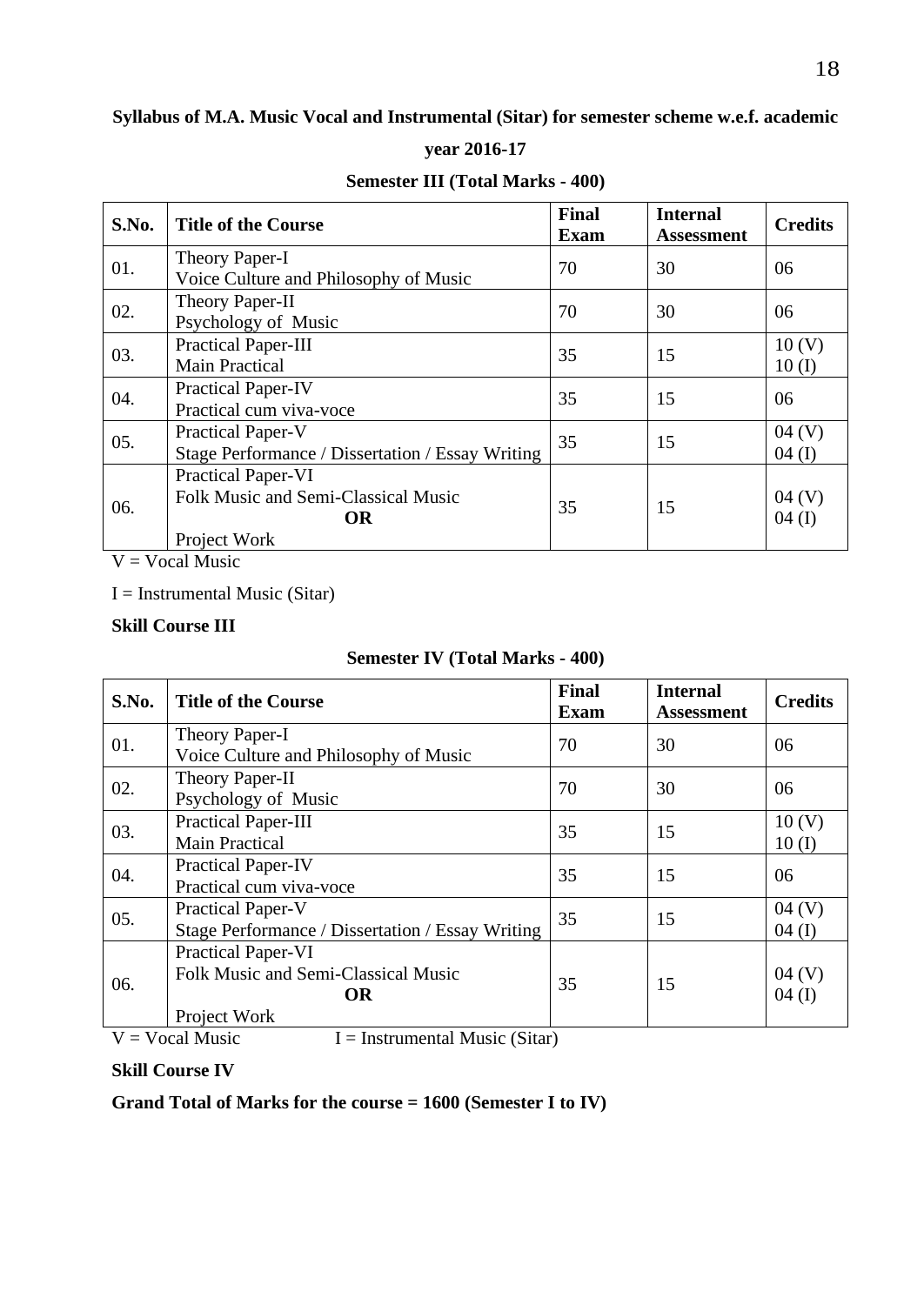#### **Semester I (Theory Paper I) PRINCIPLE OF MUSIC (SHASTRA)**

#### **Marks : 70 Time : 3 Hours**

| Unit $-I$ :    | (a)<br>(b) | Shruti, Swar and Types of Scales Diatonic, Chromatic.<br>Shruti, Swar discourses of Bharat, Sharangdev, Ahobal and Pt.<br>Bhatkhande, Pt. Omkarnath Thakur and Lalit Kishore Singh. |
|----------------|------------|-------------------------------------------------------------------------------------------------------------------------------------------------------------------------------------|
| Unit - $II$ :  | (a)<br>(b) | Shuddha scale of Ahobal and Pt. Bhatkhande.<br>Division of scale according to the number of severts and cents.                                                                      |
| Unit - $III$ : | (a)<br>(b) | Hindustani and Karnatak Musical scale (Modern)<br>General idea of Hormonic and Melodic music.                                                                                       |
| Unit - $IV:$   | (a)<br>(b) | Western scales (Modern)<br>Technique, Presentation and exposition of Vrindra-Vadya and Vrinda-<br>Gaan, New trends in Indian Vrinda-Vadya and Vrinda Gaan.                          |

#### **Internal Assessment : 30 Marks**

#### **Recommended Books**

- 1. Rag tatha thaat ki Etihasik Pristha bhoomi : G.N. Goswami
- 2. Sangeet Shastra : I to IV Pt. V.N. Bhatkhande
- 3. North Indian Music : Allian Damieslu
- 4. Bharat Ka Sangeet Siddhant : Acharya K.C.D. Brihaspati
- 5. Sangeet Shastra : K. Vasudeva Shastri
- 6. Pranav Bharati : Pt. Omkar Nath Thakur
- 7. Rag aur Ragini : O.C. Ganguly
- 8. Elements of Indian Music by E. Clamants
- 9. Karnatak Music : Ramchandran
- 10. Rages of Karnatak Music : Ramchandran
- 11. South Indian Music : Sambamurty
- 12. Bhartiya Sangeet Vadya : Dr. Lalmani Misra
- 13. Dhwani aur Sangeet : Lalit Kishore Singh
- 14. Natya Shastra : Bharat
- 15. Brihaddeshi : Matang
- 16. Sangeet Ratnakar : Sharangdev
- 17. Rag Tarangini : Lochan
- 18. Sangeet Parijat : Ahobal
- 19. The Music of Hindustan : Fox Strongays.
- 20. The Music of India : Popley
- 21. Music and Musical Modes of Hindus : Sir William Jones
- 22. Hindustani Music : G.H. Ranade
- 23. The Music of India : D.P. Mukherjee
- 24. Musical Heritage : M.R. Gautm
- 25. Hindustani Sangeet Ke Gharano Ki Charcha : Sushil Kumar Choubey
- 26. Universal History of Music : S.M. Tagore.
- 27. Historical Development of Indian Music : Swami Pragyanand
- 28. Sangeet Chintamani : Acharya Brihaspati
- 29. Tal Ka Udbhav aur Vikas : Aban E. Mistry
- 30. Bhartiya Sangeet Ka Ethiyas Dr. S.C. Paranjpe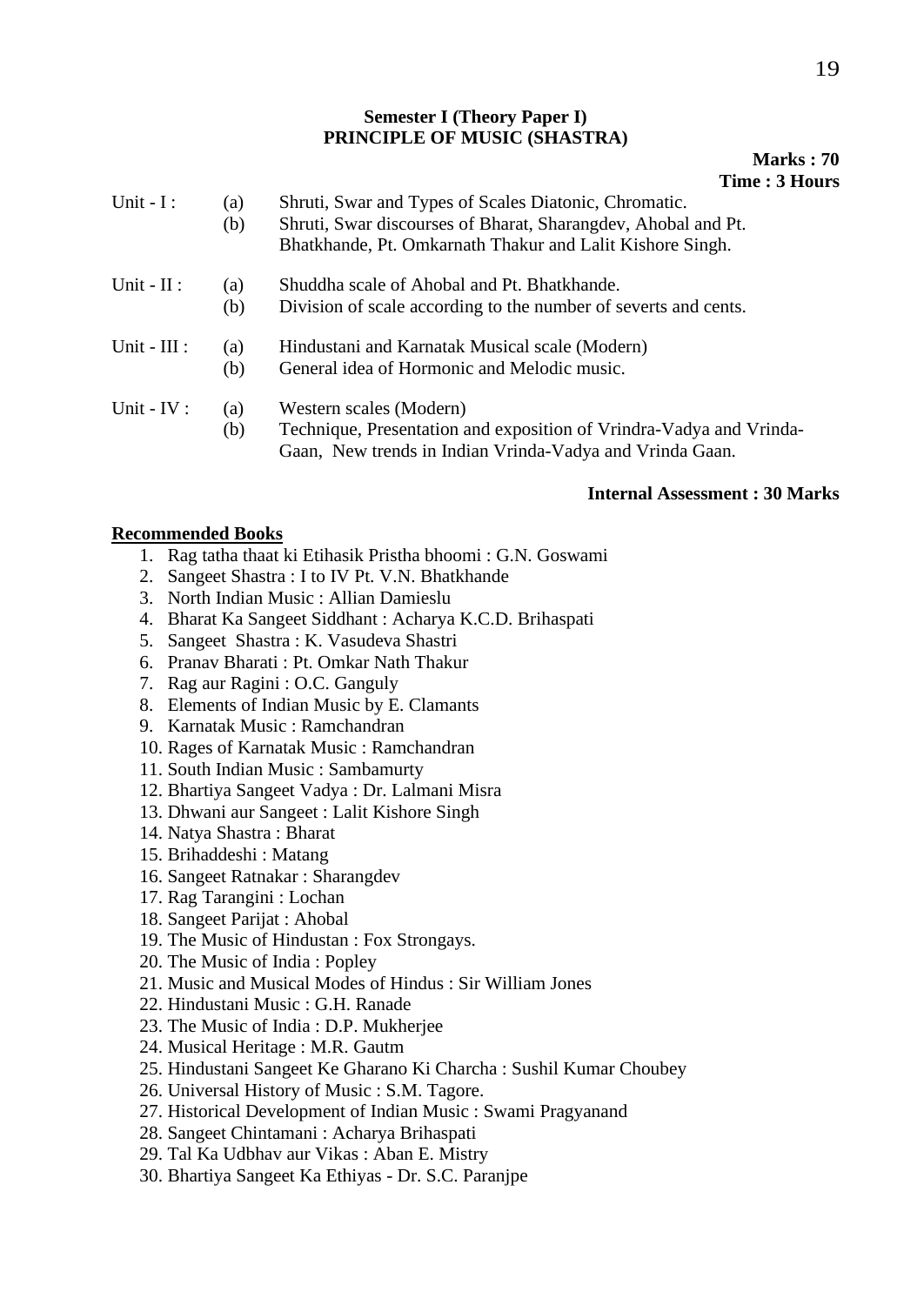#### **Semester I (Theory Paper II) HISTORY OF INDIAN MUSIC**

|                |     | Time: 3 Hours                                                                                                     |
|----------------|-----|-------------------------------------------------------------------------------------------------------------------|
| Unit - $I$ :   |     | Origin of Music - Historical evolution of Pakhawaj, Veena, Sitar, Sarod,<br>Tabla, Flute and Sarod.               |
| Unit - $II$ :  | (a) | Evolution and development of Indian Music during ancient – Bharat,<br>Matanga, Narad (Sangeet Makarand)           |
|                | (b) | Evolution and development of Indian Music during Medieval –<br>Sarangdeva, Lochan, Ramamatya, Ahobal, Bhava Bhatt |
| Unit - $III$ : |     | Evolution and development of Indian Music during Modern Periods –                                                 |

- Pt. Vyankatmathi, Pt. Bhatkhande and Pt. Vishnu Digambar Paluskar.
- Unit IV : (a) General Ideas of the factors that differentiate Karnatak Music from Hindustani Music.
	- (b) Special study of the Trinity of South Indian Music.

#### **Internal Assessment : 30 Marks**

#### **Recommended Books**

- 1. Brihaddeshi : Matang
- 2. Sangeet Ratnakar : Sharangdev
- 3. Rag Tarangini : Lochan
- 4. Sangeet Parijat : Ahobal
- 5. The Music of India : Popley
- 6. Music and musical modes of the Hindi : Sir William
- 7. The Hindu view of Art. Mulk Raj Anand
- 8. A Short History of Music : Dr. Curt Suches.
- 9. The Primitive Art : L. Adems.
- 10. The Begining of Art : Ernet Groos.
- 11. History of Musical Instruments : Curt Schues.
- 12. History of Musical Instruments : Suresh Vitthal Rai..
- 13. Historical Survey of the Music of Upper India : Pt. V.N. Bhatkhande.
- 14. A comparative study of some of the music system of  $15<sup>th</sup>$ ,  $16<sup>th</sup>$  and  $18<sup>th</sup>$  centuries : Pt. V.N. Bhatkhande.
- 15. Rise of music in the Ancient World, East and West : Curt Suches.
- 16. History of Indian Music : Swami Pragyanand
- 17. Ain-E-Akbari : Abul Fazal (Translated by Girelwin)
- 18. Ancient Art and Ritual : C. Harrison.
- 19. Composers of Karnatak music : Prof. Sambmurthy
- 20. Music in Ancient Literature : Dr. G. Raghavan.
- 21. Natya Shastra : Bharat
- 22. Hindustani Music : G.H. Ranade
- 23. Music of Hindustan : Fox Strongways.
- 24. Indian Music of the South : R. Shriniwasan
- 25. Rag, Vibodh : Pt. Somnath.
- 26. Swar Mela Kala Nidhi : Ramamatya.
- 27. Bhartiya Sangeet Vadya : Dr. Lalmani Mishra.
- 28. Swar aur Ragon Ke Vikas me Vadyon ka yogdan : Dr. Indrani.
- 29. Musical Heritage : M.R. Gautam.
- 30. Bhartiya Sangeet Ka Ethiyas Dr. S.C. Paranjpe

**Marks : 70**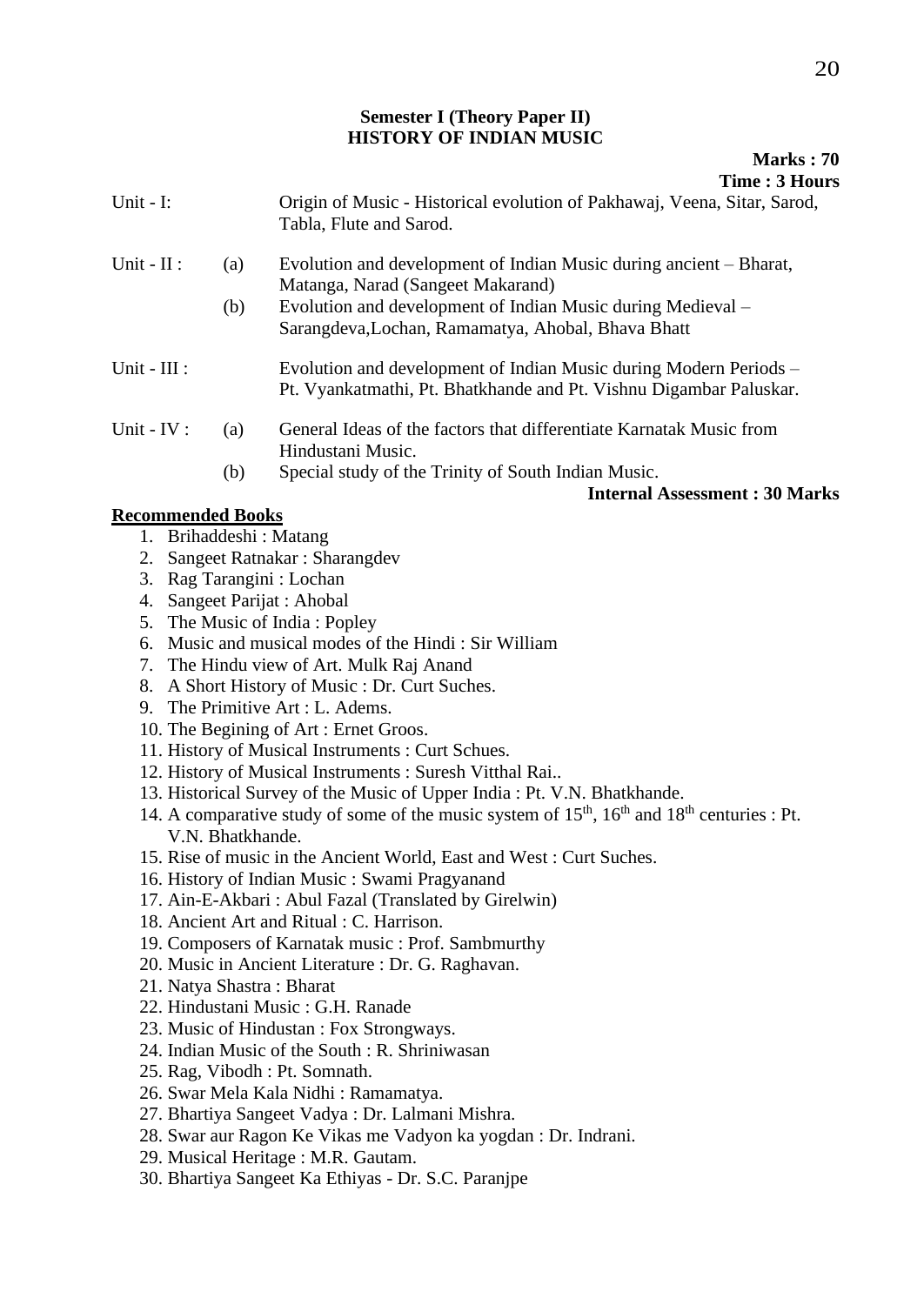#### **Semester I (Main Practical Paper III)**

#### VOCAL AND INSTRUMENTAL (Sitar)

| (a) Choice Raga                               | 12 Marks     |
|-----------------------------------------------|--------------|
| (b) Question Raga (Slow khayal of Gat)        | 07 Marks     |
| (c) Question Raga in two fast khayals of Gats | 06 Marks     |
| $(d)$ Alap                                    | 04 Marks     |
| (e) Singing one Dhruvpad / Dhamar / Tarana    | 06 Marks     |
| Оr                                            |              |
| Gats in other than Teental                    |              |
| Total                                         | $=$ 35 Marks |
| Internal Assessment $= 15$ Marks              |              |

# **Total = 50 Marks**

#### **Compulsory Group**

Yaman, Bihag, Brindavani sarang or Bageshree.

#### **Optional Group**

- i. Shyam Kalyan, Pooriya-Kalyan, Jait-Kalyan Hamsadhwani
- ii. Lalit,Pooriya, Bhatiyar, Panchyam
- iii. Shuddha-Sarang, Madhamad Sarang, Mian-ki-Sarang, Lankadahan- Sarang.
- iv. Jhinjhoti, Rageshri, Narayani, Khambavati, Malagungji
	- 1. Candidates are required to prepare all the Ragas from the compulsory Group very thoroughly with extensive elaboration.
	- 2. Any two Groups from the four Groups may be selected and atleast two Ragas from group may be prepared with a vilambit and Drut Khayal with extensive elaboration of a Masit Khani and Raza Khani Gat With extensive elaboration.
	- 3. Choice is given to the candidates to select, prepare any three ragas from the above groups in which only Drut Khayal or Razakhani Gat should be prepared.
	- 4. 7 vilambit Khyals and 10 Drut Khyals are to be prepared in all candidates who have offered Instrumental Music are required to prepare Masitkhani and Razakhani Gats.
	- 5. Candiates should lern one composition in any Rag out of the following : Dhruvpad/ Dhamar/ Tarana.
	- 6. For Instrumental Music one Dhun based on Raga in Tala other than Trital should be prepared.
	- 7. Special attention should be given towards artistic presentation while preparing all the rages.
	- 8. Variety of Tals may be kept in view for the compositions of Gats and Khyals.

**Note :** The practical papers will be set at the spot by the board of examiners with the internal examiner.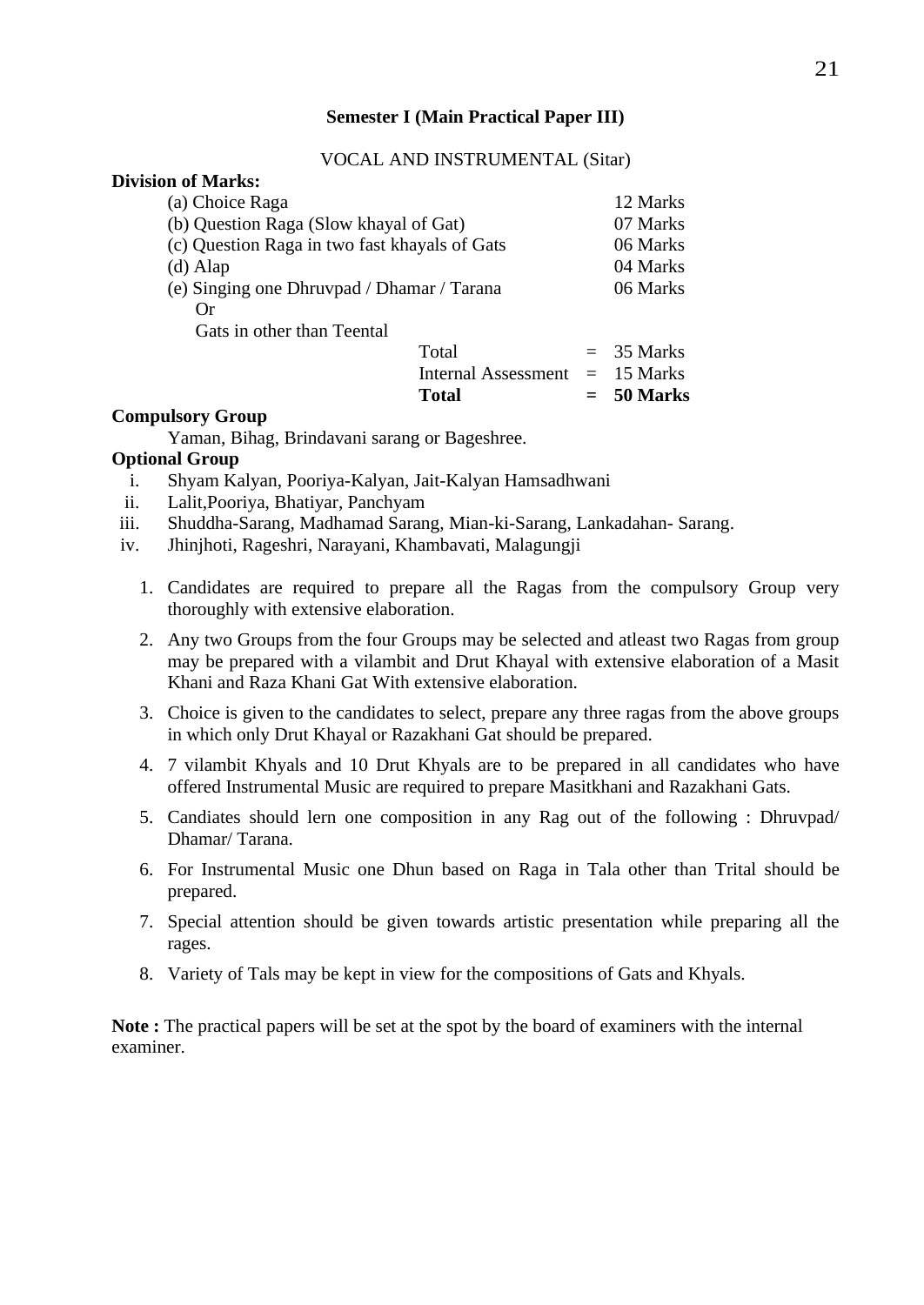#### **Semester I (Practical cum Viva-Voce Paper IV)**

#### VOCAL AND INSTRUMENTAL (Sitar)

#### **Division of Marks:**

| (a) Notation writing of any recorded song                                                                                           | 15 Marks             |
|-------------------------------------------------------------------------------------------------------------------------------------|----------------------|
| (b) Viva Voce (Pertaining to general questions<br>of Raga, Laya and Tala)<br>(c) Comparative and critical study of prescribed Ragas | 10 Marks<br>10 Marks |
| Total                                                                                                                               | $=$ 35 Marks         |

#### Internal Assessment = 15 Marks

#### **Compulsory Group**

Yaman, Bihag, Brindavani sarang or Bageshree.

#### **Optional Group**

- i. Shyam Kalyan, Pooriya-Kalyan, Jait-Kalyan Hamsadhwani
- ii. Lalit,Pooriya, Bhatiyar, Panchyam
- iii. Shuddha-Sarang, Madhamad Sarang, Mian-ki-Sarang, Lankadahan- Sarang.
- iv. Jhinjhoti, Rageshri, Narayani, Khambavati, Malagungji
	- 1. Candidates are required to prepare all the Ragas from the compulsory Group very thoroughly with extensive elaboration.
	- 2. Any two Groups from the four Groups may be selected and atleast two Ragas from group may be prepared with a vilambit and Drut Khayal with extensive elaboration of a Masit Khani and Raza Khani Gat With extensive elaboration.
	- 3. Choice is given to the candidates to select, prepare any three ragas from the above groups in which only Drut Khayal or Razakhani Gat should be prepared.
	- 4. 7 vilambit Khyals and 10 Drut Khyals are to be prepared in all candidates who have offered Instrumental Music are required to prepare Masitkhani and Razakhani Gats.
	- 5. Candiates should lern one composition in any Rag out of the following : Dhruvpad/ Dhamar/ Tarana.
	- 6. For Instrumental Music one Dhun based on Raga in Tala other than Trital should be prepared.
	- 7. Special attention should be given towards artistic presentation while preparing all the rages.
	- 8. Variety of Tals may be kept in view for the compositions of Gats and Khyals.

**Note :** The practical papers will be set at the spot by the board of examiners with the internal examiner.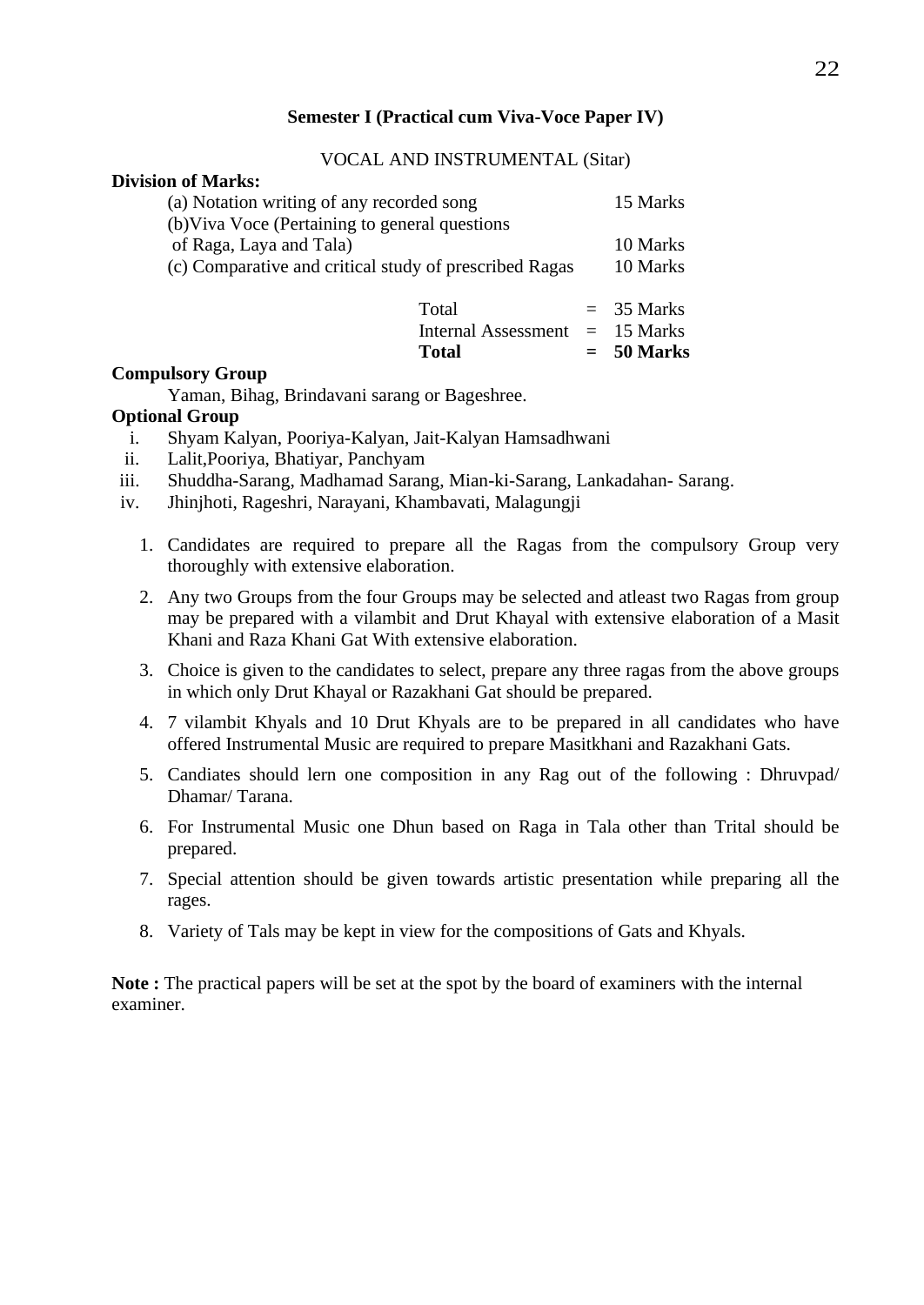#### **Semester I (Stage Performance Practical Paper V)**

Marks  $35 + 15$  internal assessment = total Marks 50 **Note:** Performance of half an hour duration - Ragas may be selected from the list of Ragas prescribed in Paper -III

#### **Semester I (Folk Music and Semi-Classical Music Practical Paper – VI)**

Marks  $35 + 15$  internal assessment = total Marks 50

This paper is introduced to incorporate regional land marks in the course of study in view of the changing perspectives, in regard to link our past with the present day need.

1. A candidate is required to present two Folk Music compositions.

2. Variety of Ragas and Talas may be kept in mind while selecting compositions.

3. Variety of moods representing various occasions should be kept in mind while selecting compositions.

4. A candidate is required to give a brief account of aesthetic aspects of the songs and accompanying instruments.

**For Semi-Classical -** A candidate is required to collect two semi classical compositions Thumari / Bhajan / Dhun based on different Ragas / Gat in a Tal other than Teental may be presented.

**Note:** The concern teacher will review the work and shall allow only the reviewed compositions for final examination.

Continuous assessment shall be done every month by the teacher Concerned. Assessment of the field study will be done along with the other practical examinations.

#### **Skill Course - I**

- Unit I : Swarabhyas -Alaps
- Unit II : Thata ( Kalyan Thata and Bhairava Thata)
- Unit III : General Knowledge of the Instruments its tuning and elementary playing: Tanpura and Table.
- Unit IV : General Understanding and playing the following Tals Teental & Ektaal.

#### **Books Recommended for Skill Course :**

- 1. Sangeet Visharad : Vasant
- 2. Raga Parichaya : Harish Chandra Shrivastava
- 3. Kramik Poostak Malika : Pt. Bhatkahnde
- 4. Vadya Shastra : Srivastava, Harish Chandra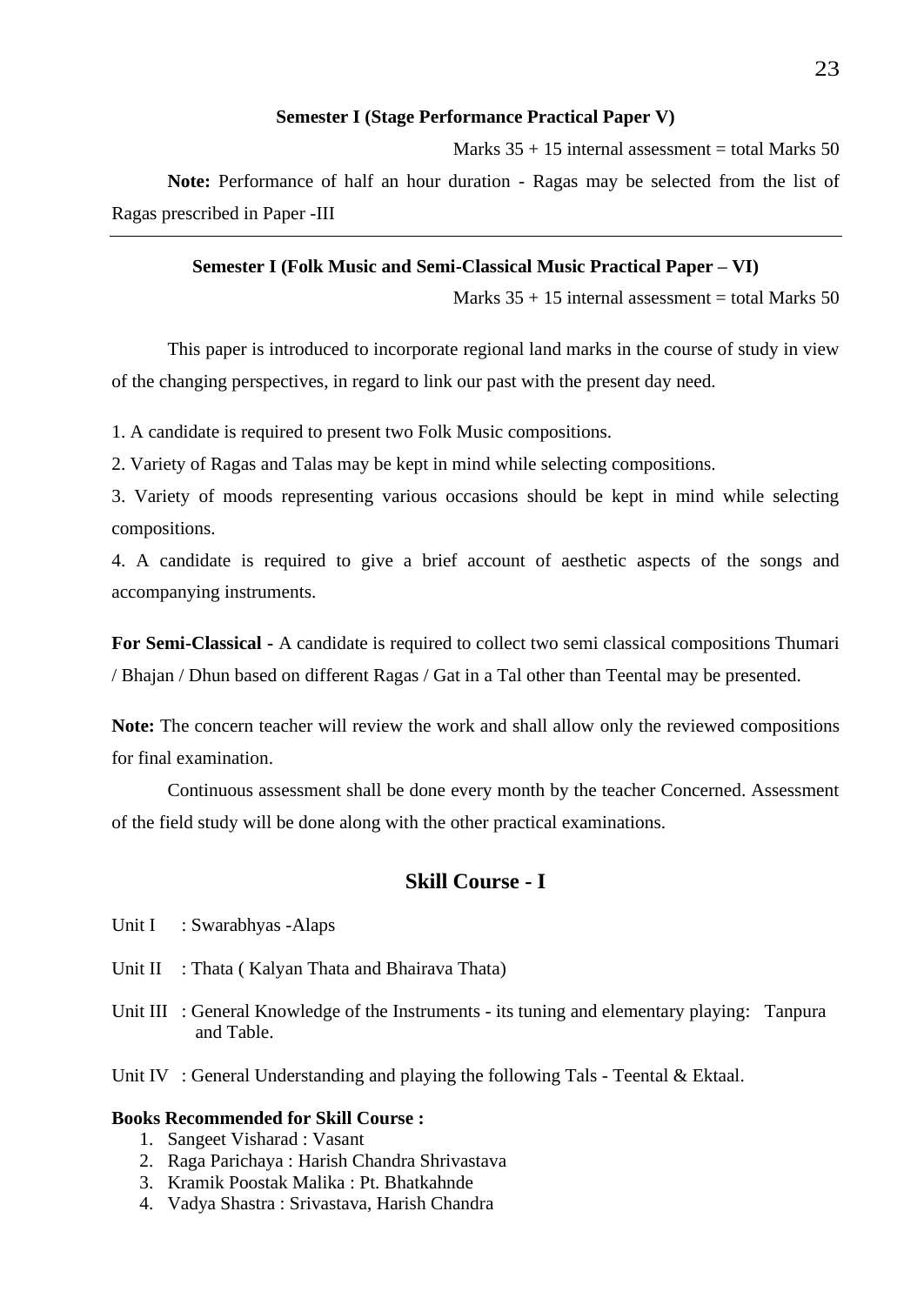#### **Semester II (Theory Paper I) Principles of Music**

#### **Marks : 70 Time : 3 Hours**

| Unit - I   | (a)<br>(b)        | General idea of the forms of Vedic Music<br>General idea of Giti and Vani.                                                                                                                          |
|------------|-------------------|-----------------------------------------------------------------------------------------------------------------------------------------------------------------------------------------------------|
| Unit - II  | (a)<br>(b)<br>(c) | Impact of folk music on classical Music and Vice-Versa.<br>General characteristics of folk Music with special reference to<br>Rajasthani folk Music.<br>Use of Instruments and Talas in folk Music. |
| Unit - III | (a)<br>(b)        | Study of the technique involved in different Gharanas of Dhruvpad,<br>Khyal, Sitar and Tabla.<br>Study of the Main forms of Indian classical Dances                                                 |
| Unit - IV  | (a)<br>(b)        | Main Musical Forms of Karnatak Music<br>Main Musical Instruments of North Indian Music.                                                                                                             |

# **Internal Assessment : 30 Marks**

#### **Recommended Books**

- 1. Rag tatha thaat ki Etihasik Pristha bhoomi : G.N. Goswami
- 2. Sangeet Shastra : I to IV Pt. V.N. Bhatkhande
- 3. North Indian Music : Allian Damieslu
- 4. Bharat Ka Sangeet Siddhant : Acharya K.C.D. Brihaspati
- 5. Sangeet Shastra : K. Vasudeva Shastri
- 6. Pranav Bharati : Pt. Omkar Nath Thakur
- 7. Rag aur Ragini : O.C. Ganguly
- 8. Elements of Indian Music by E. Clamants
- 9. Karnatak Music : Ramchandran
- 10. Rages of Karnatak Music : Ramchandran
- 11. South Indian Music : Sambamurty
- 12. Bhartiya Sangeet Vadya : Dr. Lalmani Misra
- 13. Dhwani aur Sangeet : Lalit Kishore Singh
- 14. Natya Shastra : Bharat
- 15. Brihaddeshi : Matang
- 16. Sangeet Ratnakar : Sharangdev
- 17. Rag Tarangini : Lochan
- 18. Sangeet Parijat : Ahobal
- 19. The Music of Hindustan : Fox Strongays.
- 20. The Music of India : Popley
- 21. Music and Musical Modes of Hindus : Sir William Jones
- 22. Hindustani Music : G.H. Ranade
- 23. The Music of India : D.P. Mukherjee
- 24. Musical Heritage : M.R. Gautm
- 25. Hindustani Sangeet Ke Gharano Ki Charcha : Sushil Kumar Choubey
- 26. Universal History of Music : S.M. Tagore.
- 27. Historical Development of Indian Music : Swami Pragyanand
- 28. Sangeet Chintamani : Acharya Brihaspati
- 29. Tal Ka Udbhav aur Vikas : Aban E. Mistry
- 30. Bhartiya Sangeet Ka Ethiyas Dr. S.C. Paranjpe
- 31. Rajasthan Ke Lok Geet Dr. Swarn Lata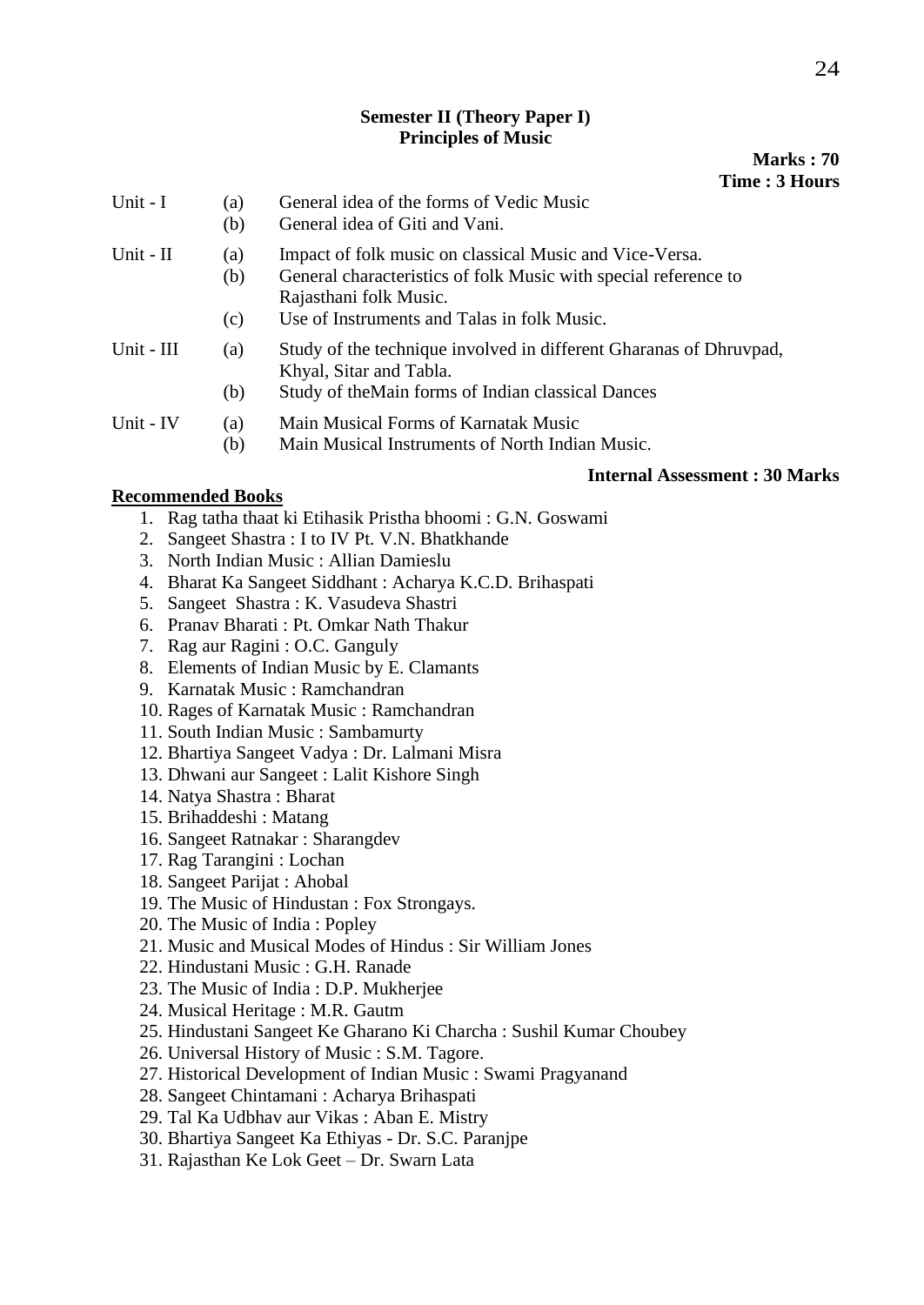#### **Semester II (Theory Paper II) HISTORY OF Indian Music**

#### **Marks : 70 Time : 3 Hours**

- Unit I: Historical evolution of the Musical Scales of India from ancient to modern times.
- Unit II : (a) Evolution and growth of various Musical forms.
	- (b) General Idea of Haweli Sangeet.
- Unit III : (a) Classification of Ragas. (b) Gram Raga, Bhasha and vibhasha. Dash-Vidha Ragas of Pt. Sharangdeva.
- Unit IV : Evolution of Indian and Western Notation system

#### **Internal Assessment : 30 Marks**

#### **Recommended Books**

- 1. Ain-E-Akbari : Abul Fazal (Translated by Girelwin)
- 2. Ancient Art and Ritual : C. Harrison.
- 3. Composers of Karnatak music : Prof. Sambmurthy
- 4. Music in Ancient Literature : Dr. G. Raghavan.
- 5. Natya Shastra : Bharat
- 6. Brihaddeshi : Matang
- 7. Sangeet Ratnakar : Sharangdev
- 8. Rag Tarangini : Lochan
- 9. Sangeet Parijat : Ahobal
- 10. The Music of India : Popley
- 11. The Hindu View of Art. Mulk Raj Anand.
- 12. A Short History of Music : Dr. Curt Suches.
- 13. The Primitive Art : L.Adems
- 14. The Beginning of Art : Ernet Groos.
- 15. History of Musical Instruments : Curt Schues.
- 16. History of Musical Instruments : Surest Vital Rai.
- 17. Historical Survey of the Music of Upper India : Pt. V.N. Bhatkhande.
- 18. A comparative study of some of the music system of  $15<sup>th</sup>$ ,  $16<sup>th</sup>$  and  $18<sup>th</sup>$  centuries : Pt. V.N. Bhatkhande.
- 19. Rise of music in the Ancient World, East and West : Cuurt Suches.
- 20. History of Indian Music : Swami Prajyanand
- 21. Music and Musical modes of the Hindi : Sir William
- 22. Hindustani Music : G.H. Ranade
- 23. Music of Hindustan : Fox Strongays.
- 24. Indian Music of the South : R. Sriniwasan
- 25. Rag. Vibodh : Pt. Somnath.
- 26. Swar Mela Kala Nidhi : Ramamatya.
- 27. Bharitya Sangeet Vadya : Dr. Lalmani Mishra.
- 28. Waraur Rangon Ke Vikas me Vadyo ka yogdan : Dr. Indrani.
- 29. Musical Heritage : M.R. Gautam.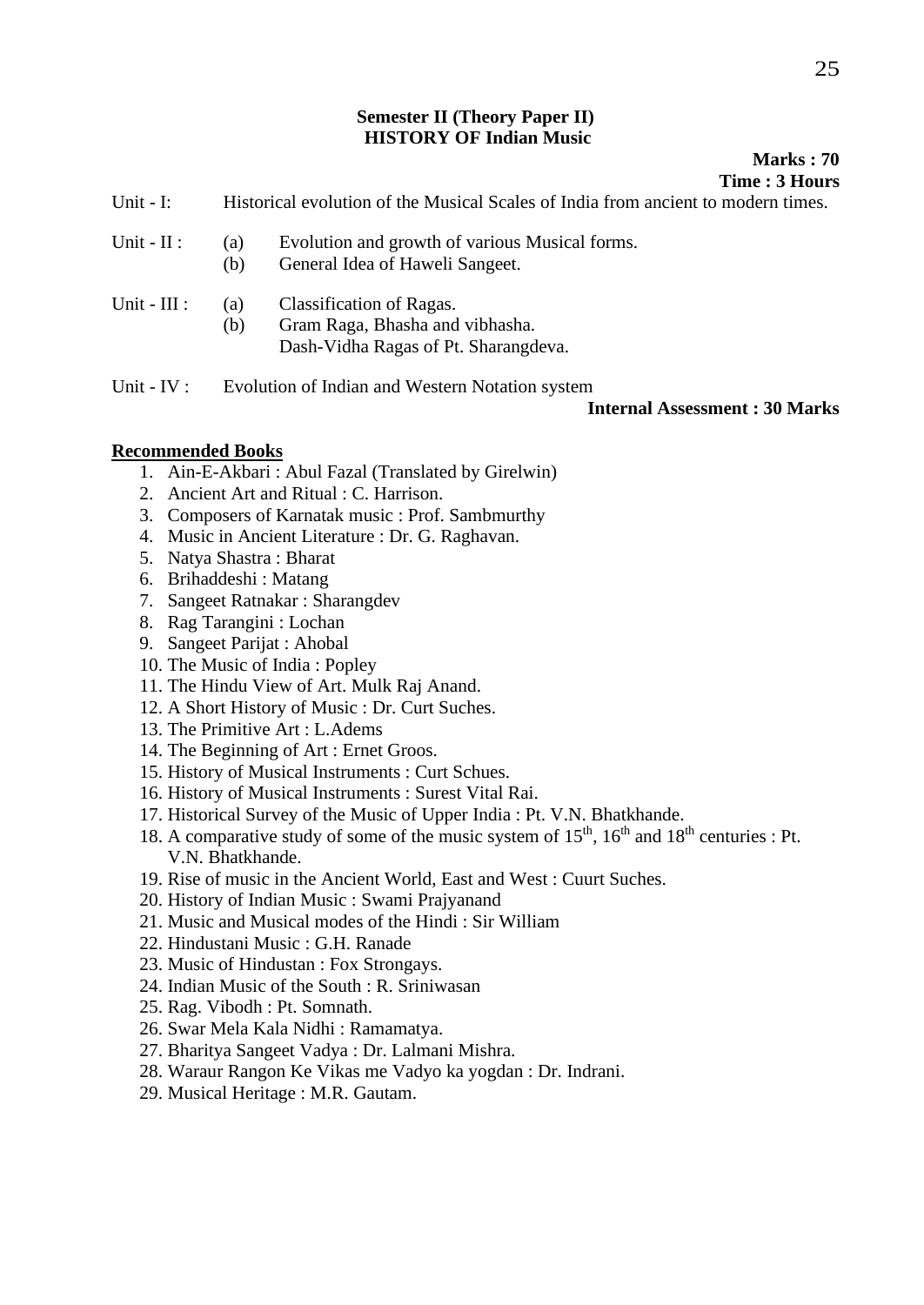#### **Semester II (Main Practical Paper III)**

#### **VOCAL AND INSTRUMENTAL (Sitar)**

#### **Division of Marks:**

| (a) Choice Raga                               | 12 Marks     |
|-----------------------------------------------|--------------|
| (b) Question Raga (Slow khayal of Gat)        | 07 Marks     |
| (c) Question Raga in two fast khayals of Gats | 06 Marks     |
| $(d)$ Alap                                    | 04 Marks     |
| (e) Singing one Dhruvpad / Dhamar / Tarana    | 06 Marks     |
| Or                                            |              |
| Gats in other than Teental                    |              |
| Total                                         | $=$ 35 Marks |
| Internal Assessment $= 15$ Marks              |              |

#### **Compulsory Group**

Alhiya Bilawal, Bhairva and Darabari Kanhada or Kedar.

#### **Optional Group**

- i. Yamini-Bilawal, Devgiri Bilawal, Saraparda-Bilawa, Kukubh Bilawal.
- ii. Nayaki-Kanhada, Suha-Kanhada, Sugharayee-Kanhada, Abhogi, Shahana-Kanhada
- iii. Jogia, Vibhas, Gunakari (Bhairav Thata), Vasant-Mukhari
- iv. Jaldhar Kedar, Nat Kedar, Maluha Kedar, Hemant.
	- 1. Candidates are required to prepare all the Ragas from the compulsory Group very thoroughly with extensive elaboration.

**Total = 50 Marks**

- 2. Any two Groups from the four Groups may be selected and atleast two Ragas from group may be prepared with a vilambit and Drut Khayal with extensive elaboration of a Masit Khani and Raza Khani Gat With extensive elaboration.
- 3. Choice is given to the candidates to select, prepare any three ragas from the above groups in which only Drut Khayal or Razakhani Gat should be prepared.
- 4. 7 vilambit Khyals and 10 Drut Khyals are to be prepared in all candidates who have offered Instrumental Music are required to prepare Masitkhani and Razakhani Gats.
- 5. Candiates should lern one composition in any Rag out of the following : Dhruvpad/ Dhamar/ Tarana.
- 6. For Instrumental Music one Dhun based on Raga in Tala other than Trital should be prepared.
- 7. Special attention should be given towards artistic presentation while preparing all the rages.
- 8. Variety of Tals may be kept in view for the compositions of Gats and Khyals.

**Note :** The practical papers will be set at the spot by the board of examiners with the internal examiner.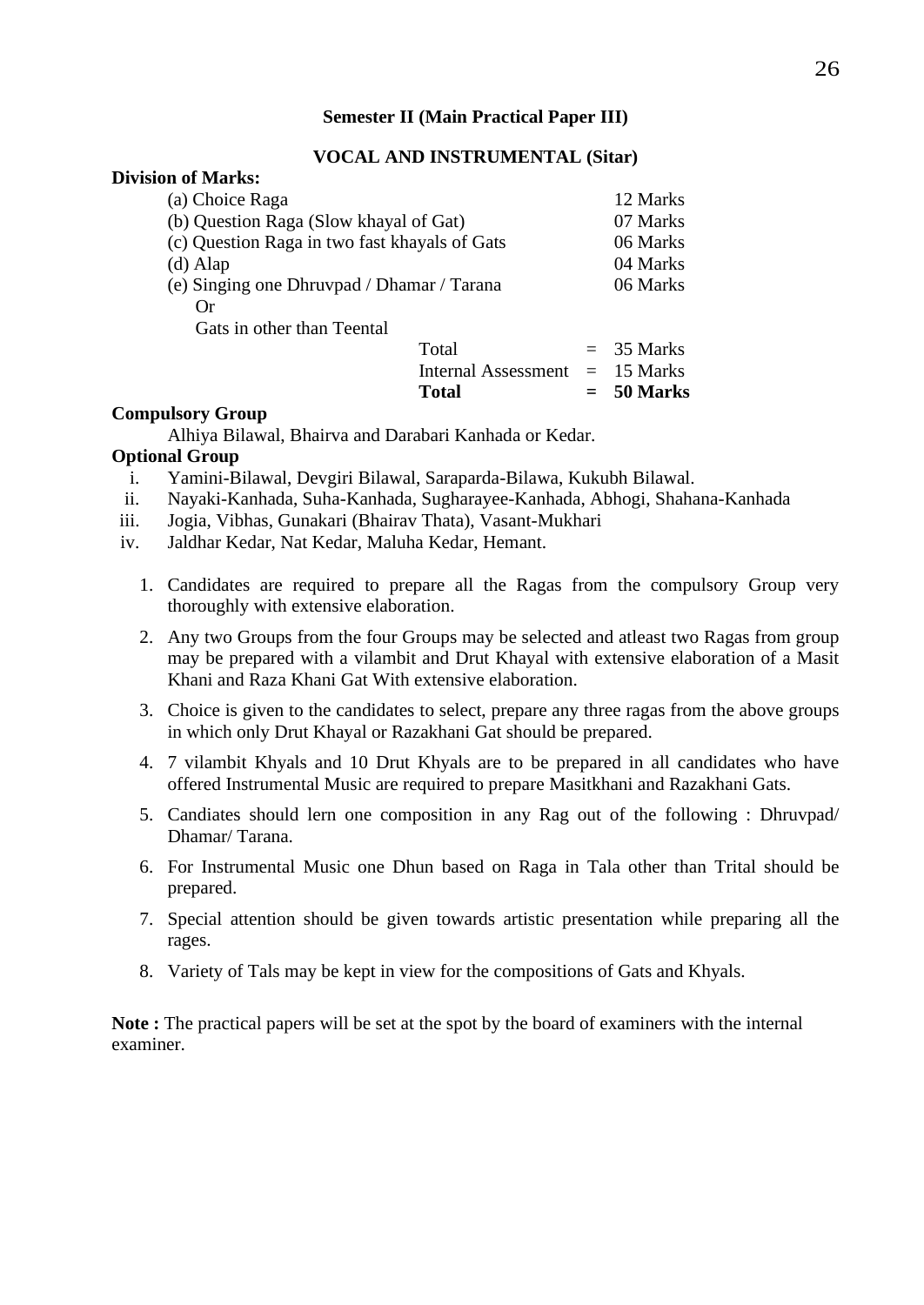#### **Semester II (Practical cum Viva-Voce Paper IV)**

#### VOCAL AND INSTRUMENTAL (Sitar)

#### **Division of Marks:**

| Total<br><b>Internal Assessment</b><br><b>Total</b>                                         | $=$ 35 Marks<br>$=$ 15 Marks<br>$= 50$ Marks |
|---------------------------------------------------------------------------------------------|----------------------------------------------|
| of Raga, Laya and Tala)<br>(c) Comparative and critical study of prescribed Ragas           | 10 Marks<br>10 Marks                         |
| (a) Notation writing of any recorded song<br>(b) Viva Voce (Pertaining to general questions | 15 Marks                                     |

#### **Compulsory Group**

Alhiya Bilawal, Bhairva and Darabari Kanhada or Kedar.

#### **Optional Group**

- i. Yamini-Bilawal, Devgiri Bilawal, Saraparda-Bilawa., Kukubh Bilawal.
- ii. Nayaki-Kanhada, Suha-Kanhada, Sugharayee-Kanhada, Abhogi, Shahana-Kanhada
- iii. Jogia, Vibhas, Gunakari (Bhairav Thata), Vasant-Mukhari
- iv. Jaldhar Kedar, Nat Kedar, Maluha Kedar, Hemant.
	- 1. Candidates are required to prepare all the Ragas from the compulsory Group very thoroughly with extensive elaboration.
	- 2. Any two Groups from the four Groups may be selected and atleast two Ragas from group may be prepared with a vilambit and Drut Khayal with extensive elaboration of a Masit Khani and Raza Khani Gat With extensive elaboration.
	- 3. Choice is given to the candidates to select, prepare any three ragas from the above groups in which only Drut Khayal or Razakhani Gat should be prepared.
	- 4. 7 vilambit Khyals and 10 Drut Khyals are to be prepared in all candidates who have offered Instrumental Music are required to prepare Masitkhani and Razakhani Gats.
	- 5. Candiates should lern one composition in any Rag out of the following : Dhruvpad/ Dhamar/ Tarana.
	- 6. For Instrumental Music one Dhun based on Raga in Tala other than Trital should be prepared.
	- 7. Special attention should be given towards artistic presentation while preparing all the rages.
	- 8. Variety of Tals may be kept in view for the compositions of Gats and Khyals.

**Note :** The practical papers will be set at the spot by the board of examiners with the internal examiner.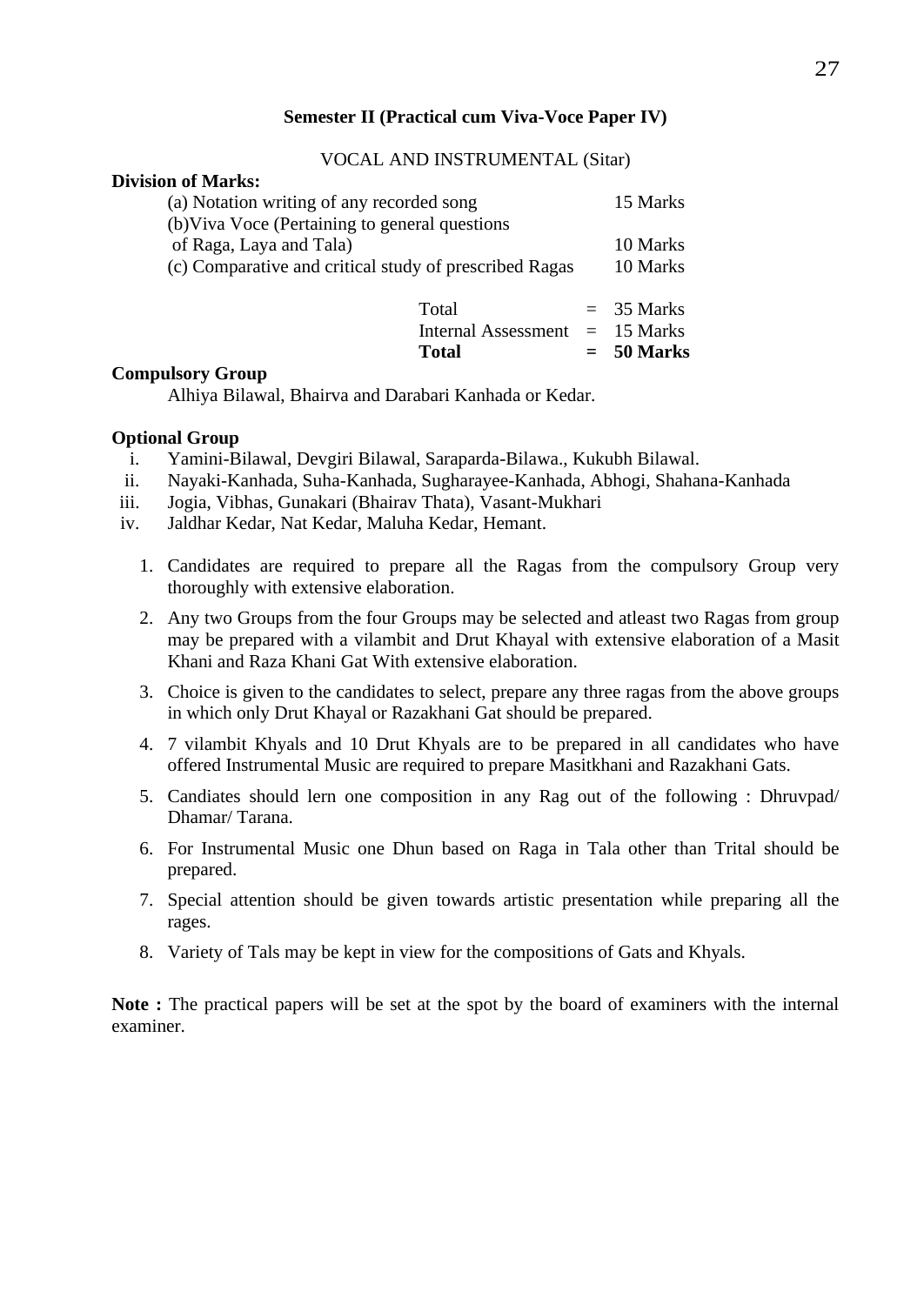#### **Semester II (Stage Performance Practical Paper V)**

Marks  $35 + 15$  internal assessment = Total Marks 50 **Note:** Performance of half an hour duration - Ragas may be selected from the list of Ragas prescribed in Paper -III

#### **Semester II (Folk Music and Semi-Classical Music Practical Paper – VI)**

Marks  $35 + 15$  internal assessment = Total Marks 50 This paper is introduced to incorporate regional land marks in the course of study in view of the changing perspectives, in regard to link our past with the present day need.

1. A candidate is required to present two Folk Music compositions. (The compositions selected for this paper shall be other than the compositions selected by the candidate in Semester I)

2. Variety of Ragas and Talas may be kept in mind while selecting compositions.

3. Variety of moods representing various occasions should be kept in mind while selecting compositions.

4. A candidate is required to give a brief account of aesthetic aspects of the songs and accompanying instruments.

**For Semi-Classical -** A candidate is required to collect two semi classical compositions Thumari / Bhajan / Dhun based on different Ragas / Gat in a Tal other than Teental may be presented.

**Note:** The concern teacher will review the work and shall allow only the reviewed compositions for final examination.

Continuous assessment shall be done every month by the teacher Concerned. Assessment of the field study will be done along with the other practical examinations.

#### **Skill Course II**

- Unit I : Knowledge of Swar (Shuddh and Vikrit)
- Unit II : Thata (Brief Knowledge of Main Ten Thatas)
- Unit III : Knowledge of following Tals : Teental, Kehrava, Roopak, Dadara.
- Unit IV : Bhajan & Folk Songs

#### **Books Recommended for Skill Course :**

- 1. Sangeet Visharad : Vasant
- 2. Raga Parichaya : Harish Chandra Shrivastava
- 3. Kramik Poostak Malika : Pt. Bhatkahnde
- 4. Vadya Shastra : Srivastava, Harish Chandra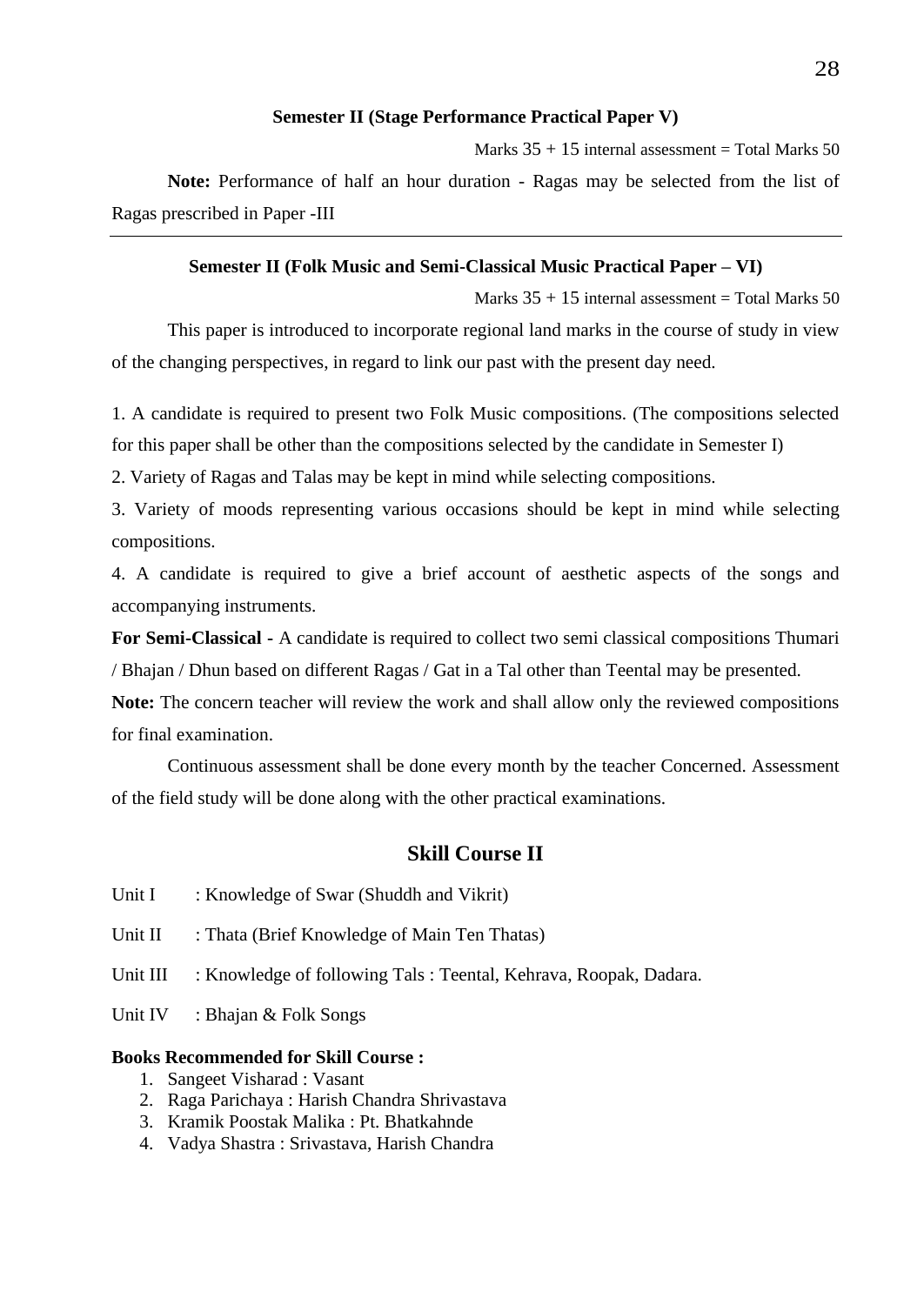#### **Semester III (Theory Paper I) Voice Culture and Philosophy of Music**

**Marks : 70 Time : 3 Hours**

| Unit - $I$ :   | (a)<br>(b)        | Anatomy and Physiology of human Throat and Ear<br>Human Voice and its technique                                                          |
|----------------|-------------------|------------------------------------------------------------------------------------------------------------------------------------------|
| Unit - $II$ :  | (a)<br>(b)        | Art and Concept of Beauty<br>Raga and Rasa                                                                                               |
| Unit - $III$ : | (a)<br>(b)        | Application of general principal of Aesthetics to music.<br>Emotional experience in life through music.                                  |
| Unit - $IV:$   | (a)<br>(b)<br>(c) | <b>Function of Music</b><br>Pictorical aspect of Music.<br>Music as the embodiment of the spirint of Indian Culture and ideals<br>of art |

#### **Internal Assessment : 30 Marks**

#### **Recommended Books**

- 1. Sources of Music : Erick Bloom.
- 2. Fundamental of Indian Arts : S.N. Dasgupta.
- 3. Visualised Music : Pracy Brown
- 4. Some Conceptions of Music : Mavd Monn.
- 5. The cultural aspect of Indian Music and Dancing : C.P. Srinivasa IIyenger.
- 6. The Physics of Music : Dr. Vasudeva Shaan.
- 7. Short Studies in Nature : Herbert Anticilife.
- 8. What is Music : Leo Tolestory.
- 9. Music a Science and / or Art : John Recfield.
- 10. Illusion and Reality : Christopher Grudwell.
- 11. Philosophy of Music William Pole.
- 12. Arts and the man-Irwin Edman.
- 13. Sound Catch and Saterly.
- 14. Hindustani Music : G.H. Ranade.
- 15. Civilisation. Science and Religion : A Rithole.
- 16. Science and Music : James Jeans.
- 17. Philospy in a New Key : Susamme Langer.
- 18. Forms in Music : J.Macpherson.
- 19. What is Art : Tagore.
- 20. Effect of Music : Max-Schoen and Esther Gat Wood.
- 21. Indian Concept of the Beautiful : K.S. Ramaswami.
- 22. Comparative Aesthetics : K.C. Pande.
- 23. A History of Aesthetics : Golbert and Kuhu.
- 24. Philosphies of Beauty : E.F. Carritik.
- 25. Modern Book of Aesthetics : Mialvi Ruder.
- 26. Text Book of Sound : Broton.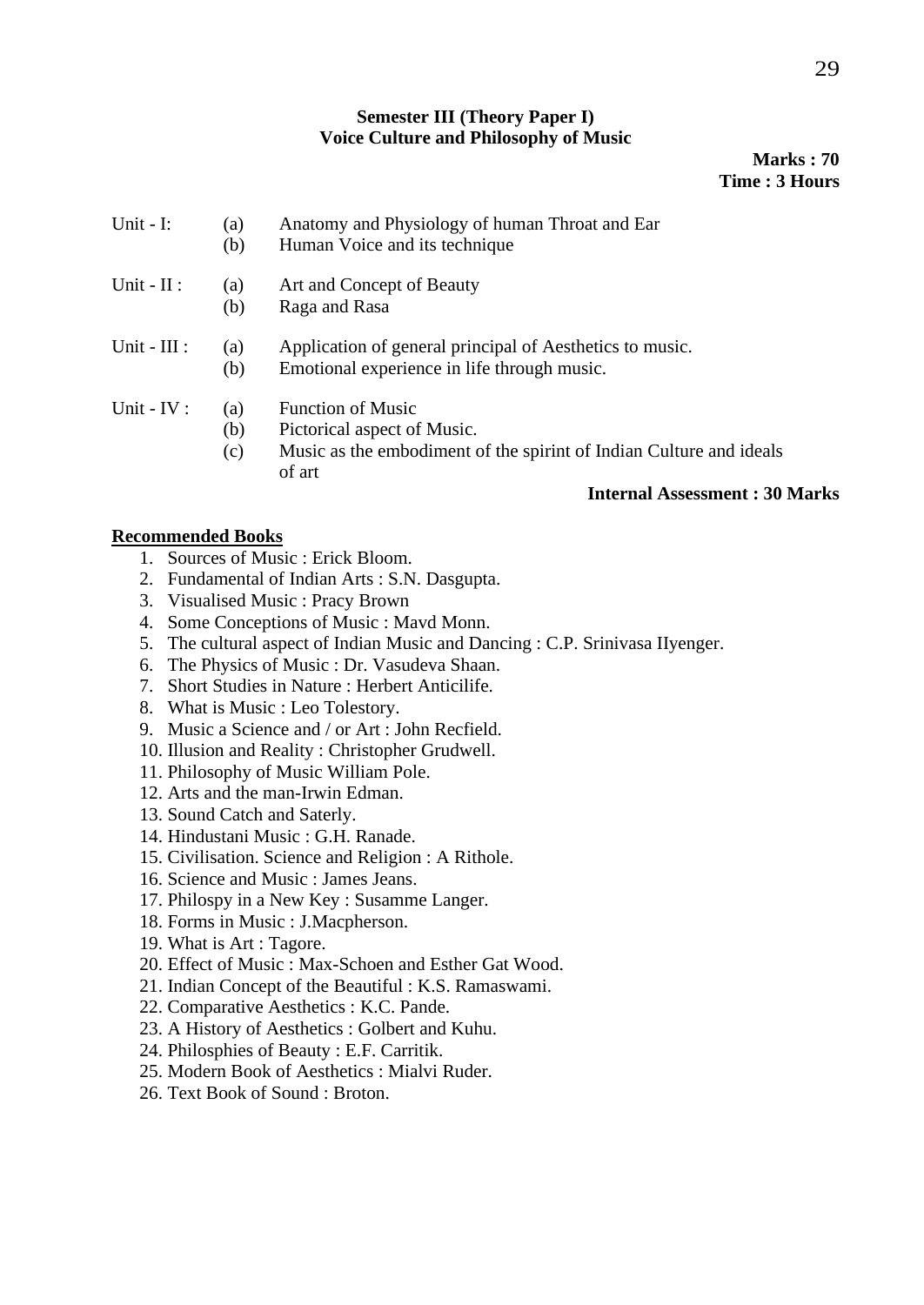#### **Semester III (Theory Paper II) PSYCHOLOGY OF MUSIC**

#### **Marks : 70 Time : 3 Hours**

| Unit $-I$ :    | (a)<br>(b) | Definition and scope of psychology.<br>Relation of psychology with music.                                                                   |
|----------------|------------|---------------------------------------------------------------------------------------------------------------------------------------------|
| Unit - $II$ :  | (a)<br>(b) | Application of Music in Education psychology and Social psychology<br>Application of Music in Abnormal Psychology and Industrial Psychology |
| Unit - $III$ : | (a)<br>(b) | Taste in Music<br><b>Learning Music</b>                                                                                                     |
| Unit - $IV:$   |            | Importance of heredity and environment in music<br><b>Internal Assessment: 30 Marks</b>                                                     |

#### **Recommended Books**

- 1. Contemporary School of Psychology : Robert S. Wood Worth.
- 2. An outline of psychology : William Dougall.
- 3. Music Therapy : Edited by Edward Podolsky M.D. Department of Psychiarty. Kings Court Hospital Brooklyn, New York.
- 4. The Psychodynamics of every day behavior : K.L. Brown and Karl A Menninger.
- 5. Psychology of M Jusicians : Parcy C. Buck.
- 6. Psychology of Music : Carl E. Seashore.
- 7. The Psychology of Society : Maris Gingsberg.
- 8. Fundamentals of Industrial Psychology : Albert Walton.
- 9. Experimental and Industrial psychology : Milto L. Blum.
- 10. Psychology of Industry : Norman R.G. Majer.
- 11. Therapeutic Value of Music : Manly P.Hill.
- 12. Psycho-acoustics : B.C. Deva.
- 13. Effect of Muskc : Max-Sohen and easter Gatewood.
- 14. Sources of Music : Eric Bloo.
- 15. Psychology of Music : Pole.
- 16. Therapeutic Quality of Music : B.Bellamy Gardner.
- 17. Manoviygan Ke Mool Siddhant : R.K. Tondon.
- 18. The Analysis of Snsation : Eames Mach.
- 19. The psychology of Imagination : John Paul Sartre.
- 20. Studies in Artistic Creativity : Manas Tai Choudhary.
- 21. Kala Ke Siddhant : R.G. Kalingwood.
- 22. 23. Dr. Ma. Shyamala Varanasi : Psychology of Music.
- 23. Seashore : Psychology of Music (2nd Editor)
- 24. Mwesell : Psychology of Music.
- 25. William Pole Philosophy of Music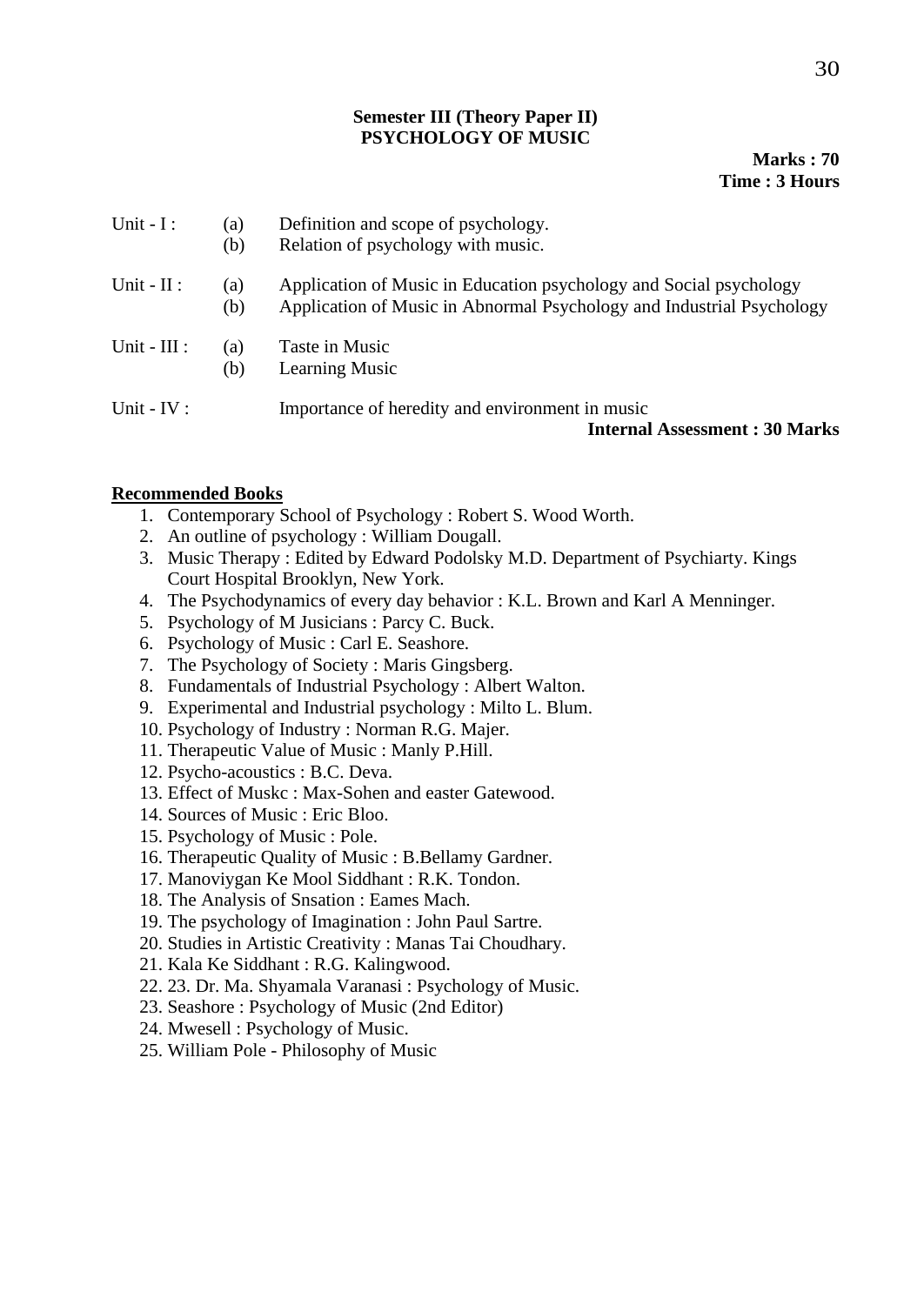#### **Semester III (Main Practical Paper III)**

#### VOCAL AND INSTRUMENTAL (Sitar)

| <b>Division of Marks:</b>                     |                                  |              |
|-----------------------------------------------|----------------------------------|--------------|
| (a) Choice Raga                               |                                  | 12 Marks     |
| (b) Question Raga (Slow khayal of Gat)        |                                  | 07 Marks     |
| (c) Question Raga in two fast khayals of Gats |                                  | 06 Marks     |
| $(d)$ Alap                                    |                                  | 04 Marks     |
| (e) Singing one Dhruvpad / Dhamar / Tarana    |                                  | 06 Marks     |
| ()r                                           |                                  |              |
| Gats in other than Teental                    |                                  |              |
|                                               | Total                            | $=$ 35 Marks |
|                                               | Internal Assessment $= 15$ Marks |              |
|                                               | Total                            | $=$ 50 Marks |

#### **Compulsory Group**

Miyan Malhar, Gaud Malhar, Malkauns.

#### **Optional Groups :**

1. Suddha Malhar, Sur-Malhar, Ramdasi Malhar, Jayant Malhar, Nat Malhar, Megh Malhar.

- 2. Jog, Jogkauns, Chandrakauns, Kaushi-Kanhara (Malkauns Ang)
- 3. Nat Bihag, Maru Bihag, Sawni Bihag, Pat Bihag, Nand Bihagda.
- 4. Gauri, Lalita-Gauri, Jaitashari, Triveni, Malavi, Poorvi.
- I. Candidates are required to prepare all the ragas from the compulsory group very thoroughly with extensive elaboration.
- II. Any two from the four groups may be selected and at least two ragas from each may be prepared with a vilambit and Drut Khayal or a Masitkhani and a Razakhani Gat should be prepared.
- III. Choice is given to the candidates to select and prepare any three ragas from the above groups in which only Drut Khayal/Tarana or Razakhani Gat should be prepared.
- IV. In all 10 ragas are to be prepared with 7 vilambit khayals or Masitkhani Gats and 10 Drut khayals or Tarana or Razakhani Gats.
- V. Candidates should learn one composition in any raga out of the following Dhruvpad/Dhamar/Chaturang/Tarana.
- VI. For instrumental Music one Dhun based on any rag in Tals other than trital should be prepared.
- VII. Special attention should be given towards artistic presentation, while preparing all the ten ragas.
- VIII. Variety of tals may be kept in view for khayal and Gat.

**Note:** Questions will be set at the spot by board of examiners in consultation with internal examiners.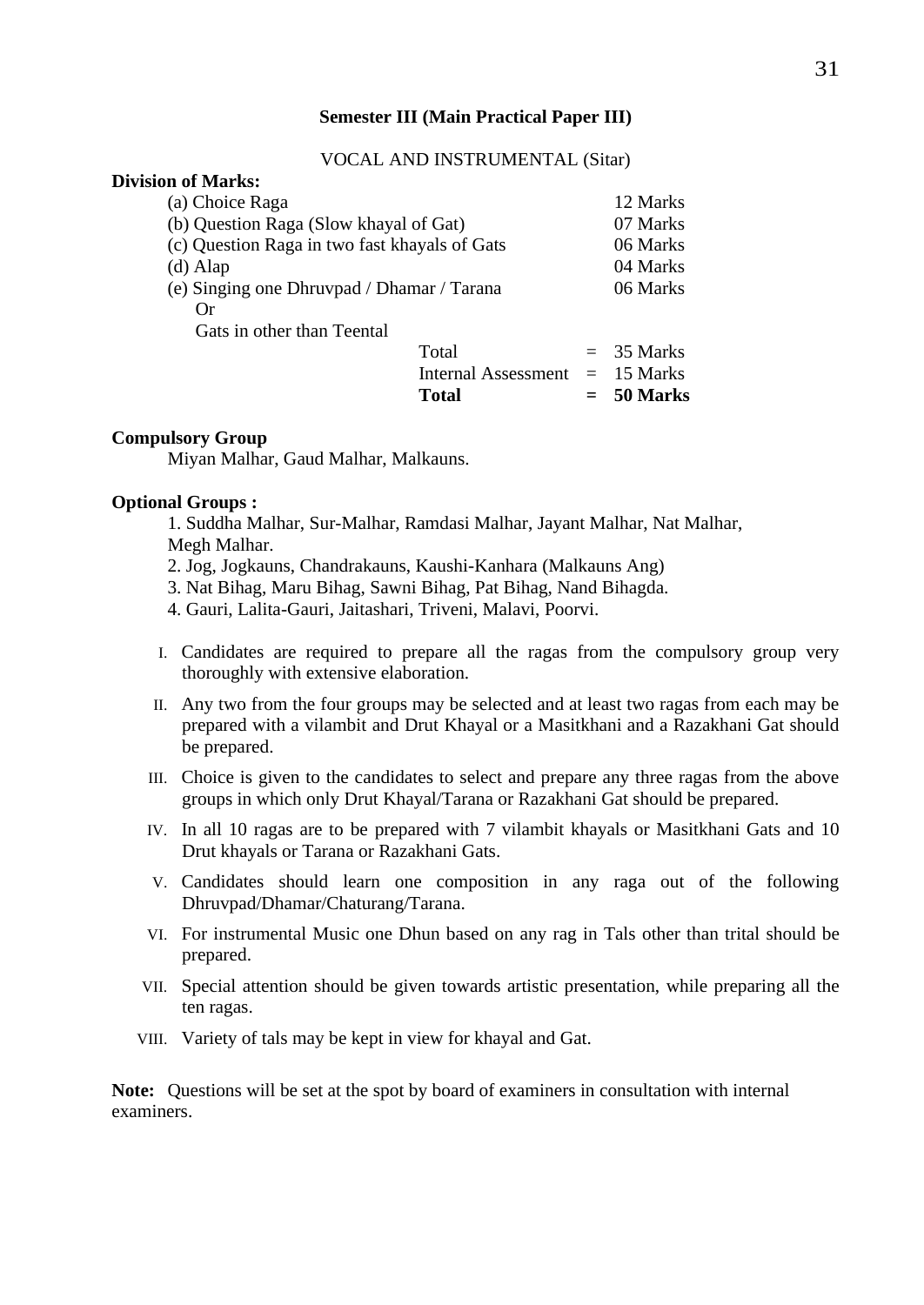#### **Semester III (Practical cum Viva-Voce Paper IV)**

#### VOCAL AND INSTRUMENTAL (Sitar)

**Total = 50 Marks**

#### **Division of Marks:**

| (a) Notation writing of any recorded song<br>(b) Viva Voce (Pertaining to general questions |                                           |  | 15 Marks             |
|---------------------------------------------------------------------------------------------|-------------------------------------------|--|----------------------|
| of Raga, Laya and Tala)<br>(c) Comparative and critical study of prescribed Ragas           |                                           |  | 10 Marks<br>10 Marks |
|                                                                                             | Total<br>Internal Assessment $= 15$ Marks |  | $=$ 35 Marks         |

#### **Compulsory Group**

Miyan Malhar, Gaud Malhar, Malkauns.

#### **Optional Groups :**

1. Suddha Malhar, Sur-Malhar, Ramdasi Malhar, Jayant Malhar, Nat Malhar, Megh Malhar.

- 2. Jog, Jogkauns, Chandrakauns, Kaushi-Kanhara (Malkauns Ang)
- 3. Nat Bihag, Maru Bihag, Sawni Bihag, Pat Bihag, Nand Bihagda.

4. Gauri, Lalita-Gauri, Jaitashari, Triveni, Malavi, Poorvi.

- I. Candidates are required to prepare all the ragas from the compulsory group very thoroughly with extensive elaboration.
- II. Any two from the four groups may be selected and at least two ragas from each may be prepared with a vilambit and Drut Khayal or a Masitkhani and a Razakhani Gat should be prepared.
- III. Choice is given to the candidates to select and prepare any three ragas from the above groups in which only Drut Khayal/Tarana or Razakhani Gat should be prepared.
- IV. In all 10 ragas are to be prepared with 7 vilambit khayals or Masitkhani Gats and 10 Drut khayals or Tarana or Razakhani Gats.
- V. Candidates should learn one composition in any raga out of the following Dhruvpad/Dhamar/Chaturang/Tarana.
- VI. For instrumental Music one Dhun based on any rag in Tals other than trital should be prepared.
- VII. Special attention should be given towards artistic presentation, while preparing all the ten ragas.
- VIII. Variety of tals may be kept in view for khayal and Gat.

**Note:** Questions will be set at the spot by board of examiners in consultation with internal examiners.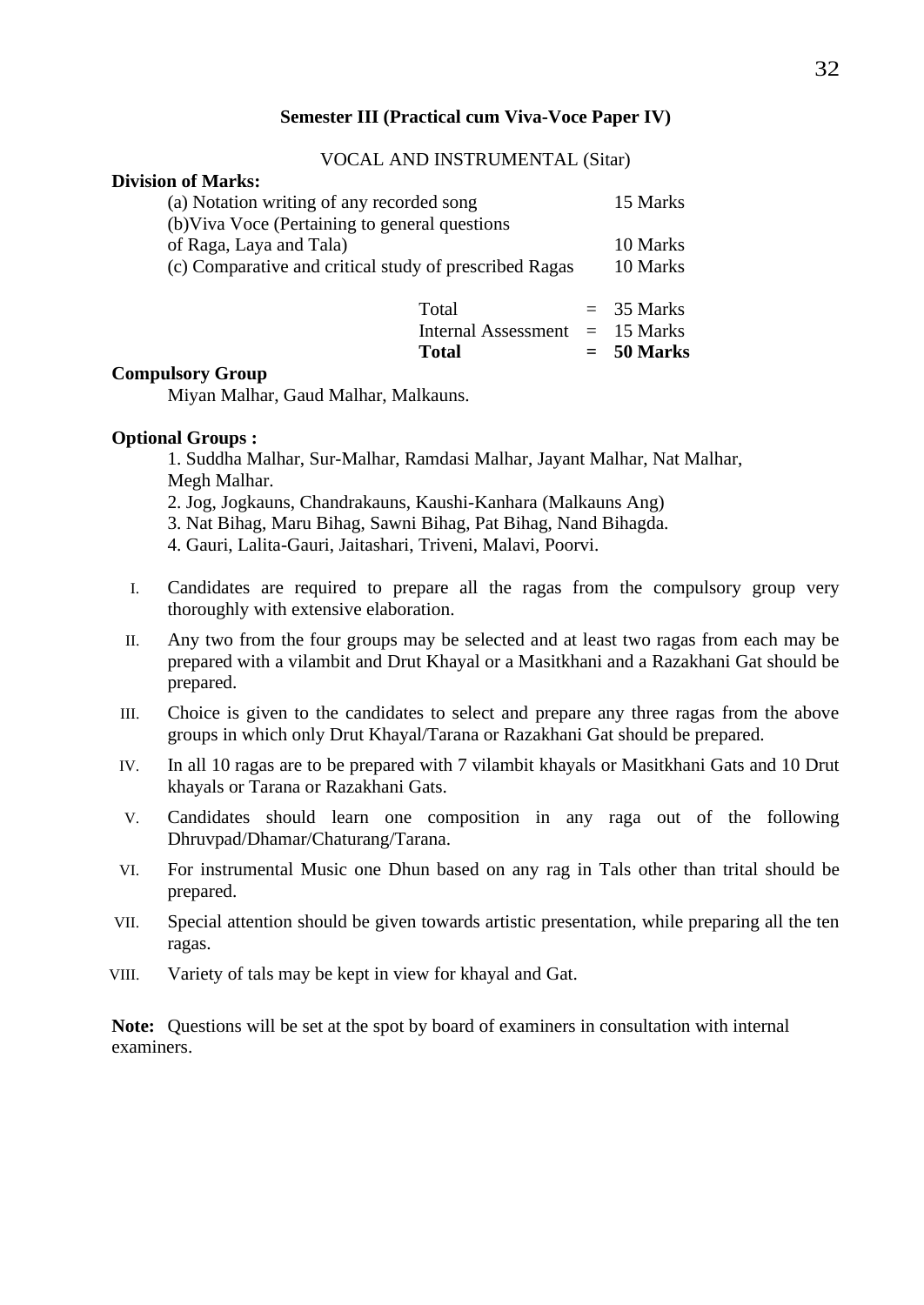#### **Semester III (Stage Performance Practical Paper V)**

Marks  $35 + 15$  internal assessment = Total Marks  $50$ 

Stage performance practical :- Full-fledged performance of a raga of the candidate's choice out of the prescribed course before an invited audience lasting approximately 45-60 Minutes.

#### **OR**

#### **For Dissertation :**

Candidates who obtain at least 55% marks in the aggregate of the theory papers i.e. paper I and II at the M.A. I and II Semester examinations taken together will be allowed to offer Dissertation as an option for course in M.A. IV semester examination. The dissertation shall be type-written and shall be submitted in triplicate.

#### **OR**

#### **Essay Writing :**

Essays will be related to general and critical topics related to Music. Essays may be written in Hindi/English.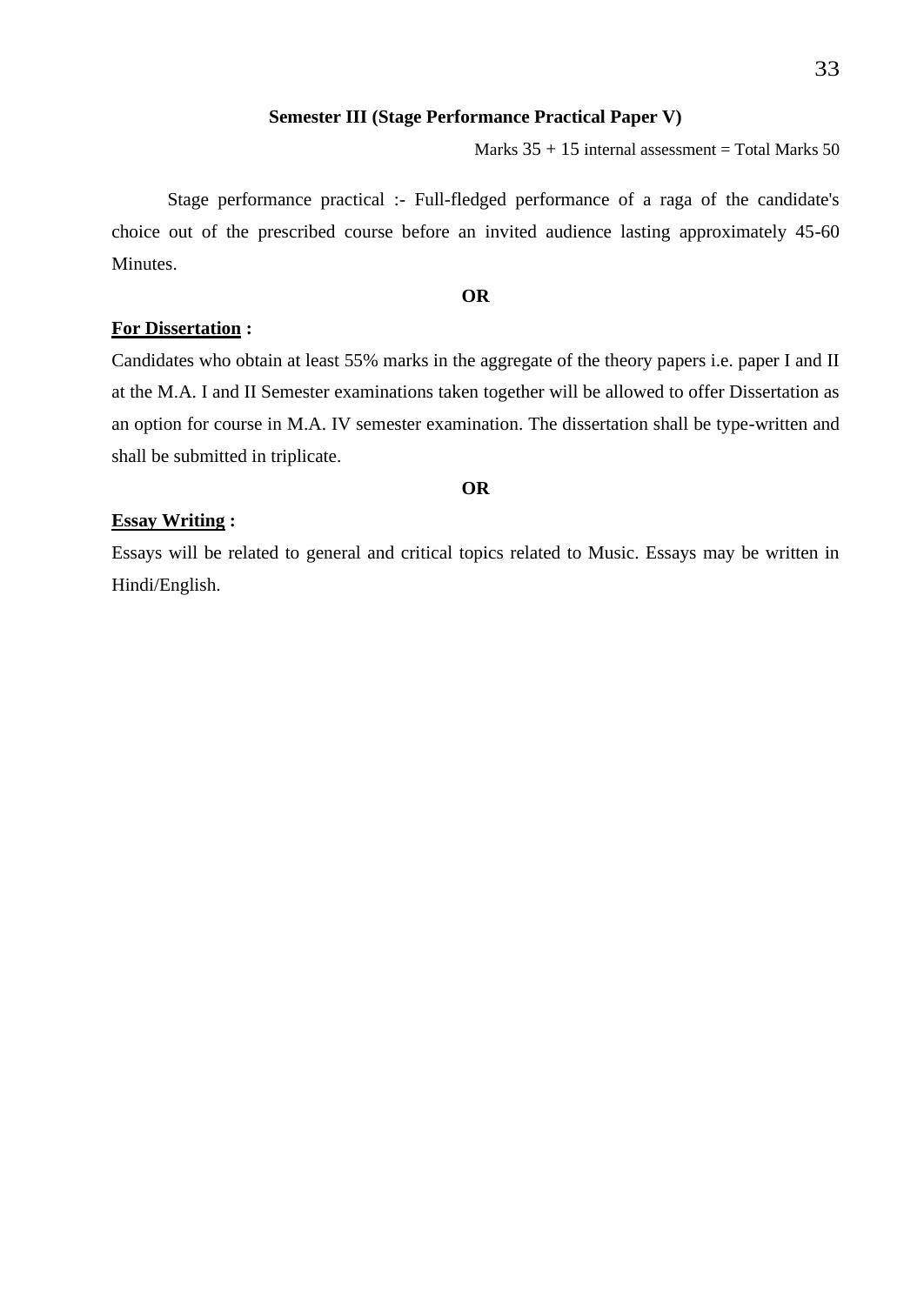#### **Semester III (Folk Music and Semi-Classical Music Practical Paper – VI)**

Marks  $35 + 15$  internal assessment = Total Marks  $50$ 

This paper is introduced to incorporate regional land marks in the course of study in view of the changing perspectives, in regard to link our past with the present day need.

1. A candidate is required to present two Folk Music compositions.

2. Variety of Ragas and Talas may be kept in mind while selecting compositions.

3. Variety of moods representing various occasions should be kept in mind while selecting compositions.

4. A candidate is required to give a brief account of aesthetic aspects of the songs and accompanying instruments.

**For Semi-Classical -** A candidate is required to collect two semi classical compositions Thumari / Bhajan / Dhun based on different Ragas / Gat in a Tal other than Teental may be presented.

**Note:** The concern teacher will review the work and shall allow only the reviewed compositions for final examination.

Continuous assessment shall be done every month by the teacher Concerned. Assessment of the field study will be done along with the other practical examinations.

#### **OR**

#### **Project Work**

Marks  $35 + 15$  internal assessment = Total Marks 50

A candidate is required to review two classical music concerts. The student should submit a written document consisting of not less than 2000 words for each concern incorporating all the impact factor leading to the success of the concert.

# **Note: Student is required to obtain continuous guidance of the concerning teacher. A student is required to submit typed three copies of the project latest by one week prior to commencement of the theory examination.**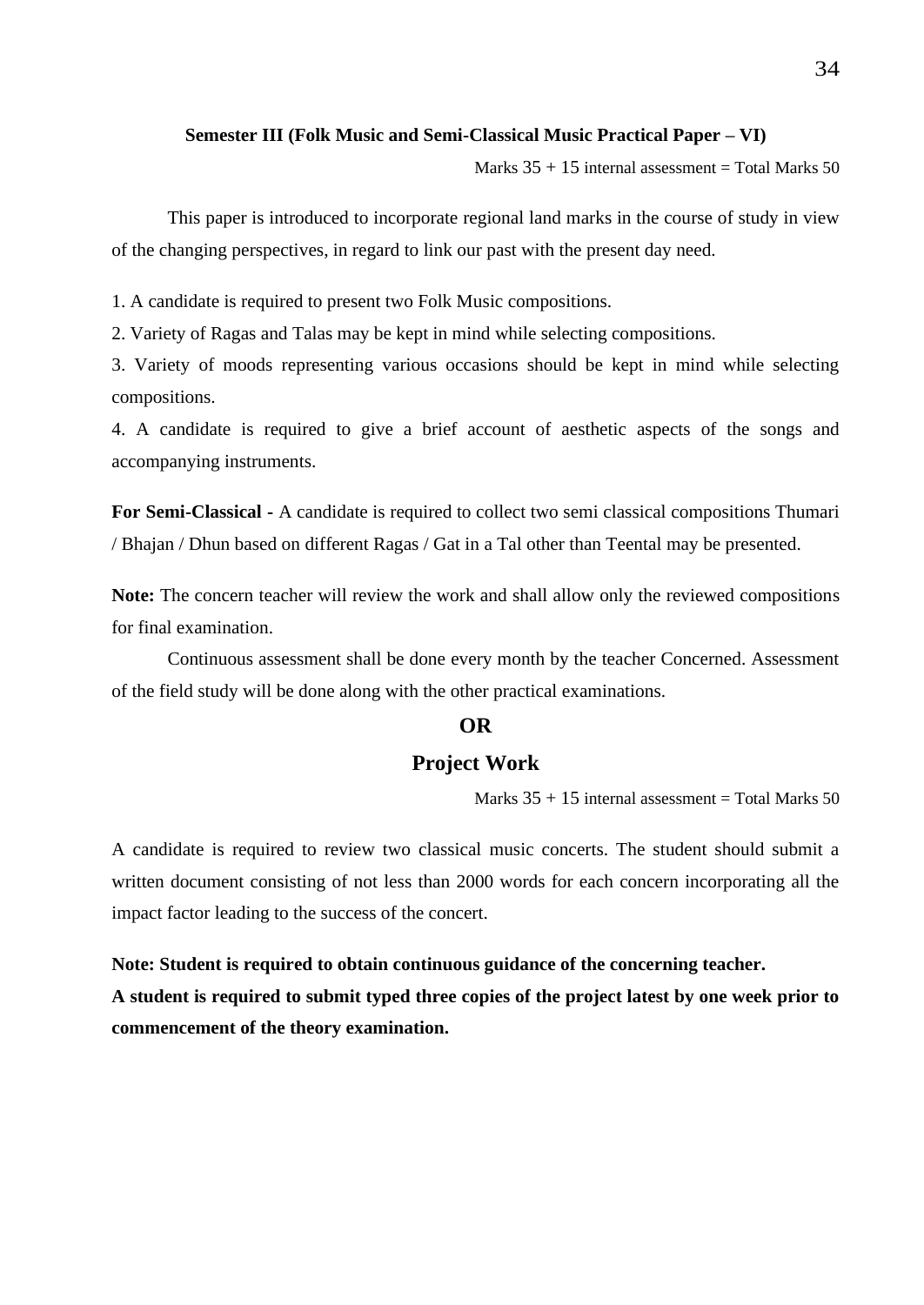#### **Skill Course III**

- Unit I : Different Alankars (For Vocal / Instrument Sitar Music)
- Unit II : Thata : Kafi Thata & Bhairavi Thata
- Unit III : General Knowledge of the Instrments its tuning and playing : Sitar and Tabla
- Unit IV : To play the following Tals Dhamar, Jhaptal & Rupak

#### **Books Recommended for Skill Course :**

- 1. Sangeet Visharad : Vasant
- 2. Raga Parichaya : Harish Chandra Shrivastava
- 3. Kramik Poostak Malika : Pt. Bhatkahnde
- 4. Vadya Shastra : Srivastava, Harish Chandra
- 5. Sitar Marg : Bandhopadhyay
- 6. My Music My Life : Pt. Ravishankar
- 7. Sitar Malika : Bhagwat Sharan Sharma.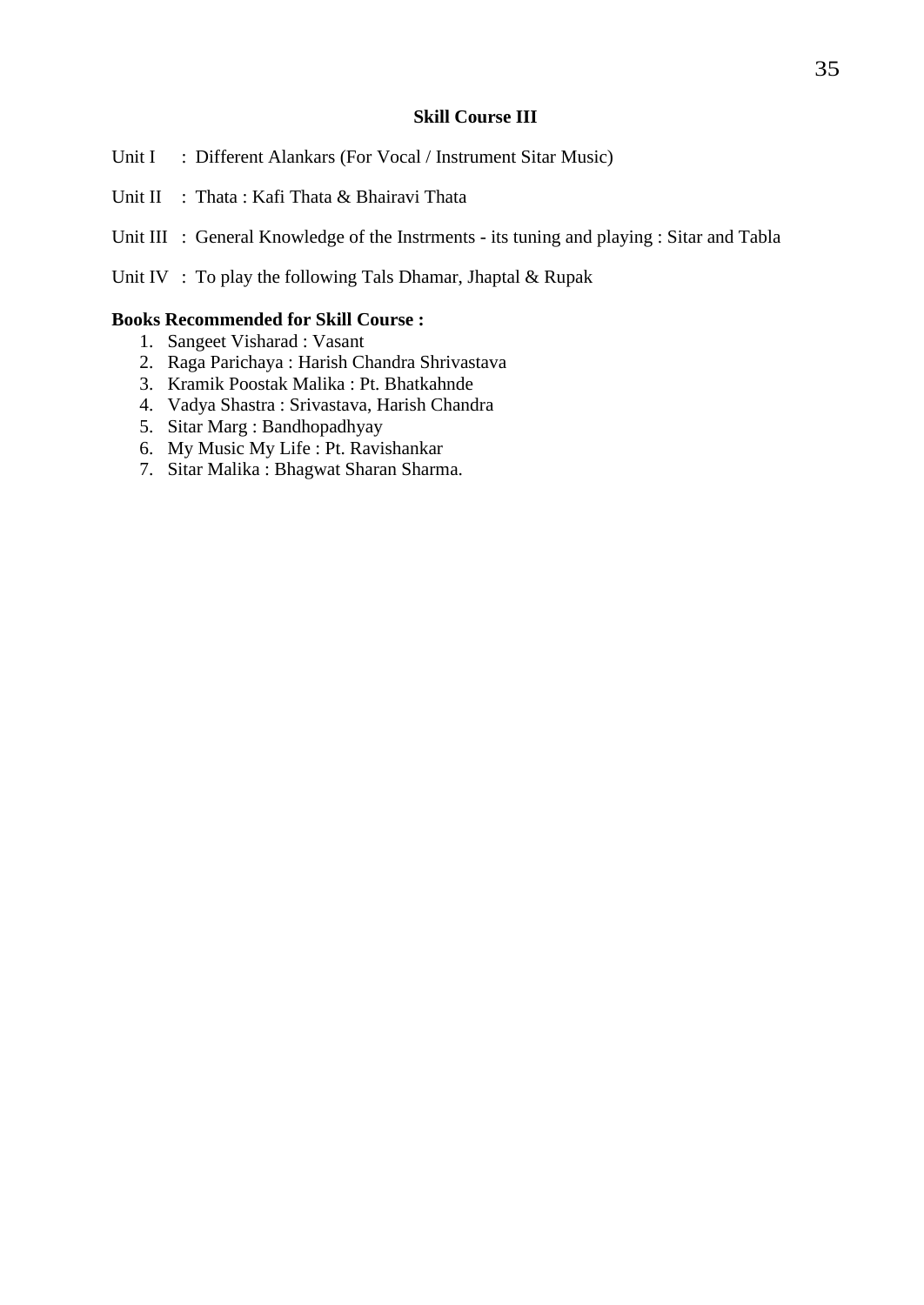#### **Semester IV (Theory Paper I) Voice Culture and Philosophy of Music**

| <b>Marks</b> : 70     |
|-----------------------|
| <b>Time : 3 Hours</b> |

| Unit $-1$ : | (a)<br>(b) | Voice Culture Historical survey from Sangeet Ratnakar to the present day<br>Elementary Theory of sound its production and propagation |
|-------------|------------|---------------------------------------------------------------------------------------------------------------------------------------|
| Unit $-2$ : | (a)        | Place of Music in Fine Arts.                                                                                                          |
|             | (b)        | Music and Religion                                                                                                                    |
| Unit $-3$ : | (a)        | Aesthetics ideas in music basic ideas of ragas and its ten Lakshanas (Raga-                                                           |
|             |            | Dasha Lakshanas)                                                                                                                      |
|             | (b)        | Aesthetic experience through the art music                                                                                            |
| Unit $-4$ : | (a)        | Role of Music in Hindu Philosophy.                                                                                                    |
|             | (b)        | Art appreciation and music listeners                                                                                                  |
|             |            | <b>Internal Assesment: 30 Marks</b>                                                                                                   |

#### **Recommended Books**

- 1. Short Studies in Nature : Herbert Anticilife.
- 2. What is Music : Leo Tolestory.
- 3. Music a Science and / or Art : John Recfield.
- 4. Illusion and Realigy : Christopher Grudvell.
- 5. Philosophy of Music William Pole.
- 6. Arts and the man-Irawin Edman.
- 7. Sound Catch and Saterly.
- 8. Hindustani Music : G.H. Ranade.
- 9. Civilisation, Science and Religion : A Rithole.
- 10. Science and Music : James Jeans.
- 11. Philosphy in a New Key : Susamme Langer.
- 12. Forms in Music : J.Macpherson.
- 13. What is Art : Tagore.
- 14. Effect of Music : Max-Schoen and Esther Gat Wood.
- 15. Sources of Music : Erick Bloom.
- 16. Fundamental of Indian Arts : S.N. Dasgupta.
- 17. Visualised Music : Pracy Brown
- 18. Some Conceptions of Music : Mavd Monn.
- 19. The cultural aspect of Indian Musioc and Dancing : C.P. Srinivasa IIyengar.
- 20. The Physics of Music : Dr. Vasudeva Shaan.
- 21. Indian Concept of the Beautiful : K.S. Ramaswami.
- 22. Comparative Aesthetics : K.C. Pande.
- 23. A History of Aesthetics : Golbert and Kuhu.
- 24. Philosphies of Beauty : E.F. Carritik.
- 25. Modern Book of Aesthetics : Mialvi Rudar.
- 26. Text Book of Sound : Broton.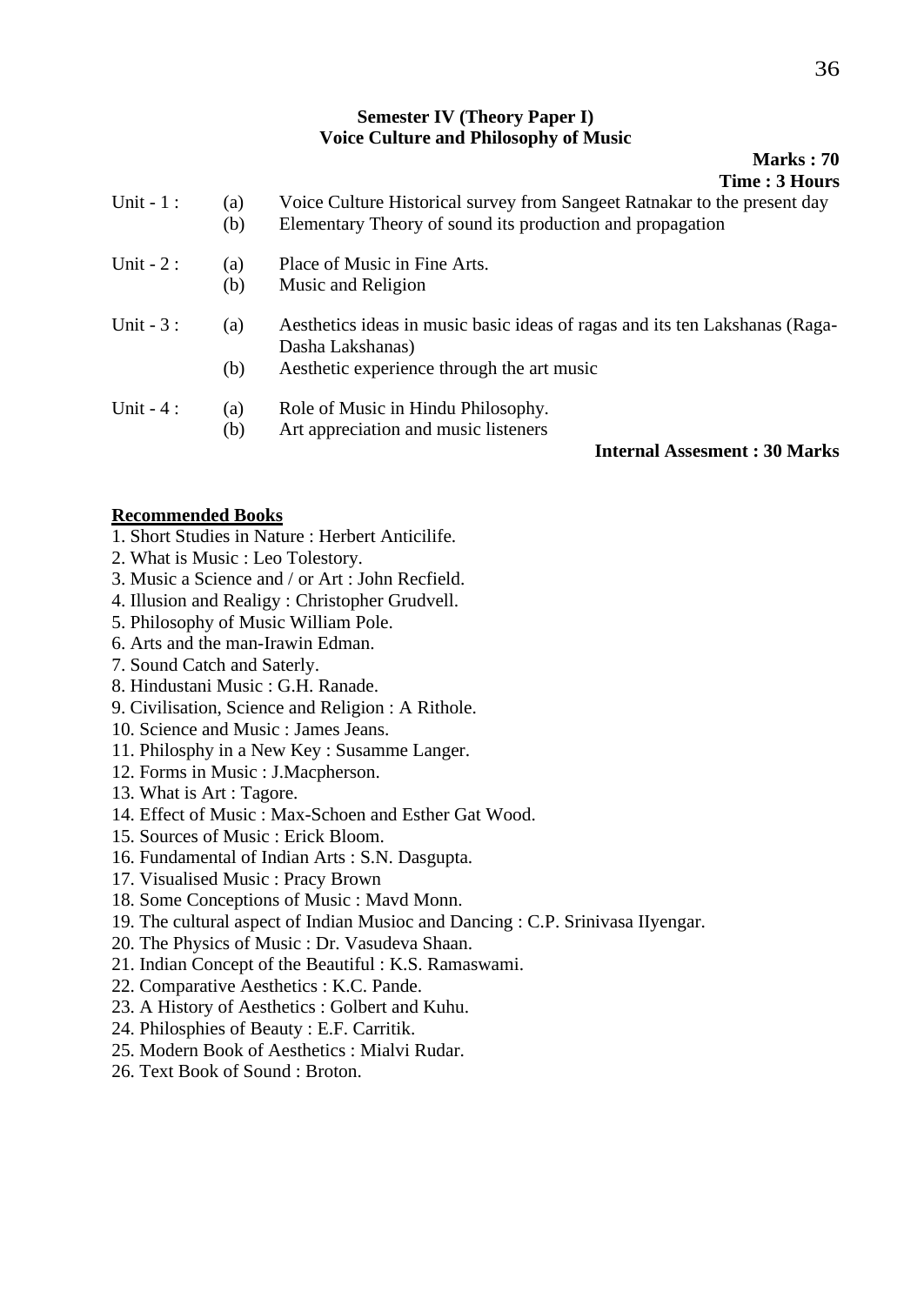#### **Semester IV (Theory Paper II) PSYCHOLOGY OF MUSIC**

**Marks : 70 Time : 3 Hours**

| Unit $-1$ : | (a)<br>(b) | Mind and Music<br>Feelings, Emotion and Application of music.                       |
|-------------|------------|-------------------------------------------------------------------------------------|
| Unit $-2$ : | (a)<br>(b) | Emotional Integration through Music.<br>Imagination and Creative activity in Music. |
| Unit $-3$ : | (a)<br>(b) | Sensation Hearing in Music<br>Attention Role of interest in Attention (Music)       |
| Unit $-4$ : |            | <b>Musical Aptitude Tests.</b>                                                      |

#### **Internal Assessment : 30 Marks**

#### **Recommended Books**

- 1. Contemporary School of psychology : Robert S. Wood Wroth.
- 2. An Outline of psychology : William Dongall.

3. Music Therapy : Edited by Edward Podolsky M.D. Department of Psychiatry. Kings Court Hospital Brooklyn, New York.

- 4. The Psychodynamics of every day behavior : K.L. Brown and Karl A Meanninger.
- 5. Psychology of Musicians : Parcy C. Buck.
- 6. Psychology of Music : Carl E.Seashore.
- 7. The Psychology of Society : Maris Gingsberg.
- 8. Fundamentals of Industrial Psychology : Albert Walton
- 9. Experimental and Industrial Psychology : Milto L.Blum.
- 10. Psychology of Industry : Norman R.G. Majer.
- 11. Therapeutic Value of Music : Manly P.Hill.
- 12. Psycho-acoustics : B.C. Deva.
- 13. Effect of Music : Max-Sohen and easter Gatewood.
- 14. Sources of Music : Eric Bloo.
- 15. Psychology of Music : Pole.
- 16. Therapeutic Quality of Music : B. Bellamy Gardner.
- 17. Manoviygan Ke Mool Siddhant : R.K. Tondon.
- 18. The Analysis of Snsation : Eames Mach.
- 19. William Pole Philosophy of Music
- 20. The psychology of Imagination : John Paul Sartre.
- 21. Studies in Artistic Creativity : Manas Tai Choudhary.
- 22. Kala Ke Siddhant : R.G. Kalingwood.
- 23. Dr. Ma. Shyamala Varanasi : Psychology of Music.
- 24. Seashore : Psychology of Music (2nd Editor)
- 25. Mwesell : Psychology of Music.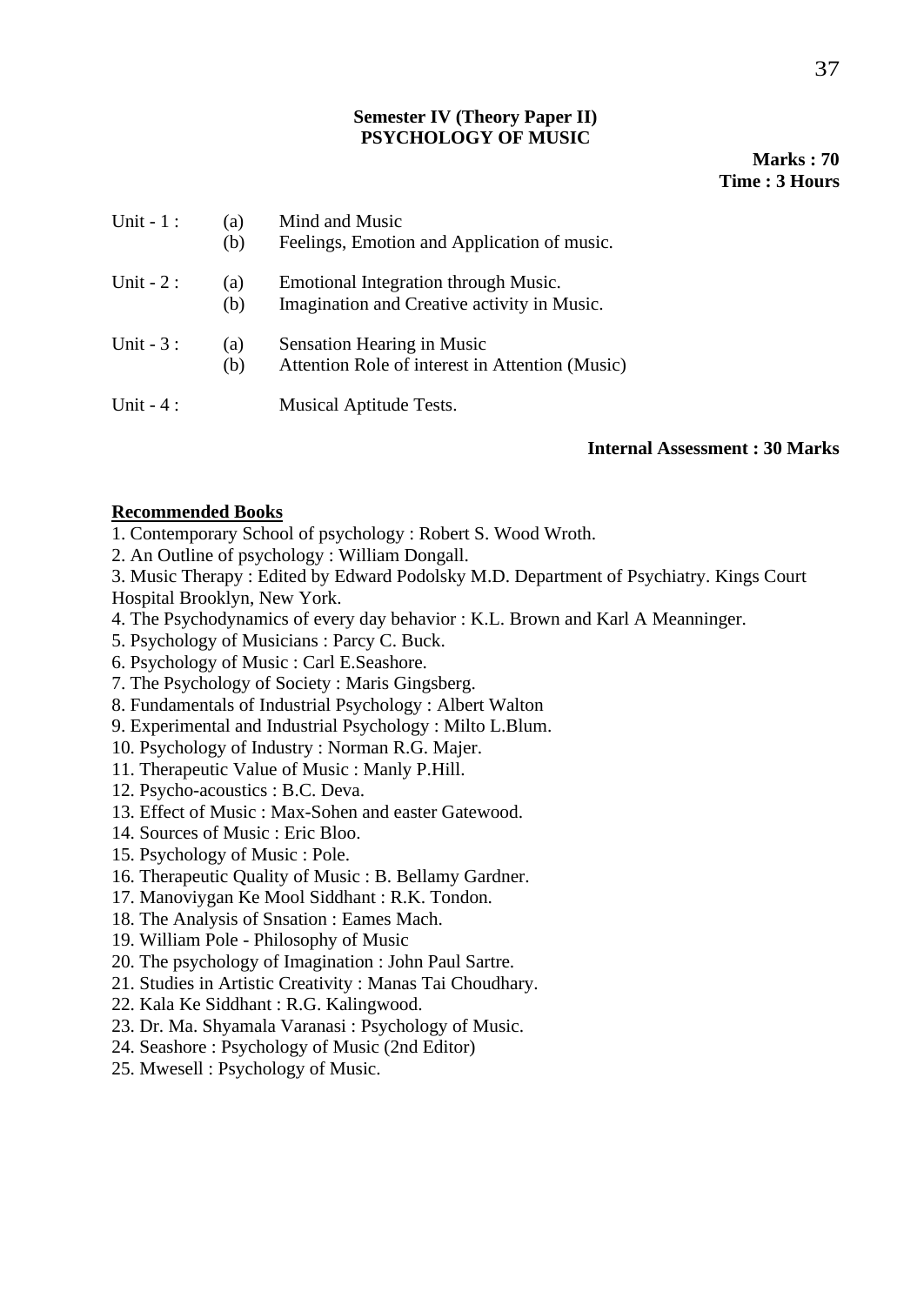#### **Semester IV (Main Practical Paper III)**

#### VOCAL AND INSTRUMENTAL (Sitar)

#### **Division of Marks:**

| (a) Choice Raga                               | 12 Marks |
|-----------------------------------------------|----------|
| (b) Question Raga (Slow khayal of Gat)        | 07 Marks |
| (c) Question Raga in two fast khayals of Gats | 06 Marks |
| $(d)$ Alap                                    | 04 Marks |
| (e) Singing one Dhruvpad / Dhamar / Tarana    | 06 Marks |
| ()r                                           |          |
| $\alpha$ , $\alpha$ and $\alpha$              |          |

Gats in other than Teental

| <b>Total</b>                     | $= 50$ Marks |
|----------------------------------|--------------|
| Internal Assessment $= 15$ Marks |              |
| Total                            | $=$ 35 Marks |

#### **Compulsory Group**

Todi, Marawa, Bahar or Chhayanat

#### **Optional Groups :**

1. Gujari-Todi, Bilaskhani-Todi, Bhupal-Todi, Asavari-Todi (Konal, Rishabh, Asavari)

2. Ahir Bhairav, Bhairagi Bhairav, Nat Bhairav, Anand Bhairav, Saurashta Bhairav, Shivamat Bhairav, Prabhat Bhairav.

3. Bhairav-Bahar, Basant-Bahar, Kedar-Bahar, Begeshri-Bahar

4. Hanskinkini, Dhanashri, Patdeep, Madhuwanti, Kirvani, Barwa, Sindhura.

- I. Candidates are required to prepare all the ragas from the compulsory group very thoroughly with extensive elaboration.
- II. Any two from the four groups may be selected and at least two ragas from each may be prepared with a vilambit and Drut Khayal or a Masitkhani and a Razakhani Gat should be prepared.
- III. Choice is given to the candidates to select and prepare any three ragas from the above groups in which only Drut Khayal/Tarana or Razakhani Gat should be prepared.
- IV. In all 10 ragas are to be prepared with 7 vilambit khayals or Masitkhani Gats and 10 Drut khayals or Tarana or Razakhani Gats.
- V. Candidates should learn one composition in any raga out of the following Dhruvpad/Dhamar/Chaturang/Tarana.
- VI. For instrumental Music one Dhun based on any rag in Tals other than trital should be prepared.
- VII. Special attention should be given towards artistic presentation, while preparing all the ten ragas.
- VIII. Variety of tals may be kept in view for khayal and Gat.

**Note:** Questions will be set at the spot by board of examiners in consultation with internal examiners.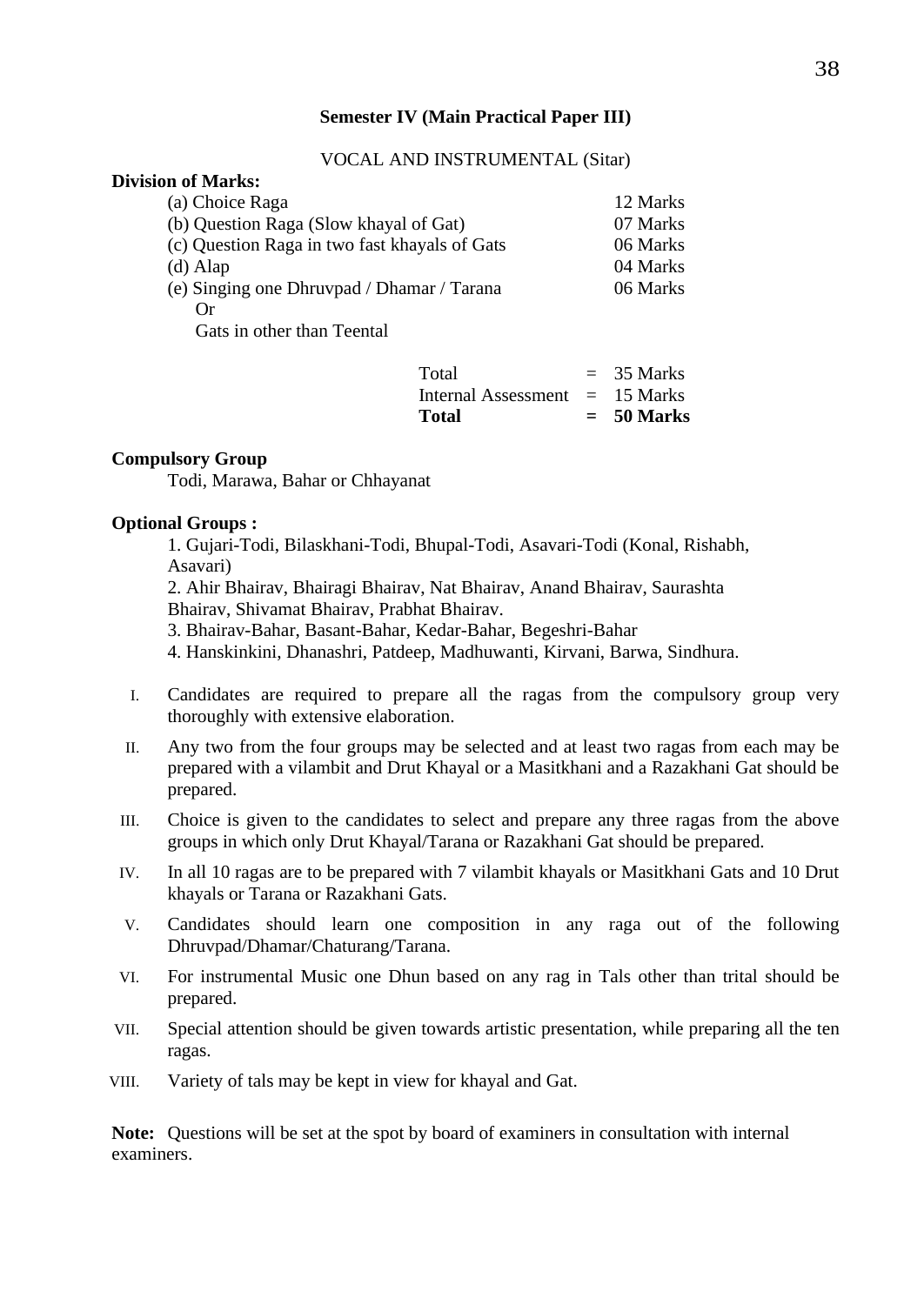#### **Semester IV (Practical cum Viva-Voce Paper IV)**

#### VOCAL AND INSTRUMENTAL (Sitar)

#### **Division of Marks:**

| (a) Notation writing of any recorded song              | 15 Marks |
|--------------------------------------------------------|----------|
| (b) Viva Voce (Pertaining to general questions         |          |
| of Raga, Laya and Tala)                                | 10 Marks |
| (c) Comparative and critical study of prescribed Ragas | 10 Marks |
|                                                        |          |

| Total |                                  | 35 Marks     |  |
|-------|----------------------------------|--------------|--|
|       | Internal Assessment $= 15$ Marks |              |  |
|       | Total                            | $= 50$ Marks |  |

#### **Compulsory Group**

Todi, Marawa, Bahar or Chhayanat

#### **Optional Groups :**

1. Gujari-Todi, Bilaskhani-Todi, Bhupal-Todi, Asavari-Todi (Konal, Rishabh, Asavari)

2. Ahir Bhairav, Bhairagi Bhairav, Nat Bhairav, Anand Bhairav, Saurashta Bhairav, Shivamat Bhairav, Prabhat Bhairav.

3. Bhairav-Bahar, Basant-Bahar, Kedar-Bahar, Begeshri-Bahar

4. Hanskinkini, Dhanashri, Patdeep, Madhuwanti, Kirvani, Barwa, Sindhura.

- I. Candidates are required to prepare all the ragas from the compulsory group very thoroughly with extensive elaboration.
- II. Any two from the four groups may be selected and at least two ragas from each may be prepared with a vilambit and Drut Khayal or a Masitkhani and a Razakhani Gat should be prepared.
- III. Choice is given to the candidates to select and prepare any three ragas from the above groups in which only Drut Khayal/Tarana or Razakhani Gat should be prepared.
- IV. In all 10 ragas are to be prepared with 7 vilambit khayals or Masitkhani Gats and 10 Drut khayals or Tarana or Razakhani Gats.
- V. Candidates should learn one composition in any raga out of the following Dhruvpad/Dhamar/Chaturang/Tarana.
- VI. For instrumental Music one Dhun based on any rag in Tals other than trital should be prepared.
- VII. Special attention should be given towards artistic presentation, while preparing all the ten ragas.
- VIII. Variety of tals may be kept in view for khayal and Gat.

**Note:** Questions will be set at the spot by board of examiners in consultation with internal examiners.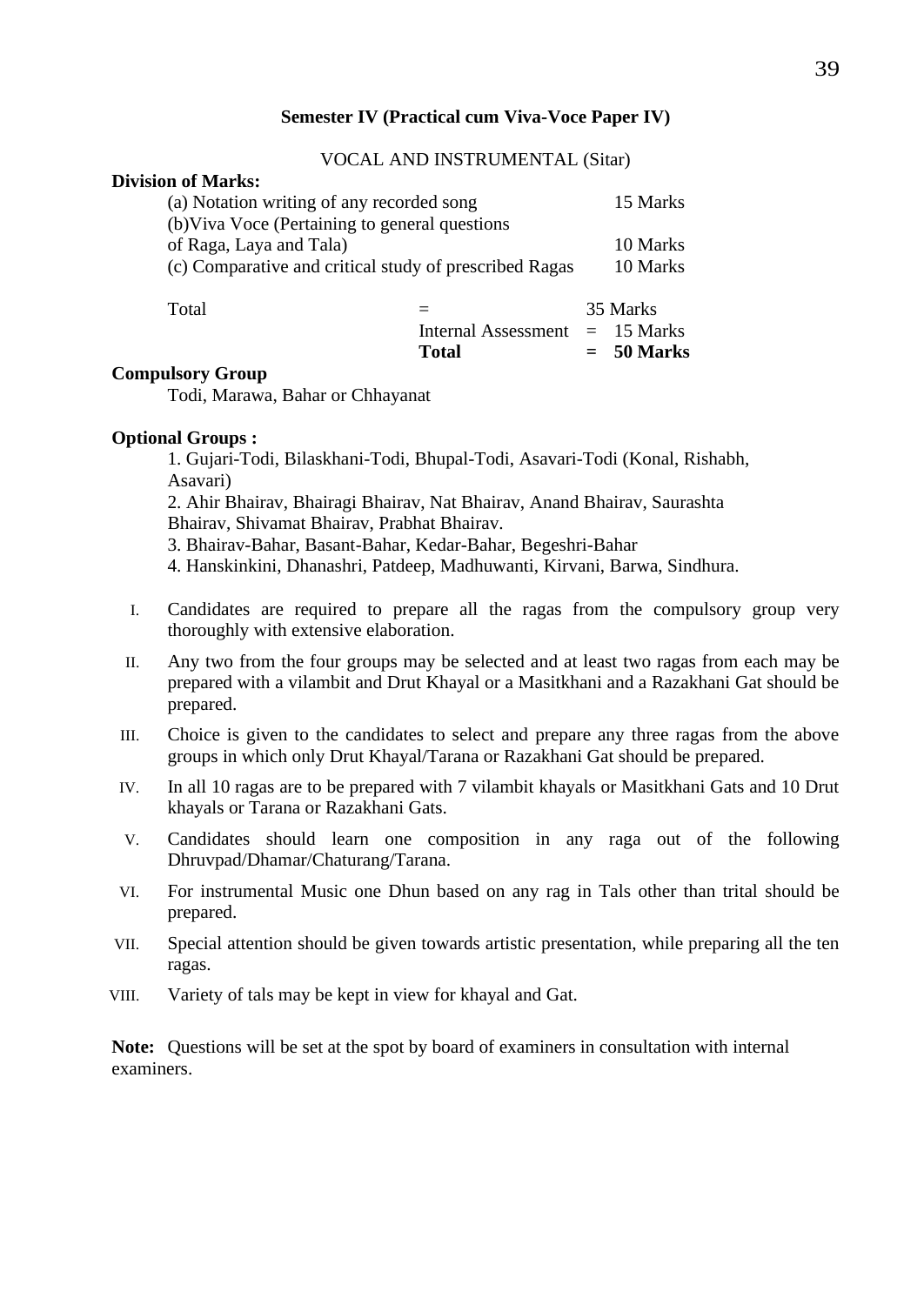#### **Semester IV (Stage Performance Practical Paper V)**

Marks  $35 + 15$  internal assessment = Total Marks  $50$ 

Stage performance practical :- Full-fledged performance of a raga of the candidate's choice out of the prescribed course before an invited audience lasting approximately 45-60 Minutes.

#### **OR**

#### **For Dissertation :**

Candidates who obtain at least 55% marks in the aggregate of the theory papers i.e. paper I and II at the M.A. I and II Semester examinations taken together will be allowed to offer Dissertation as an option for course in M.A. IV semester examination. The dissertation shall be type-written and shall be submitted in triplicate.

#### **OR**

#### **Essay Writing :**

Essays will be related to general and critical topics related to Music. Essays may be written in Hindi/English.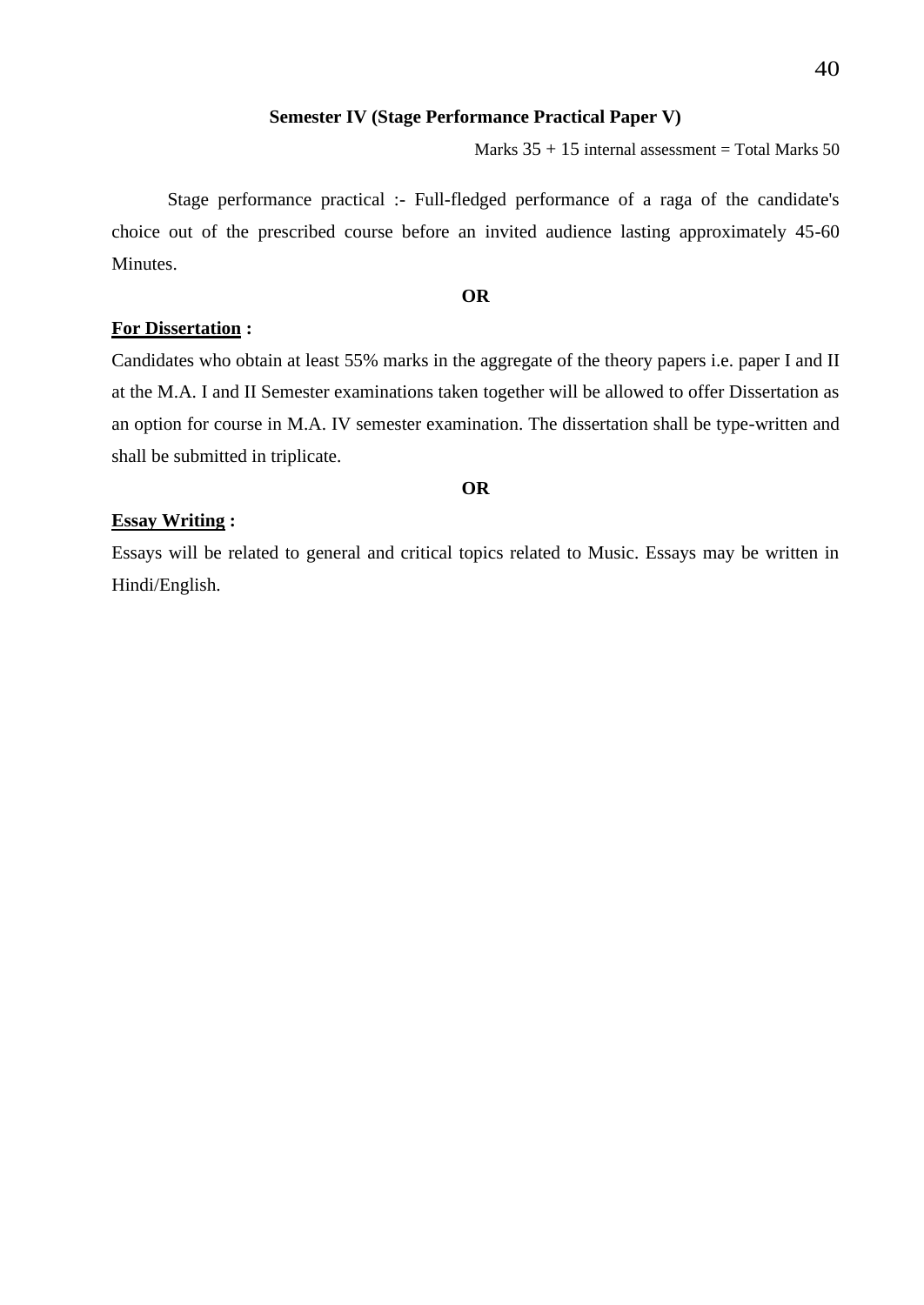#### **Semester IV (Folk Music and Semi-Classical Music Practical Paper – VI)**

Marks  $35 + 15$  internal assessment = Total Marks  $50$ 

This paper is introduced to incorporate regional land marks in the course of study in view of the changing perspectives, in regard to link our past with the present day need.

1. A candidate is required to present two Folk Music compositions.

2. Variety of Ragas and Talas may be kept in mind while selecting compositions.

3. Variety of moods representing various occasions should be kept in mind while selecting compositions.

4. A candidate is required to give a brief account of aesthetic aspects of the songs and accompanying instruments.

**For Semi-Classical -** A candidate is required to collect two semi classical compositions Thumari / Bhajan / Dhun based on different Ragas / Gat in a Tal other than Teental may be presented.

**Note:** The concern teacher will review the work and shall allow only the reviewed compositions for final examination.

Continuous assessment shall be done every month by the teacher Concerned. Assessment of the field study will be done along with the other practical examinations.

#### **OR**

### **Project Work**

Marks  $35 + 15$  internal assessment = Total Marks 50

A candidate is required to review two classical music concerts. The student should submit a written document consisting of not less than 2000 words for each concern incorporating all the impact factor leading to the success of the concert.

# **Note: Student is required to obtain continuous guidance of the concerning teacher. A student is required to submit typed three copies of the project latest by one week prior to**

**commencement of the theory examination.**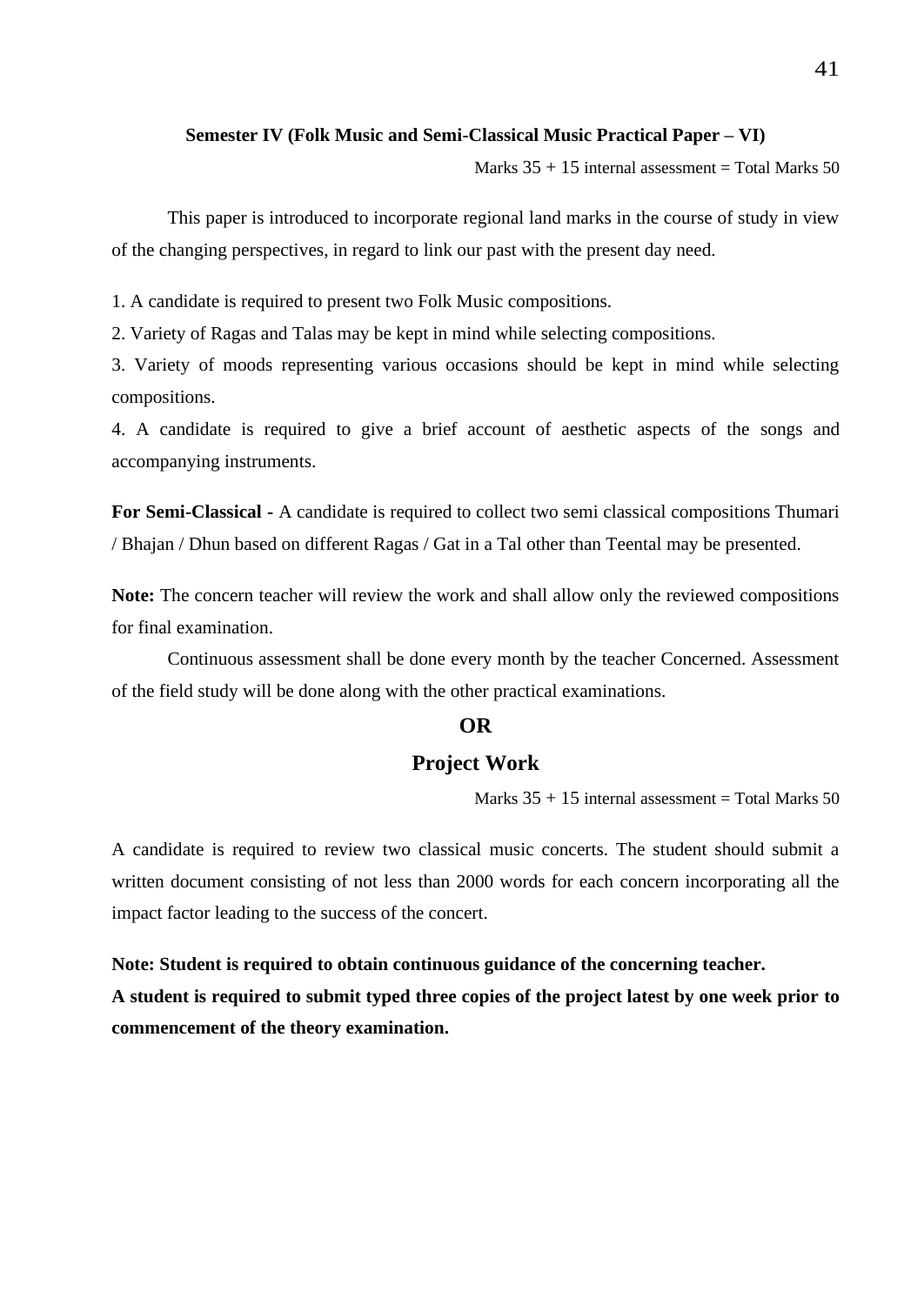# **Skill Course IV**

- Unit I : Khowledge of Swara and Different Alankars
- Unit II : Thata Main Ten Thatas
- Unit III : General Knowledge of the Art. Sitar, Tabla, Tanpura, Harmonium
- Unit IV : General Understanding of the following Tals and to play : Teental, Keherva, Roopak, Dadra, Deepchandi

#### **Books Recommended for Skill Course :**

- 1. Sangeet Visharad : Vasant
- 2. Raga Parichaya : Harish Chandra Shrivastava
- 3. Kramik Poostak Malika : Pt. Bhatkahnde
- 4. Vadya Shastra : Srivastava, Harish Chandra
- 5. Sitar Marg : Bandhopadhyay
- 6. My Music My Life : Pt. Ravishankar
- 7. Sitar Malika : Bhagwat Sharan Sharma.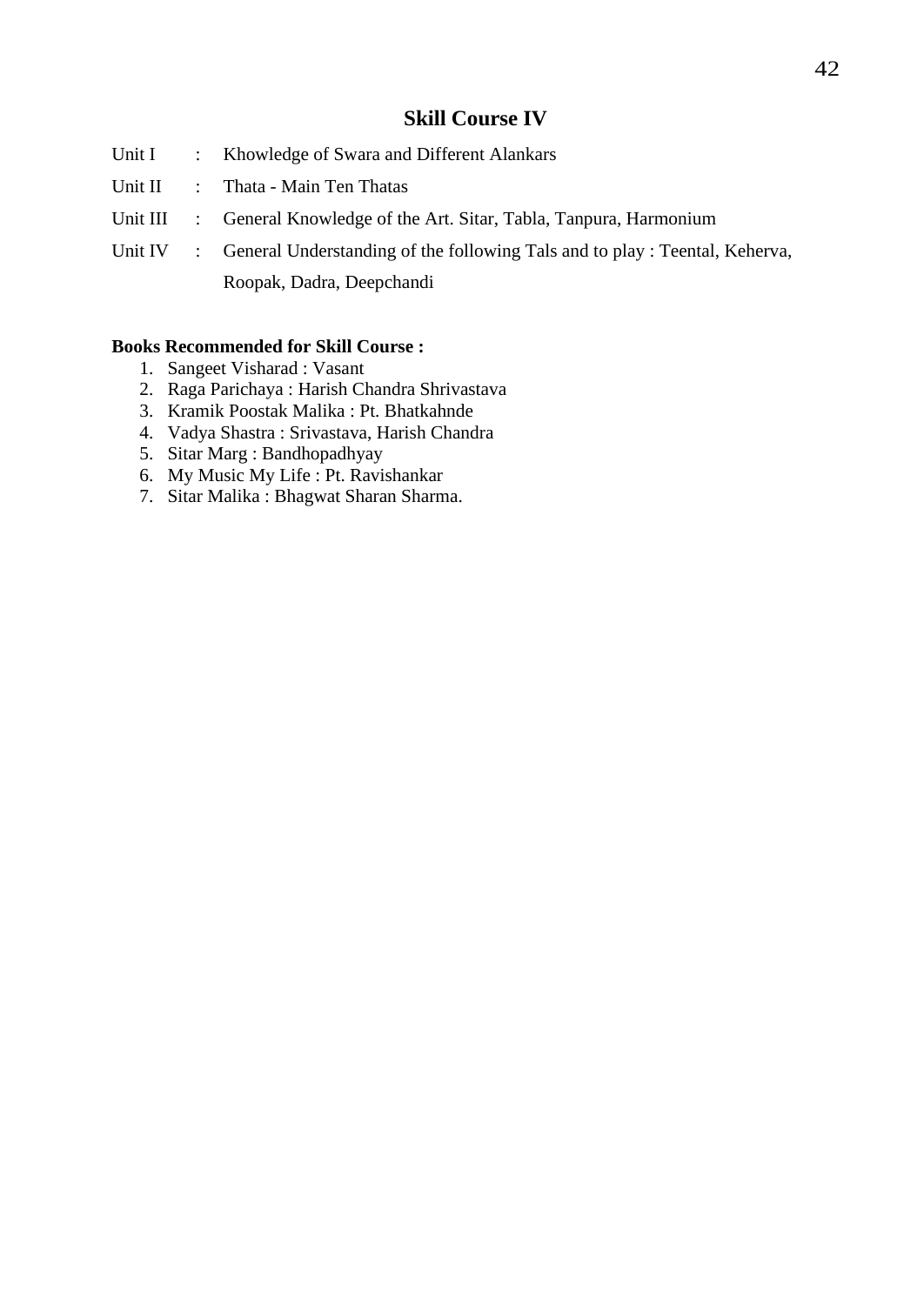#### **JAI NARAIN VYAS UNIVERSITY JODHPUR**

#### **DEPARTMENT OF MUSIC**

#### **Syllabus for Entrance Examination For M.Phil and Ph.D**

#### **(Music Vocal and Instrument)**

#### **JNVU- MPET**

PAPER- II

Time : 3 Hours Maximum Marks : 300

PART (A): Consisting 50 questions of Objective type, each question carrying 2 Marks 25 multiple questions common for both Vocal and Instrument music and 25 questions multiple from their specialized area Vocal/Instrument.

PART (B) (i) Consisting 10 questions whose answer could be in upto 200 words. Each question carrying 10 Marks.

PART (B) (ii) Consisting 5 questions whose answer could be in upto 500 words. Each question carrying 20 Marks.

\_\_\_\_\_\_\_\_\_\_\_\_\_\_\_\_\_\_\_\_\_\_\_\_\_\_\_\_\_\_\_\_\_\_\_\_\_\_\_\_\_\_\_\_\_\_\_\_\_\_\_\_\_\_\_\_\_\_\_\_\_\_\_\_\_\_\_\_\_\_\_\_\_\_\_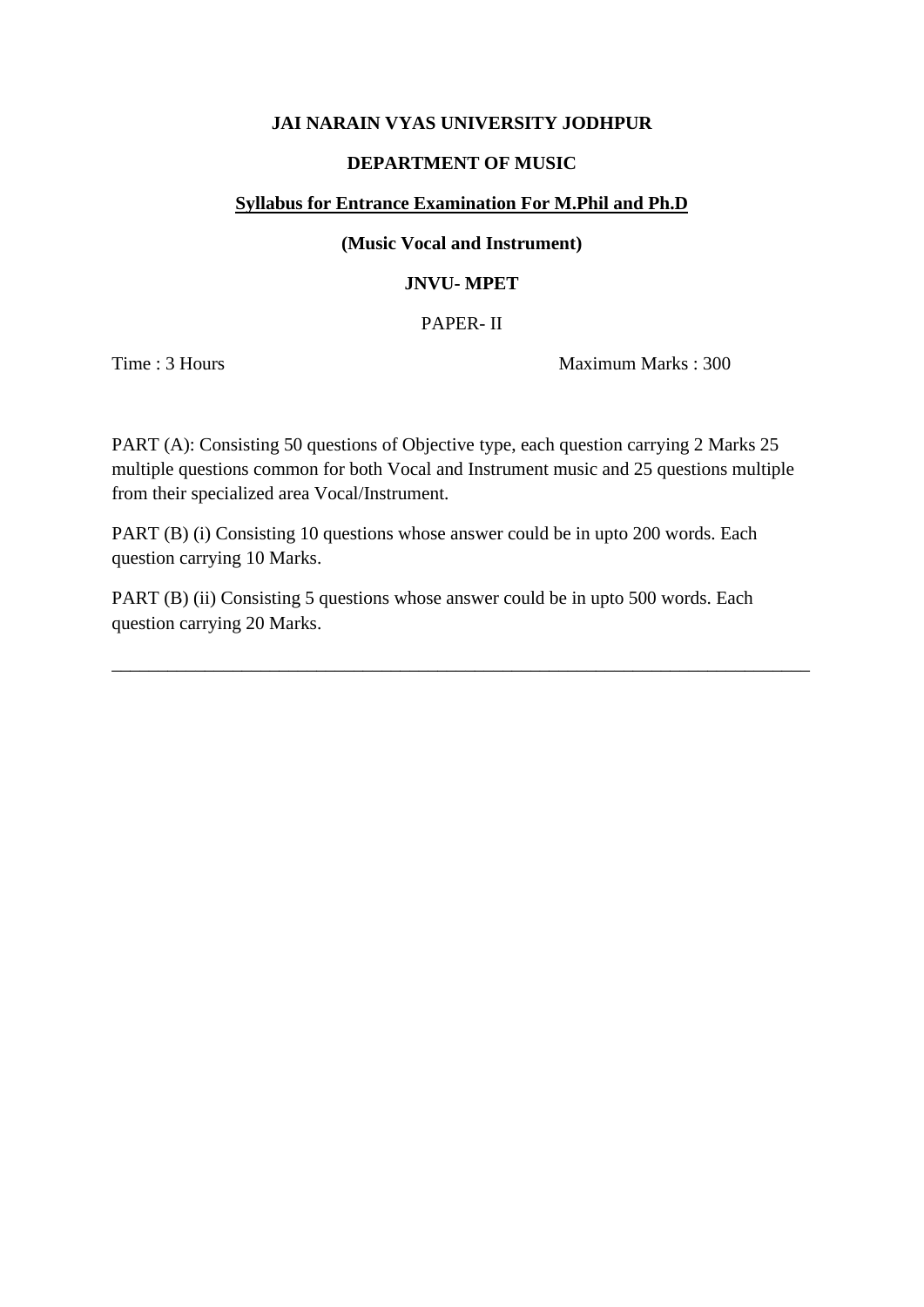# **PAPER- II (A&B)**

## 1. **Technical Terninology**

Nanda, Shruti, Swara, Grama-Moorchana, Jati, Raga, Tala, Tan. Gamak, Gandharva-Gaan, Marga-Deshi, Giti, Gaan, Varna, Alankar, Melody, Gernomy, Musical Scales, Musical terminology and their explanation, Drone, AlpatvaBhutva, Abirbhav-Tirobhav, Uthan, Peshkar, Kayda, Rela, Rang, Laggi, Ladi, Farshbandi, Tala, Laya, Matra, Avartan, Vibhag, Sashabda Kriya, Nishbda Kriya, Theka, Saral Gat, Adi Gat, Chakradar Gat, Farmaishi Gat and other variety of Gats and Kayadas, Upanga, Bhashanga, Gita, Kriti, Kirtana, Jatiswara, Pada, Swarjati, Ragmalika, Tillana, Nyasa, Ansa, anuprasa, Alapana, Sangati and other terms, Gitinatya, Nritya - natya, notation, masitkhani and Rajakhani Gat, Krinton, Zam-Zama, Ghasit, Jhala, Jod - Aalap, Mind, Gamak, Todas, Gat, Different strokes of Mizrab, Layakari, Gayanki Ang in sitar.

## 2. **Applies Theory**

Detailed and critical study of Ragas, Classification of Ragas, i.e. Grama Raga Vargikaran, Mela Raga Vargikaran, Raga-Ragini Vargikaran, Thata Raga Vargitkaran, Anf Raganga Vargikaran, and Raganga Vargikaran, time - theory of Ragas, Application of melody and harmony in Indian Music, Placement of Shuddha and Vikrit Swaras on Shruties in ancient, medieval and modern period.

Elementary knowledge of Indian & Western Nation System.

Detailed knowledge of prevalent Talas of Hindustani Music,Knowledge of Tal, Dashpranas and Marga and Deshi Talas of ancient period, the original principles of making Tihai, Chakradar Gat, Chakradar Paran, comparative Study of Hindustani and Karnatak tala System with special reference to ten pranas of tala, detailed study of different layakaris viz, Dugn, Tigun, Chaugun, Ada, Kuada, Biyade and method to apply them in compositions.

#### 3. **Compositional Forms and their Evolution**

Prabandha, Dhrupad, Khyal, Dhamar, Thumri, Tappa, Tarana, Chaturang, Trivat, Vrindagana, Vrinda, Vadan, Javali, Kriti, Tilana, Alap, Varnam (Pad Varnam and Tana Varnam), Padam, Ragam, Tanam, Pallavi, Gita, Varna, Swarajati, Kalpita, Sangita.

#### 4. **Gharanas and Gayaki**

Origin and development of Gharanasin Hindustani Music and their contribution in preserving and promotion traditional Hindustani Classic music. Merits and demerits of Gharana System.

Origin and development of Gharanasin Hindustani music and their contribution in preserving and promoting traditional Indian classic music, Merits and demerits of Gharana System.

Study of the traditions and specialities of different gharanas in vocal instrumental and percussion group. desirability and possibility of gharanas in contemporary music.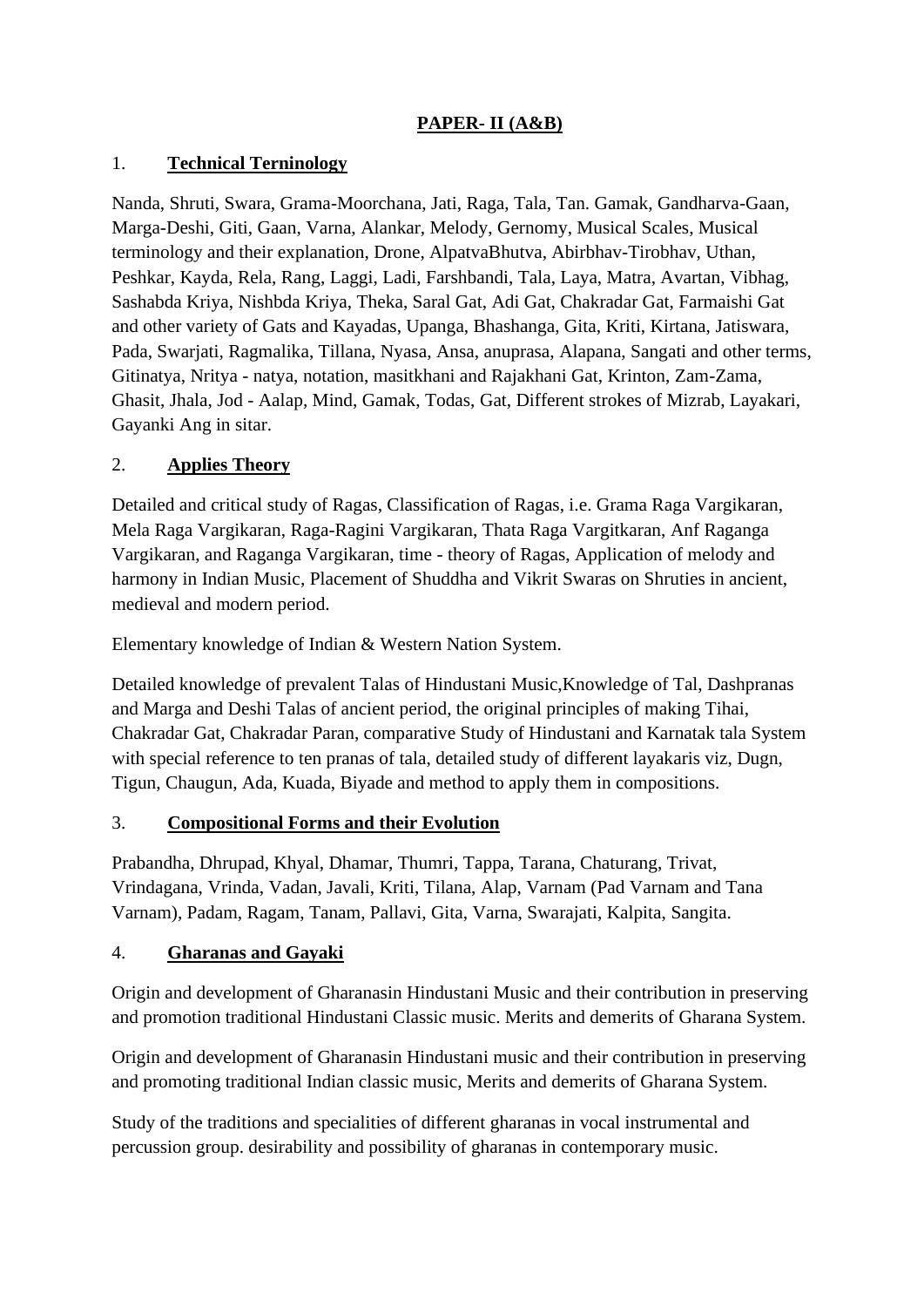# 5. **Contribution of Scholars to Indian Music and their Textual Tradition**

Narad, Bharat, Dattil, Matanga, Sharangadeva, Nanyadeva and others, Lochan, Ramamatya, Pundarika, Vitthal, Somnath, Damodar Mishra, Ahobai, Hridaya Narin Deva, Vynkatmakhi, Sriniwas, Pt. Bhatkhande, Pt. V.D. Paluskar, Pt. Omkarnath Thakur, K.C.D. Brahaspati, Dr. Premlata Shrama and others.

Study of ancient, medieval and modern treatises in percussion instruments like Bharat NAtyashastra, Sangeet Samayasar, Radha Govind Sangit Sar, Madrul Mosiqui, Bhartiya Vadyon ka itihas, Sangeet Shstra, Bhartiya Sangeet Mei Taal aur Roop, Abhinav Tala manjari, Bhartiya Sangeet Vadya, and other treatises. Contribution of various Scholars to Percussion instruments like Kadau Singh, Bhagwan Das, Raja Chatrpati Singh, Anokhe Lal, Ahmadjan Thirakwa, Shamta Prasad, Kishan Maharaj and other in ancient, medieval and modern period.

Contribution of Prominent Karnatak Scholars, composers and performers and their medival and modern period like, work such as Ramamatya, Vyankatmakhi, Tyagraja, Muttu - Swami Dikshitara, Shyama Sastri, Gopal Krishna Bharati, Prof. Sambhomoorti.

# 6. **Historical Perspective of Music**

A Study of the historical development of Hindustani Music (Vocal and Intrumental) in ancient, medieval and modern period.

General ideas of the factors that differentiate Karnatak Music from Hindustani Music.

Life Sketch of Western Scholars.

# 7. **Aesthetics**

Its origin, expression and appreciation: Principle of aesthetics and its relation to Indian Music.

Rasa Theory and its application of Indian Music.

Relationship of Musical aesthetics and Rasa to Hindustani Music (Vocal and Intrumental).

Interrelationship of Fine Arts with special reference to Rag - Ragini Paintings Dhyan of Ragas and others.

# 8. **Instrumets/Dance**

Origin, evolution, structure of various instruments and their well - known exponents of Hindustani (Vocal & Instruments), Karnatak Music, Importance of Tanpura and its Harmonics.

Classification of Instruments of Hindustani, Karnatak Music in ancient, medieval and modern period.